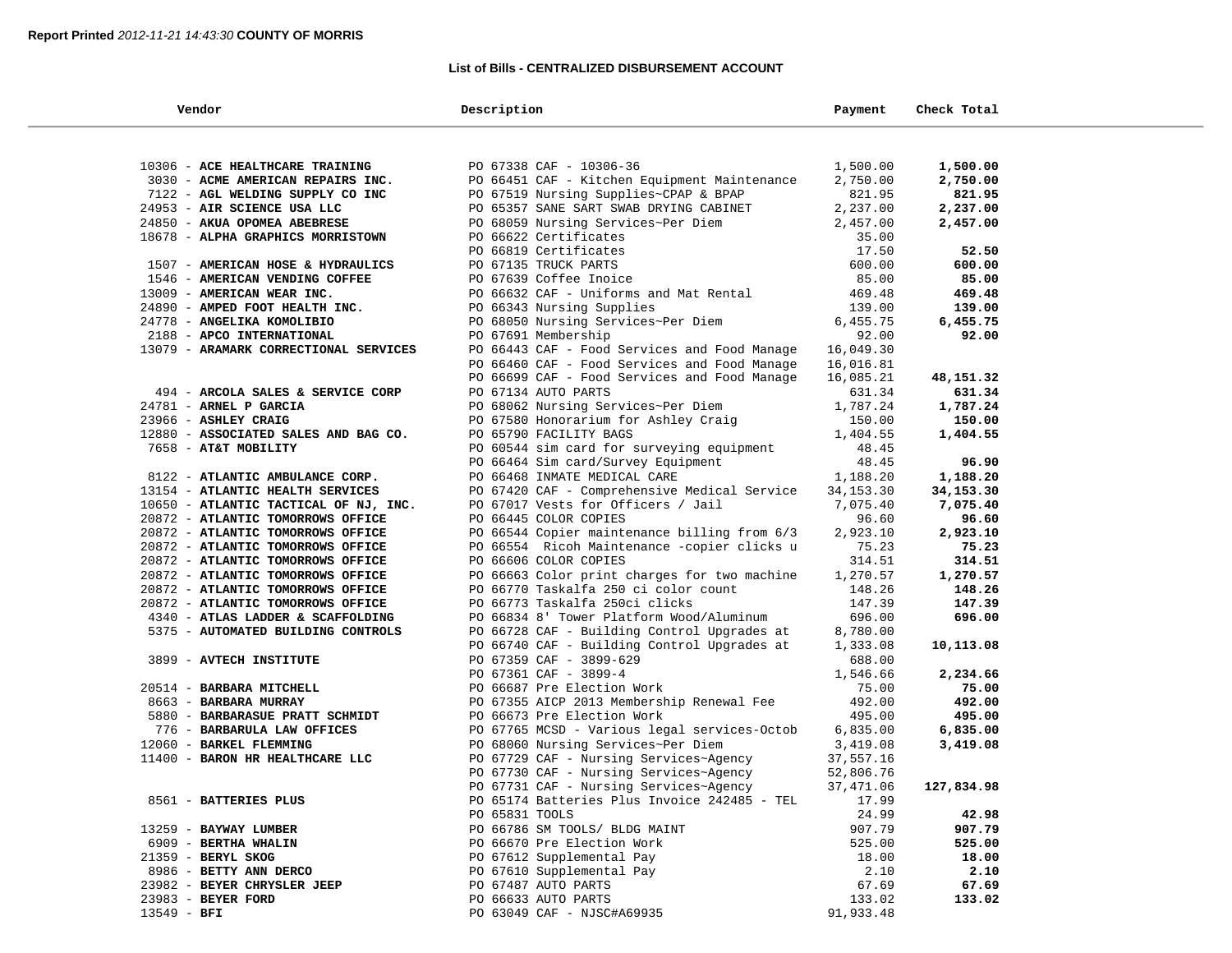|                                        |  | PO 65552 Additional workspace tiles - Sta<br>21078 - <b>ZOOM SEATING C/O BFI</b><br>9476 - <b>BINSKY &amp; SNYDER SERVICES LLC</b><br>24779 - <b>BINU ILLIMOOTTIL JOSEPH</b><br>13239 - <b>BOB BARKER COMPANY, INC.</b><br>8801 - <b>BOBCAT OF NORTH JERSEY-EAST</b><br>257.86<br>24779 - <b>BINU ILLIMOOTTIL JOSEPH</b> |            | 92,141.38  |
|----------------------------------------|--|--------------------------------------------------------------------------------------------------------------------------------------------------------------------------------------------------------------------------------------------------------------------------------------------------------------------------|------------|------------|
|                                        |  |                                                                                                                                                                                                                                                                                                                          |            | 407.52     |
|                                        |  |                                                                                                                                                                                                                                                                                                                          |            | 13,237.86  |
|                                        |  |                                                                                                                                                                                                                                                                                                                          |            | 560.00     |
|                                        |  |                                                                                                                                                                                                                                                                                                                          |            | 924.99     |
|                                        |  |                                                                                                                                                                                                                                                                                                                          |            |            |
|                                        |  |                                                                                                                                                                                                                                                                                                                          |            | 968.53     |
|                                        |  |                                                                                                                                                                                                                                                                                                                          |            | 54.77      |
|                                        |  |                                                                                                                                                                                                                                                                                                                          |            | 100.00     |
|                                        |  |                                                                                                                                                                                                                                                                                                                          |            | 125.00     |
|                                        |  |                                                                                                                                                                                                                                                                                                                          |            | 135.00     |
|                                        |  |                                                                                                                                                                                                                                                                                                                          |            |            |
|                                        |  |                                                                                                                                                                                                                                                                                                                          |            | 500.00     |
|                                        |  |                                                                                                                                                                                                                                                                                                                          |            | 988.73     |
|                                        |  |                                                                                                                                                                                                                                                                                                                          |            | 67.58      |
|                                        |  |                                                                                                                                                                                                                                                                                                                          |            | 49.95      |
|                                        |  |                                                                                                                                                                                                                                                                                                                          |            | 309.80     |
|                                        |  |                                                                                                                                                                                                                                                                                                                          |            | 47.32      |
|                                        |  |                                                                                                                                                                                                                                                                                                                          |            | 36.00      |
|                                        |  |                                                                                                                                                                                                                                                                                                                          |            | 3,711.00   |
|                                        |  |                                                                                                                                                                                                                                                                                                                          |            | 3,200.00   |
|                                        |  |                                                                                                                                                                                                                                                                                                                          |            | 924.00     |
|                                        |  |                                                                                                                                                                                                                                                                                                                          |            |            |
|                                        |  |                                                                                                                                                                                                                                                                                                                          |            |            |
|                                        |  |                                                                                                                                                                                                                                                                                                                          |            | 2,086.80   |
|                                        |  |                                                                                                                                                                                                                                                                                                                          |            | 2,520.00   |
|                                        |  |                                                                                                                                                                                                                                                                                                                          |            | 17,131.68  |
|                                        |  |                                                                                                                                                                                                                                                                                                                          |            |            |
|                                        |  |                                                                                                                                                                                                                                                                                                                          |            | 47,635.83  |
|                                        |  |                                                                                                                                                                                                                                                                                                                          |            | 1,433.50   |
|                                        |  |                                                                                                                                                                                                                                                                                                                          |            | 4,350.00   |
|                                        |  |                                                                                                                                                                                                                                                                                                                          |            | 200.00     |
|                                        |  |                                                                                                                                                                                                                                                                                                                          |            | 100.00     |
|                                        |  |                                                                                                                                                                                                                                                                                                                          |            | 3,357.20   |
|                                        |  |                                                                                                                                                                                                                                                                                                                          |            | 6,222.00   |
|                                        |  |                                                                                                                                                                                                                                                                                                                          |            | 87.90      |
|                                        |  |                                                                                                                                                                                                                                                                                                                          |            | 100.00     |
|                                        |  |                                                                                                                                                                                                                                                                                                                          |            | 5,695.99   |
|                                        |  |                                                                                                                                                                                                                                                                                                                          |            |            |
|                                        |  |                                                                                                                                                                                                                                                                                                                          |            | 65.00      |
|                                        |  |                                                                                                                                                                                                                                                                                                                          |            | 3,200.00   |
|                                        |  |                                                                                                                                                                                                                                                                                                                          |            | 9.18       |
|                                        |  | 24975 - COLLEEN M. OCONNELL PO 66685 Pre Election Work 130.00<br>13895 - COLONNELLI BROTHERS INC PO 67362 CAF - Culvert Repairs to Bridge # 1 46,310.00                                                                                                                                                                  |            | 130.00     |
|                                        |  |                                                                                                                                                                                                                                                                                                                          |            | 46,310.00  |
|                                        |  | 9486 - COMPLETE SECURITY SYSTEMS<br>PO 66155 County Wide Radio System<br>PO 66518 Repairs & Alterations<br>PO 66746 SECURITY EQUIP<br>PO 66787 SECURITY EQUIP<br>PO 67329 Conference Call Service<br>PO 67329 Conference Call Service<br>280                                                                             |            |            |
|                                        |  |                                                                                                                                                                                                                                                                                                                          |            |            |
|                                        |  |                                                                                                                                                                                                                                                                                                                          |            |            |
|                                        |  |                                                                                                                                                                                                                                                                                                                          |            | 1,945.00   |
| 12612 - COPPER SERVICES                |  |                                                                                                                                                                                                                                                                                                                          |            | 488.34     |
|                                        |  | 14027 - COUNTY COLLEGE OF MORRIS PO 67783 Expenditures for major repairs and 12,592.04                                                                                                                                                                                                                                   |            | 12,592.04  |
| 14022 - COUNTY COLLEGE OF MORRIS       |  | PO 68112 2ND HALF 11/12 OPERATING BUDGET                                                                                                                                                                                                                                                                                 | 398,409.91 | 398,409.91 |
| 14031 - COUNTY CONCRETE CORP.          |  | PO 66747 MASON                                                                                                                                                                                                                                                                                                           | 835.35     | 835.35     |
| 18886 - COUNTY OF MORRIS               |  | PO 67372 TO CHARGE CAPITAL PROJECTS FOR ENGI                                                                                                                                                                                                                                                                             | 8,482.50   | 8,482.50   |
| 18886 - COUNTY OF MORRIS               |  | PO 67806 MEDICAL & DENTAL COSTS                                                                                                                                                                                                                                                                                          | 35,167.36  | 35,167.36  |
| 13 - COUNTY OF MORRIS                  |  | PO 67837 1ST 1/2 11/12 METERED MAIL                                                                                                                                                                                                                                                                                      | 6,700.56   | 6,700.56   |
| 13 - COUNTY OF MORRIS                  |  | PO 68111 RMB CURRENT FOR COMP. ABSENSES                                                                                                                                                                                                                                                                                  | 46,529.72  | 46,529.72  |
| 13 - COUNTY OF MORRIS                  |  | PO 68113 1ST HALF 11/12 METERED MAIL                                                                                                                                                                                                                                                                                     | 272.56     | 272.56     |
| 12523 - D&B AUTO SUPPLY                |  | PO 66639 AUTO PARTS                                                                                                                                                                                                                                                                                                      | 3,067.55   |            |
|                                        |  | PO 67488 AUTO PARTS                                                                                                                                                                                                                                                                                                      | 841.75     | 3,909.30   |
| 11783 - D.R. JOHNSON & ASSOCIATES, LLC |  | PO 67803 CAF - Reviewing Land Development Ap                                                                                                                                                                                                                                                                             | 3,150.32   | 3,150.32   |
| 14123 - DAILY RECORD                   |  | PO 67607 Contract Awards -10/24/12 Mtg.                                                                                                                                                                                                                                                                                  | 149.20     | 149.20     |
| $15642$ - DALE KRAMER                  |  | PO 67414 Dale Kramer Reimbursement for Presi                                                                                                                                                                                                                                                                             | 650.07     | 650.07     |
| 78 - DALE KRAMER                       |  | PO 67720 Petty Cash Reimbursement- For Offic                                                                                                                                                                                                                                                                             | 50.00      | 50.00      |
| 12226 - DANIEL SMOLAN                  |  | PO 67448 Tempory help in Elections                                                                                                                                                                                                                                                                                       | 125.00     | 125.00     |
| 11155 - DANILO LAPID                   |  | PO 68051 Nursing Services~Per Diem                                                                                                                                                                                                                                                                                       | 1,678.25   | 1,678.25   |
|                                        |  |                                                                                                                                                                                                                                                                                                                          |            |            |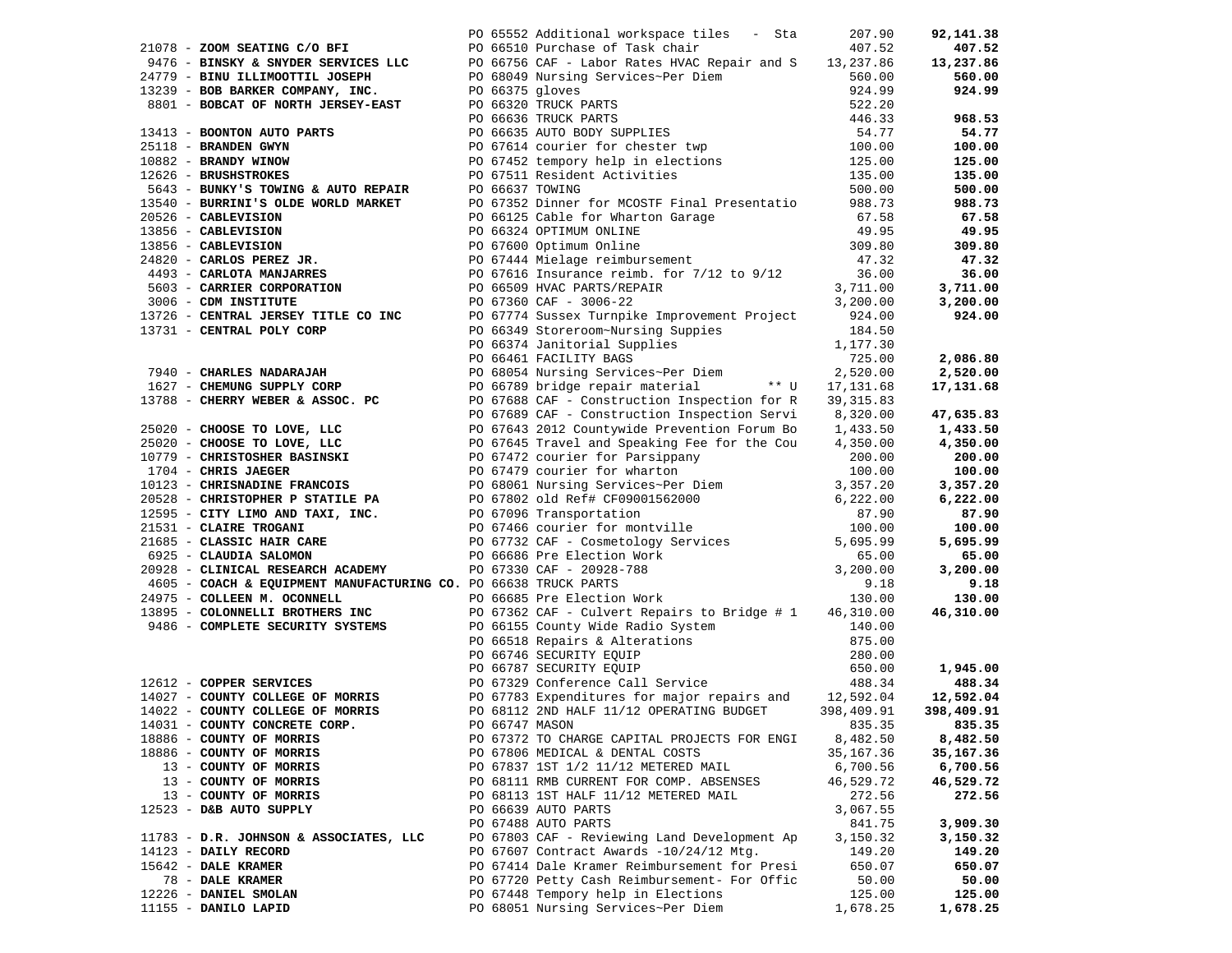| 9195 - DARREN CALLEO                                                                                                                                                                                                                                               |                 | PO 67464 courier for long hill                                                                                                                                                                                                                     | 100.00               | 100.00    |
|--------------------------------------------------------------------------------------------------------------------------------------------------------------------------------------------------------------------------------------------------------------------|-----------------|----------------------------------------------------------------------------------------------------------------------------------------------------------------------------------------------------------------------------------------------------|----------------------|-----------|
| 10375 - DAVID ROBERTS                                                                                                                                                                                                                                              |                 | PO 67478 courier for washington                                                                                                                                                                                                                    | 100.00               | 100.00    |
|                                                                                                                                                                                                                                                                    |                 | 11434 - DAWN CENTER FOR INDEPENDENT PO 67123 CAF - Grant in Aid funding for 2012 245.00                                                                                                                                                            |                      | 245.00    |
|                                                                                                                                                                                                                                                                    |                 |                                                                                                                                                                                                                                                    |                      | 100.00    |
|                                                                                                                                                                                                                                                                    |                 |                                                                                                                                                                                                                                                    |                      | 6.27      |
|                                                                                                                                                                                                                                                                    |                 |                                                                                                                                                                                                                                                    |                      | 8.36      |
| 11434 - DAWN CENTER FOR INDEPENDENT<br>11569 - DEBORAH J MERZ<br>274 - DEER PARK<br>274 - DEER PARK<br>274 - DEER PARK<br>274 - DEER PARK<br>274 - DEER PARK<br>274 - DEER PARK<br>274 - DEER PARK<br>274 - DEER PARK<br>274 - DEER PARK<br>274 - DEER PARK<br>274 |                 | PO 67123 CAP - Grant In Ald Lunding 101 2012<br>PO 67461 courier for jefferson<br>PO 59829 Water for Boiler Room<br>6.27<br>PO 63053 Water for Boiler Room<br>8.36<br>PO 66601 Water<br>4.93<br>PO 66885 0434552170<br>PO 67028 Bottle Water<br>PO |                      |           |
|                                                                                                                                                                                                                                                                    |                 |                                                                                                                                                                                                                                                    |                      | 4.93      |
|                                                                                                                                                                                                                                                                    |                 |                                                                                                                                                                                                                                                    |                      | 42.87     |
|                                                                                                                                                                                                                                                                    |                 |                                                                                                                                                                                                                                                    |                      | 127.97    |
|                                                                                                                                                                                                                                                                    |                 |                                                                                                                                                                                                                                                    |                      | 37.62     |
|                                                                                                                                                                                                                                                                    |                 |                                                                                                                                                                                                                                                    |                      | 170.20    |
|                                                                                                                                                                                                                                                                    |                 |                                                                                                                                                                                                                                                    |                      | 4.81      |
|                                                                                                                                                                                                                                                                    |                 | PO 67407 BOTTLED WATER $9/15 - 10/14/12$ 10.45                                                                                                                                                                                                     |                      | 10.45     |
|                                                                                                                                                                                                                                                                    |                 |                                                                                                                                                                                                                                                    |                      |           |
|                                                                                                                                                                                                                                                                    |                 | PO 67412 Water supply for Engineering & Weed                                                                                                                                                                                                       | 59.64                | 59.64     |
|                                                                                                                                                                                                                                                                    |                 | PO 67694 Deer Park-water cooler<br>PO 67469 courier for mt.olive                                                                                                                                                                                   | 14.63                | 14.63     |
|                                                                                                                                                                                                                                                                    |                 |                                                                                                                                                                                                                                                    | 100.00               | 100.00    |
|                                                                                                                                                                                                                                                                    |                 | PO 62708 new pc for Registry/index/admin                                                                                                                                                                                                           | 12,264.12            |           |
|                                                                                                                                                                                                                                                                    |                 |                                                                                                                                                                                                                                                    | 1,059.43             | 13,323.55 |
| $12132$ - DIANA KRUG                                                                                                                                                                                                                                               |                 | PO 66439 Software Maintenance<br>PO 66683 Pre Election Work<br>PO 67611 Supplemental Pay                                                                                                                                                           | 325.00               | 325.00    |
| 12132 - DIANA KRUG<br>7483 - DIANE DINUNZIO                                                                                                                                                                                                                        |                 |                                                                                                                                                                                                                                                    | 9.90                 | 9.90      |
| 7483 - DIANE DINUNZIO<br>7067 - DIRECT MACHINERY SERVICE CORP.                                                                                                                                                                                                     |                 | PO 67611 Supplemental Pay                                                                                                                                                                                                                          |                      |           |
|                                                                                                                                                                                                                                                                    |                 | PO 66350 CAF - Service & Repair Laundry Equi                                                                                                                                                                                                       | 415.17               |           |
|                                                                                                                                                                                                                                                                    |                 | PO 66292 CAF - Service & Repair Laundry Equi<br>PO 66367 CAF - Service & Repair Laundry Equi                                                                                                                                                       | 450.00               |           |
|                                                                                                                                                                                                                                                                    |                 | PO 66367 CAF - Service & Repair Laundry Equi                                                                                                                                                                                                       | 310.35               | 1,175.52  |
|                                                                                                                                                                                                                                                                    |                 | 14312 - DIRECT SUPPLY INC<br>PO 67520 Resident Activities & Nursing Suppl<br>PO 67733 Equipment<br>PO 67734 CAF - Pharmaceutical and Related Se<br>27,<br>PO 67331 CAF - COBRA Benefits Main County an<br>PO 67331 CAF - COBRA Benefits Ma         | 626.08               |           |
|                                                                                                                                                                                                                                                                    |                 |                                                                                                                                                                                                                                                    | 2,152.96             | 2,779.04  |
|                                                                                                                                                                                                                                                                    |                 |                                                                                                                                                                                                                                                    | 37,262.39            | 37,262.39 |
|                                                                                                                                                                                                                                                                    |                 |                                                                                                                                                                                                                                                    | 887.60               | 887.60    |
|                                                                                                                                                                                                                                                                    |                 |                                                                                                                                                                                                                                                    |                      |           |
|                                                                                                                                                                                                                                                                    |                 |                                                                                                                                                                                                                                                    | 71.50                | 71.50     |
|                                                                                                                                                                                                                                                                    |                 |                                                                                                                                                                                                                                                    | 3,420.12             | 3,420.12  |
|                                                                                                                                                                                                                                                                    |                 |                                                                                                                                                                                                                                                    | 39.60                | 39.60     |
|                                                                                                                                                                                                                                                                    |                 |                                                                                                                                                                                                                                                    | 100.00               | 100.00    |
|                                                                                                                                                                                                                                                                    |                 |                                                                                                                                                                                                                                                    | 63.90                | 63.90     |
|                                                                                                                                                                                                                                                                    |                 |                                                                                                                                                                                                                                                    | 640.51               |           |
|                                                                                                                                                                                                                                                                    |                 |                                                                                                                                                                                                                                                    | 281.28               |           |
|                                                                                                                                                                                                                                                                    |                 | 24335 - DISCOVERY BENEFITS INC.<br>24335 - DISCOVERY BENEFITS INC.<br>24335 - DISCOVERY BENEFITS INC.<br>24326 - DOROTHY DIFABIO<br>24659 - DOROTHY DIFABIO<br>24659 - DOROTHY DIFABIO<br>24438 - DOUGLAS W. SHINNICK<br>24438 - DOUGLAS W.        | $281.28$<br>1,013.00 | 1,934.79  |
|                                                                                                                                                                                                                                                                    |                 |                                                                                                                                                                                                                                                    |                      |           |
|                                                                                                                                                                                                                                                                    |                 |                                                                                                                                                                                                                                                    | 100.00<br>835.80     | 100.00    |
|                                                                                                                                                                                                                                                                    |                 |                                                                                                                                                                                                                                                    |                      | 835.80    |
|                                                                                                                                                                                                                                                                    |                 | PO 67713 Presidential Election Day Observer 100.00                                                                                                                                                                                                 |                      | 100.00    |
| 23996 - ELECTRONIC OFFICE SYSTEMS                                                                                                                                                                                                                                  |                 | PO 66182 color copies                                                                                                                                                                                                                              | 453.32               | 453.32    |
| 23996 - ELECTRONIC OFFICE SYSTEMS PO 66371 Additional Copy Cost                                                                                                                                                                                                    |                 |                                                                                                                                                                                                                                                    | 368.13               | 368.13    |
| 12646 - ELIZABETH WYKA                                                                                                                                                                                                                                             |                 | PO 67404 Presidential Election Day Observer                                                                                                                                                                                                        | 100.00               | 100.00    |
| 14505 - ELIZABETHTOWN GAS                                                                                                                                                                                                                                          |                 |                                                                                                                                                                                                                                                    | 117.31               | 117.31    |
| 11805 - ELKAY PRODUCTS CO INC                                                                                                                                                                                                                                      |                 |                                                                                                                                                                                                                                                    | 2,737.07             | 2,737.07  |
|                                                                                                                                                                                                                                                                    |                 |                                                                                                                                                                                                                                                    |                      |           |
| 25113 - ELLEN M. CANDURA                                                                                                                                                                                                                                           |                 | PO 67845 NATURAL GAS - LONG VALULL.<br>PO 66792 50 Voting Machine Covers - invoice<br>PO 67718 Presidential Election Day Observer<br>PO 67735 Storeroom-Nursing Supplies & Adult :                                                                 | 100.00               | 100.00    |
| 17157 - EMERALD PROFESSIONAL                                                                                                                                                                                                                                       |                 |                                                                                                                                                                                                                                                    | 19,316.60            | 19,316.60 |
| 24099 - EMPIRE AMBULANCE LLC                                                                                                                                                                                                                                       |                 | PO 67736 Resident Transport                                                                                                                                                                                                                        | 90.00                | 90.00     |
| 2047 - EMPLOYMENT HORIZONS, INC.                                                                                                                                                                                                                                   |                 |                                                                                                                                                                                                                                                    | 34,435.00            | 34,435.00 |
| 14569 - ENVIRONMENTAL SYSTEMS                                                                                                                                                                                                                                      |                 | PO 67552 CAF - Lawn Cutting and Office Clean<br>PO 65821 Software Support<br>PO 67793 CAF - Construction Management Sercv                                                                                                                          | 400.00               | 400.00    |
| 20998 - EPIC MANAGEMENT INC.                                                                                                                                                                                                                                       |                 |                                                                                                                                                                                                                                                    | 21,037.00            | 21,037.00 |
| 20265 - EVELYN TOLENTINO                                                                                                                                                                                                                                           |                 | PO 68057 Nursing Services~Per Diem                                                                                                                                                                                                                 | 1,443.75             | 1,443.75  |
| 15382 - FAMILY PROMISE OF                                                                                                                                                                                                                                          |                 | PO 67388 An evening of Promise recognizing V                                                                                                                                                                                                       | 45.00                | 45.00     |
| 12515 - FASTENAL COMPANY                                                                                                                                                                                                                                           |                 | PO 67430 BLDG SUPPLIES                                                                                                                                                                                                                             | 66.66                | 66.66     |
|                                                                                                                                                                                                                                                                    |                 |                                                                                                                                                                                                                                                    |                      |           |
| $14668$ - FEDEX                                                                                                                                                                                                                                                    |                 | PO 67622 Express Mail                                                                                                                                                                                                                              | 366.95               |           |
|                                                                                                                                                                                                                                                                    |                 | PO 67737 Overnight Express Mail                                                                                                                                                                                                                    | 25.82                | 392.77    |
| 12312 - FERRARO CONSTRUCTION CORP                                                                                                                                                                                                                                  |                 | PO 67807 SUNRISE LAKE DAM                                                                                                                                                                                                                          | 5,200.87             | 5,200.87  |
| 25018 - CRITICAL INFORMATION NETWORK, LLC                                                                                                                                                                                                                          |                 | PO 66454 FIRE SAFETY TRAINING DVD'S                                                                                                                                                                                                                | 200.00               | 200.00    |
| 8538 - FINCH FUEL OIL COMPANY, INC.                                                                                                                                                                                                                                |                 | PO 67522 Fuel Oil                                                                                                                                                                                                                                  | 211.08               | 211.08    |
| 14702 - FIRE FIGHTERS EQUIPMENT CO INC                                                                                                                                                                                                                             | PO 66457 OXYGEN |                                                                                                                                                                                                                                                    | 107.00               | 107.00    |
| 9388 - FIREFIGHTER ONE LLC                                                                                                                                                                                                                                         |                 | PO 67358 Fire Dex Coverall                                                                                                                                                                                                                         | 1,588.20             |           |
|                                                                                                                                                                                                                                                                    |                 | PO 67358 Fire Dex Coverall                                                                                                                                                                                                                         | 928.80               | 2,517.00  |
|                                                                                                                                                                                                                                                                    |                 |                                                                                                                                                                                                                                                    |                      | 330.00    |
| 24952 - FLASHBAY INC.                                                                                                                                                                                                                                              |                 | PO 65691 Flash Drives                                                                                                                                                                                                                              | 330.00               |           |
| 12151 - FLEMINGTON BUICK CHEVROLET                                                                                                                                                                                                                                 |                 | PO 66640 AUTO PARTS                                                                                                                                                                                                                                | 31.77                |           |
|                                                                                                                                                                                                                                                                    |                 | PO 67140 AUTO PARTS                                                                                                                                                                                                                                | 106.33               | 138.10    |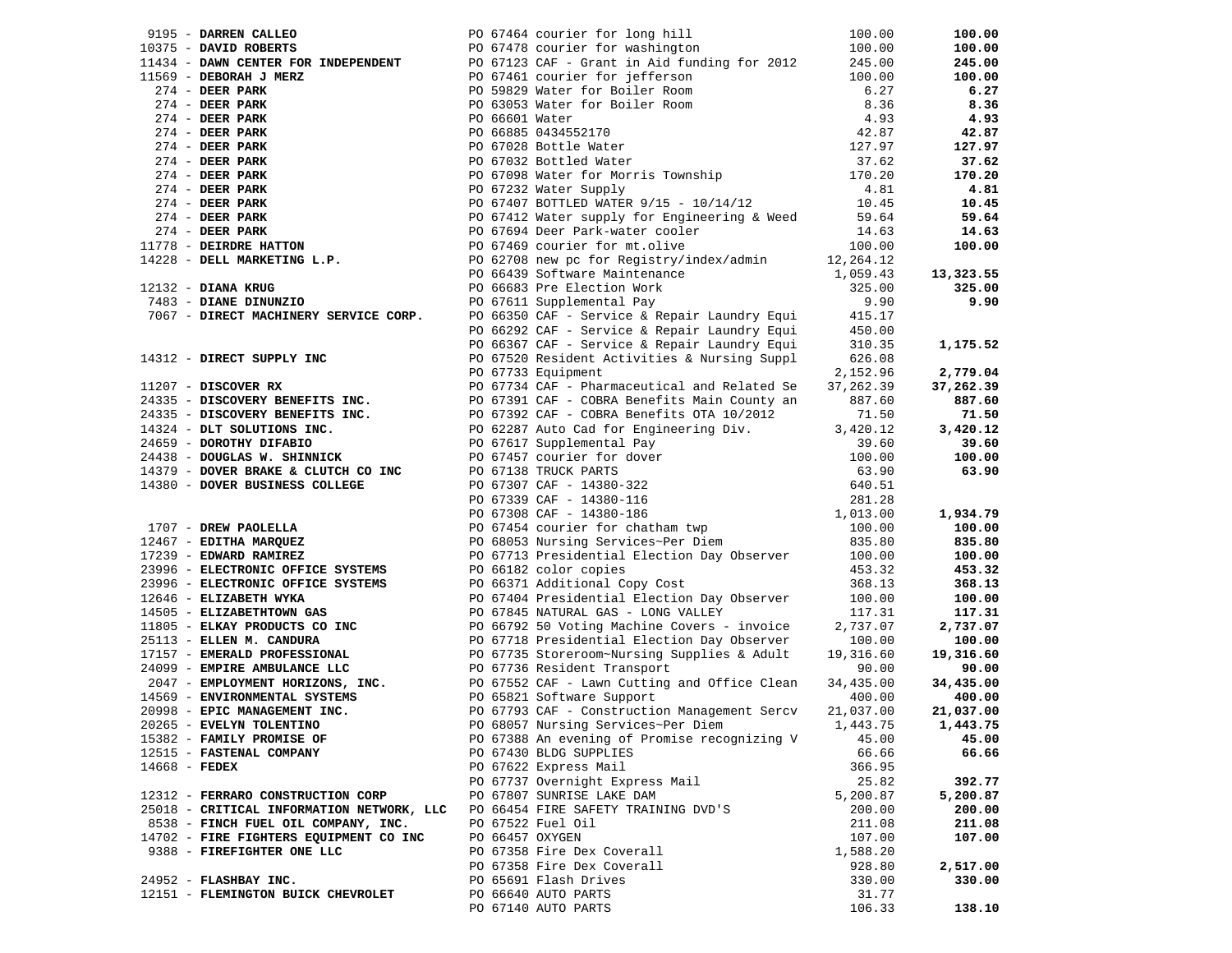|                                    |  |                                                                                                                                                                                                                                     |           | 605.00    |
|------------------------------------|--|-------------------------------------------------------------------------------------------------------------------------------------------------------------------------------------------------------------------------------------|-----------|-----------|
|                                    |  |                                                                                                                                                                                                                                     |           |           |
|                                    |  |                                                                                                                                                                                                                                     |           | 282.68    |
|                                    |  |                                                                                                                                                                                                                                     |           |           |
|                                    |  |                                                                                                                                                                                                                                     |           |           |
|                                    |  |                                                                                                                                                                                                                                     |           |           |
|                                    |  |                                                                                                                                                                                                                                     |           |           |
|                                    |  |                                                                                                                                                                                                                                     |           |           |
|                                    |  |                                                                                                                                                                                                                                     |           |           |
|                                    |  |                                                                                                                                                                                                                                     |           |           |
|                                    |  |                                                                                                                                                                                                                                     |           |           |
|                                    |  |                                                                                                                                                                                                                                     |           |           |
|                                    |  |                                                                                                                                                                                                                                     |           |           |
|                                    |  |                                                                                                                                                                                                                                     |           |           |
|                                    |  |                                                                                                                                                                                                                                     |           |           |
|                                    |  |                                                                                                                                                                                                                                     |           |           |
|                                    |  |                                                                                                                                                                                                                                     |           |           |
|                                    |  |                                                                                                                                                                                                                                     |           |           |
|                                    |  |                                                                                                                                                                                                                                     |           |           |
|                                    |  |                                                                                                                                                                                                                                     |           |           |
|                                    |  |                                                                                                                                                                                                                                     |           |           |
|                                    |  |                                                                                                                                                                                                                                     |           |           |
|                                    |  |                                                                                                                                                                                                                                     |           |           |
|                                    |  |                                                                                                                                                                                                                                     |           |           |
|                                    |  | 2008) <b>The Same Prime Property and the control of the same prime in the same property of the same prime in the same property of the same prime in the same property of the same property of the same property of the same pro</b> |           |           |
|                                    |  |                                                                                                                                                                                                                                     |           |           |
|                                    |  |                                                                                                                                                                                                                                     |           |           |
|                                    |  |                                                                                                                                                                                                                                     |           |           |
|                                    |  |                                                                                                                                                                                                                                     |           |           |
|                                    |  |                                                                                                                                                                                                                                     |           |           |
|                                    |  |                                                                                                                                                                                                                                     |           |           |
|                                    |  |                                                                                                                                                                                                                                     |           |           |
|                                    |  |                                                                                                                                                                                                                                     |           |           |
|                                    |  |                                                                                                                                                                                                                                     |           |           |
|                                    |  |                                                                                                                                                                                                                                     |           |           |
|                                    |  |                                                                                                                                                                                                                                     |           |           |
| 457 - JERRY THIEL                  |  | PO 67589 Mileage reimb. for 10/12                                                                                                                                                                                                   | 50.40     | 50.40     |
| 960 - JERSEY CENTRAL POWER & LIGHT |  | PO 67097 Electricity Payment                                                                                                                                                                                                        | 190.08    | 190.08    |
|                                    |  |                                                                                                                                                                                                                                     |           |           |
| 960 - JERSEY CENTRAL POWER & LIGHT |  | PO 67318 JCP&L                                                                                                                                                                                                                      | 53.60     | 53.60     |
| 960 - JERSEY CENTRAL POWER & LIGHT |  | PO 67500 JCP&L                                                                                                                                                                                                                      | 38.97     | 38.97     |
| 960 - JERSEY CENTRAL POWER & LIGHT |  | PO 67504 JCP&L                                                                                                                                                                                                                      | 88.40     | 88.40     |
| 960 - JERSEY CENTRAL POWER & LIGHT |  | PO 67843 ELECTRIC - RUTH DAVIS DR / CAC                                                                                                                                                                                             | 333.60    | 333.60    |
| 960 - JERSEY CENTRAL POWER & LIGHT |  | PO 67924 ELECTRIC - REMOTE - 0538                                                                                                                                                                                                   | 1,264.37  | 1,264.37  |
| 960 - JERSEY CENTRAL POWER & LIGHT |  | PO 67925 ELECTRIC - MORRISTOWN - 0528                                                                                                                                                                                               | 59,571.71 | 59,571.71 |
| 960 - JERSEY CENTRAL POWER & LIGHT |  | PO 67952 ELECTRIC - 0537                                                                                                                                                                                                            | 96,384.58 | 96,384.58 |
| 16888 - JERSEY PAPER PLUS INC      |  | PO 66450 CAF - Coarse Paper & Household Prod                                                                                                                                                                                        | 278.40    |           |
|                                    |  | PO 66462 CAF - Coarse Paper & Household Prod                                                                                                                                                                                        | 49.20     |           |
|                                    |  | PO 66651 CAF - Coarse Paper & Household Prod                                                                                                                                                                                        | 1,159.36  | 1,486.96  |
| 1622 - JERSEY TRACTOR-TRAILER      |  | PO 67334 CAF - 1622-822                                                                                                                                                                                                             | 800.00    |           |
|                                    |  |                                                                                                                                                                                                                                     |           |           |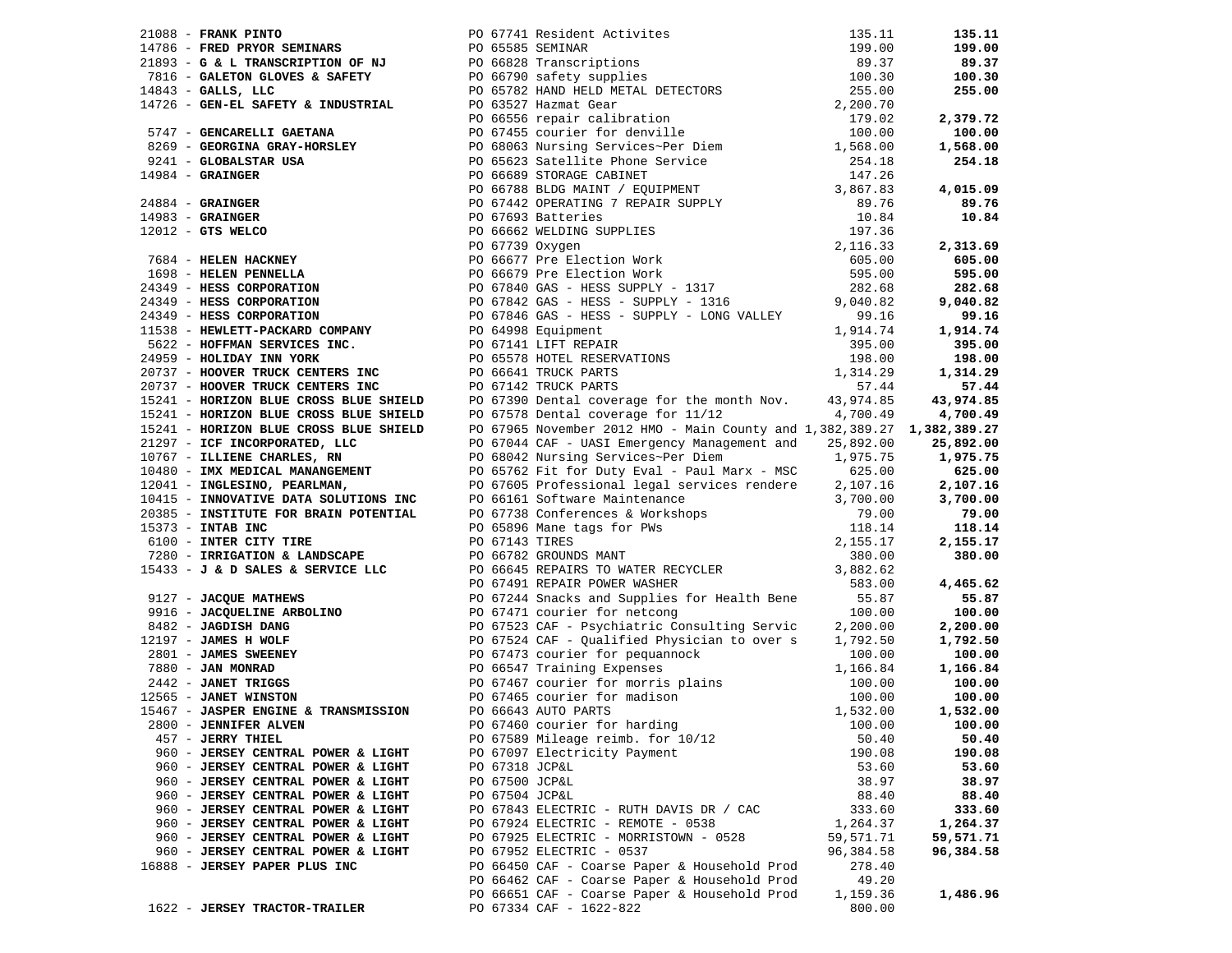|                                       |                                                                                                                                                                                                                                                                                                                      |          | 2,400.00   |
|---------------------------------------|----------------------------------------------------------------------------------------------------------------------------------------------------------------------------------------------------------------------------------------------------------------------------------------------------------------------|----------|------------|
|                                       |                                                                                                                                                                                                                                                                                                                      |          | 100.00     |
|                                       |                                                                                                                                                                                                                                                                                                                      |          | 35.00      |
|                                       |                                                                                                                                                                                                                                                                                                                      |          |            |
|                                       | 200.00 PO 6735 CAF - 1622-748 800.00<br>211571 - JESSICA HERMANS<br>22169 - JESSICA SCHONER<br>100.00 PO 67345 CAF - 1622-780 800.00<br>22169 - JESSICA SCHONER<br>200.00 PO 6745 CAF - 1622-780 800.00<br>200.00 PO 680641 Nursing Servic                                                                           |          | 559.30     |
|                                       |                                                                                                                                                                                                                                                                                                                      |          | 630.00     |
|                                       |                                                                                                                                                                                                                                                                                                                      |          | 326,955.44 |
|                                       |                                                                                                                                                                                                                                                                                                                      |          | 91.84      |
|                                       |                                                                                                                                                                                                                                                                                                                      |          | 346.12     |
|                                       |                                                                                                                                                                                                                                                                                                                      |          | 18.73      |
|                                       | 15221 - JONESON MAPURANO<br>24386 - JOSEPH NAPURANO<br>2519 - JOSEPH NAPURANO<br>2519 - JOSEPH NOTOWICZ<br>25019 - JOSEPH NOTOWICZ<br>25068 - JULIAN PEDRO<br>25068 - JULIAN PEDRO<br>25068 - JULIAN PEDRO<br>25068 - JULIAN PEDRO<br>25068 - J                                                                      |          | 798.00     |
|                                       |                                                                                                                                                                                                                                                                                                                      |          | 6.00       |
|                                       |                                                                                                                                                                                                                                                                                                                      |          | 400.00     |
|                                       |                                                                                                                                                                                                                                                                                                                      |          | 100.00     |
|                                       |                                                                                                                                                                                                                                                                                                                      |          | 3,584.00   |
|                                       |                                                                                                                                                                                                                                                                                                                      |          | 30.00      |
|                                       |                                                                                                                                                                                                                                                                                                                      |          | 244.10     |
|                                       |                                                                                                                                                                                                                                                                                                                      |          | 36.24      |
|                                       |                                                                                                                                                                                                                                                                                                                      |          | 89.46      |
|                                       |                                                                                                                                                                                                                                                                                                                      |          | 36.50      |
|                                       |                                                                                                                                                                                                                                                                                                                      |          | 100.00     |
|                                       |                                                                                                                                                                                                                                                                                                                      |          | 495.00     |
|                                       |                                                                                                                                                                                                                                                                                                                      |          |            |
|                                       |                                                                                                                                                                                                                                                                                                                      |          | 543.64     |
|                                       |                                                                                                                                                                                                                                                                                                                      |          | 3,500.00   |
|                                       |                                                                                                                                                                                                                                                                                                                      |          | 150.00     |
|                                       | 24997 - <b>KAY FRANCES WALKER</b><br>15574 - <b>KENVIL POWER EQUIPMENT, INC.</b> PO 66567 blower<br>25574 - <b>KENVIL POWER EQUIPMENT, INC.</b> PO 66567 blower<br>27566644 TRUCK PARTS<br>27566644 TRUCK PARTS<br>27666749 PLUMBING<br>250.00<br>2566749 PLUMBING                                                   |          | 1,006.08   |
|                                       |                                                                                                                                                                                                                                                                                                                      | 764.25   |            |
|                                       | 21496 - KYOCERA MITA AMERICA INC.<br>12650 - KYOCERA MITA AMERICA INC.<br>12650 - KYOCERA MITA AMERICA, INC.<br>PO 66335 COPIER LEASE<br>PO 66376 Copier Rental<br>PO 67527 Office Machine Rental<br>PO 66335 COPIER LEASE 1999 764.25<br>PO 66376 Copier Rental 1,439.19<br>PO 67527 Office Machine Rental 2,690.94 |          |            |
|                                       |                                                                                                                                                                                                                                                                                                                      |          | 4,894.38   |
|                                       | 10315 - <b>LABELVALUE.COM</b><br>7434 - <b>LABORATORY CORPORATION OF</b><br>7434 - <b>LABORATORY CORPORATION OF</b><br>24258 - <b>LANDAUER</b> , INC.<br>2125 - <b>LAURER LAVISTA</b><br>2066391 labelValue Invoice #20116 - 8 DYMO<br>24258 - <b>LANDAUER</b> , INC.<br>242                                         |          |            |
|                                       |                                                                                                                                                                                                                                                                                                                      |          | 559.92     |
|                                       |                                                                                                                                                                                                                                                                                                                      |          | 179.00     |
|                                       |                                                                                                                                                                                                                                                                                                                      |          | 595.48     |
|                                       |                                                                                                                                                                                                                                                                                                                      |          | 125.00     |
|                                       |                                                                                                                                                                                                                                                                                                                      |          | 350.00     |
|                                       |                                                                                                                                                                                                                                                                                                                      |          | 155.00     |
|                                       |                                                                                                                                                                                                                                                                                                                      |          | 69.92      |
|                                       | PO 67740 Papers for Bistro 88.32<br>PO 67477 courier for roxbury 100.00<br>PO 67609 Mileage reimb. for 10/12 67.70<br>PO 67229 Dinner Sandwiches for 10-15-12 CBA 84.00<br>PO 67576 Budget Meeting, Facilities Meeting 188.00                                                                                        |          | 88.32      |
| $21126$ - LINDA ALVEN                 |                                                                                                                                                                                                                                                                                                                      |          | 100.00     |
| 412 - LINDA CSENGETO                  |                                                                                                                                                                                                                                                                                                                      |          | 67.70      |
| 15816 - LONGFELLOWS SANDWICH DELI     |                                                                                                                                                                                                                                                                                                                      |          | 84.00      |
| 15816 - LONGFELLOWS SANDWICH DELI     |                                                                                                                                                                                                                                                                                                                      |          | 188.00     |
| 15816 - LONGFELLOWS SANDWICH DELI     | PO 67626 lunch for overtime crew for electio 181.97                                                                                                                                                                                                                                                                  |          | 181.97     |
| 15816 - LONGFELLOWS SANDWICH DELI     | PO 67627 refreshment for election night 285.00<br>PO 67712 Longfellow's Sandwich Deli - Presid 600.50                                                                                                                                                                                                                |          | 285.00     |
| 15816 - LONGFELLOWS SANDWICH DELI     |                                                                                                                                                                                                                                                                                                                      |          | 600.50     |
|                                       | 15816 - LONGFELLOWS SANDWICH DELI<br>8307 - LOREEN RAFISURA<br>9233 - LORI E. ADAMS<br>9233 - LORI E. ADAMS<br>21100 - LOUISE R. ADAMS<br>275.00<br>27.83.75<br>PO 68056 Nursing Services~Per Diem<br>PO 68052 Nursing Services~Per Diem<br>PO 6                                                                     |          | 98.00      |
|                                       |                                                                                                                                                                                                                                                                                                                      |          | 534.80     |
|                                       |                                                                                                                                                                                                                                                                                                                      |          | 175.00     |
|                                       |                                                                                                                                                                                                                                                                                                                      |          | 2,283.75   |
| 53 - LOVEYS PIZZA & GRILL             | PO 67782 Student Tour of County Facilities 260.53                                                                                                                                                                                                                                                                    |          | 260.53     |
| $15865 - M & J$ FRANK INC             | PO 67440 OPERATING SUPPLY                                                                                                                                                                                                                                                                                            | 173.00   | 173.00     |
| 15866 - M & N PARTY STORE             | PO 64773 Resident Activities                                                                                                                                                                                                                                                                                         | 86.02    | 86.02      |
| 20783 - MA. LIZA IMPERIAL             | PO 68048 Nursing Services~Per Diem                                                                                                                                                                                                                                                                                   | 3,915.45 | 3,915.45   |
| 7568 - MADUKWE IMO IBOKO, RN          | PO 68047 Nursing Services~Per Diem                                                                                                                                                                                                                                                                                   | 3,336.55 | 3,336.55   |
| 11653 - MARIA CAMPOS                  | PO 68039 Nursing Services~Per Diem                                                                                                                                                                                                                                                                                   | 560.00   | 560.00     |
| 25080 - MARIA CARMELITA OBLINA        | PO 68055 Nursing Services~Per Diem                                                                                                                                                                                                                                                                                   | 280.00   | 280.00     |
| 4388 - MARIA ROSARIO                  | PO 67435 EXPENSE VOUCHER                                                                                                                                                                                                                                                                                             | 25.09    | 25.09      |
| 21905 - MARILYN L CIOFFI              | PO 67726 Presidential Day Election Observer                                                                                                                                                                                                                                                                          | 100.00   | 100.00     |
| 19409 - MARIO'S PIZZERIA & RESTAURANT | PO 67848 O/S SERVICES                                                                                                                                                                                                                                                                                                | 176.35   | 176.35     |
| $11023$ - MARTHA YAGHI                | PO 68058 Nursing Services~Per Diem                                                                                                                                                                                                                                                                                   | 1,080.45 | 1,080.45   |
| 13232 - MARTIN F. BARBATO, ESQ.       | PO 67771 Construction Board of Appeals-Octob                                                                                                                                                                                                                                                                         | 240.00   | 240.00     |
| 24354 - MARTYNA RUMINSKA              | PO 67808 Travel Reimbursement                                                                                                                                                                                                                                                                                        | 18.00    | 18.00      |
| 20781 - MARY JANE M. ARCINAS          | PO 68036 Nursing Services~Per Diem                                                                                                                                                                                                                                                                                   | 256.20   | 256.20     |
|                                       |                                                                                                                                                                                                                                                                                                                      |          |            |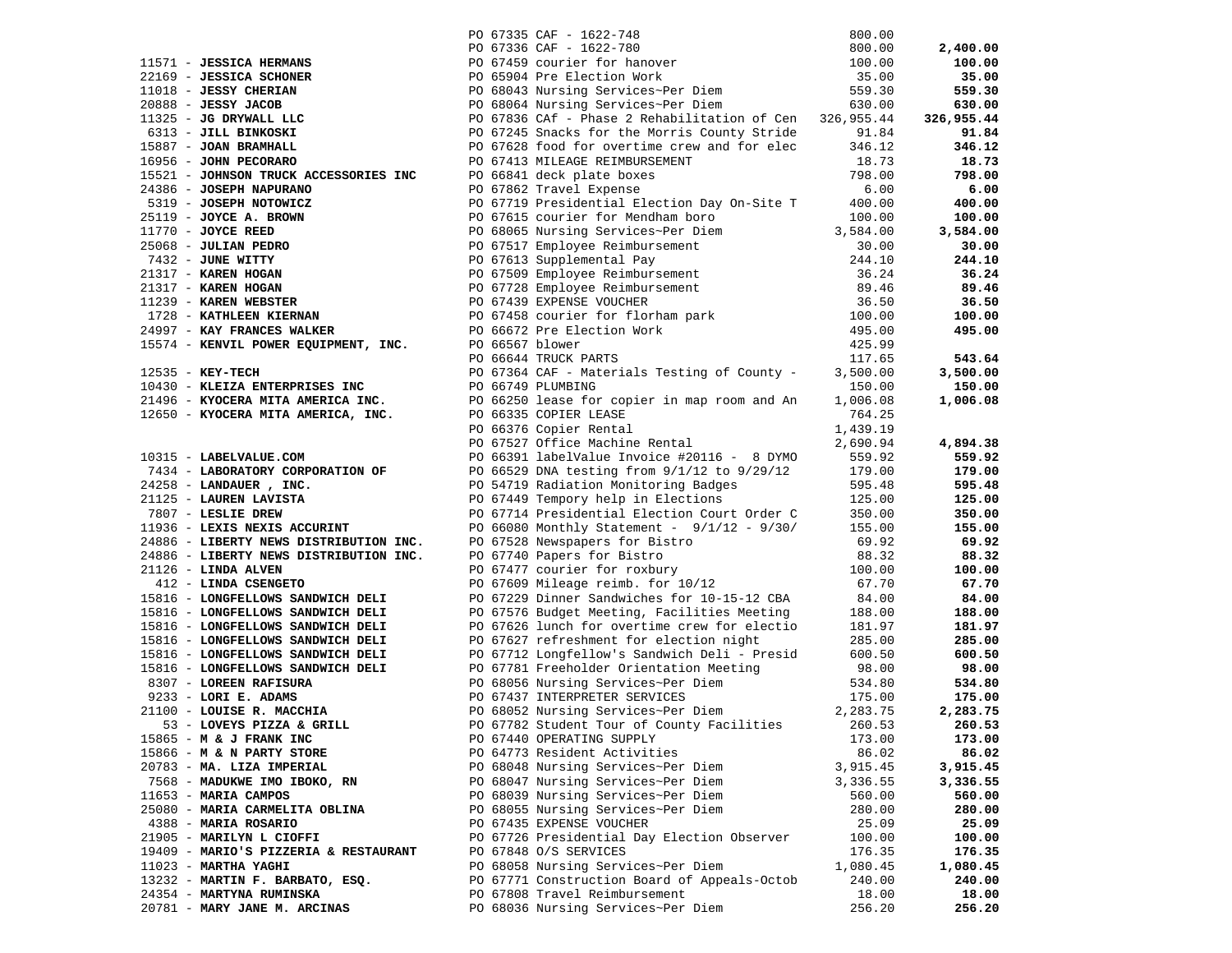|                                                     |                                                                                                                                                                                                                              |                 | 78,538.85       |
|-----------------------------------------------------|------------------------------------------------------------------------------------------------------------------------------------------------------------------------------------------------------------------------------|-----------------|-----------------|
|                                                     |                                                                                                                                                                                                                              |                 |                 |
|                                                     |                                                                                                                                                                                                                              |                 |                 |
|                                                     |                                                                                                                                                                                                                              |                 |                 |
|                                                     |                                                                                                                                                                                                                              |                 |                 |
|                                                     |                                                                                                                                                                                                                              |                 |                 |
|                                                     |                                                                                                                                                                                                                              |                 |                 |
|                                                     |                                                                                                                                                                                                                              |                 |                 |
|                                                     |                                                                                                                                                                                                                              |                 |                 |
|                                                     |                                                                                                                                                                                                                              |                 |                 |
|                                                     |                                                                                                                                                                                                                              |                 |                 |
|                                                     |                                                                                                                                                                                                                              |                 |                 |
|                                                     | 1933 - MINITOR CONTENT (005) INC. (006) 1246 (108) INC. (008) INC. (108) 1246 (118) 1246 (118) 1246 (118) 1246 (118) 1246 (118) 1246 (118) 1246 (118) 1246 (118) 1246 (118) 1246 (118) 1246 (118) 1246 (118) 1246 (118) 1246 |                 |                 |
|                                                     |                                                                                                                                                                                                                              |                 |                 |
|                                                     |                                                                                                                                                                                                                              |                 |                 |
|                                                     |                                                                                                                                                                                                                              |                 |                 |
|                                                     |                                                                                                                                                                                                                              |                 |                 |
|                                                     |                                                                                                                                                                                                                              |                 |                 |
|                                                     |                                                                                                                                                                                                                              |                 |                 |
|                                                     |                                                                                                                                                                                                                              |                 |                 |
|                                                     |                                                                                                                                                                                                                              |                 |                 |
|                                                     |                                                                                                                                                                                                                              |                 |                 |
|                                                     |                                                                                                                                                                                                                              |                 |                 |
|                                                     |                                                                                                                                                                                                                              |                 |                 |
|                                                     |                                                                                                                                                                                                                              |                 |                 |
|                                                     |                                                                                                                                                                                                                              |                 |                 |
|                                                     |                                                                                                                                                                                                                              |                 |                 |
|                                                     |                                                                                                                                                                                                                              |                 |                 |
|                                                     |                                                                                                                                                                                                                              |                 |                 |
|                                                     | 24904 - PAR FLOORING INC. PO 64650 Flooring in Two Elevator Cabs 2,945.00 2,945.00                                                                                                                                           |                 |                 |
| 21551 - PARSIPPANY INN                              | PO 67100 Motel Placement<br>PO 67585 Motel Placement                                                                                                                                                                         | 50.00<br>965.00 | 50.00<br>965.00 |
| 21551 - PARSIPPANY INN                              |                                                                                                                                                                                                                              |                 |                 |
| 20677 - PATRICIA FLANAGAN<br>18491 - PATRICIA WILLS | PO 67574 Mi. & Insurance reimb. for 7/12 to<br>PO 67619 food money for overtime crew                                                                                                                                         | 70.65<br>116.17 | 70.65<br>116.17 |
| $12283$ - PAUL CHASE                                | PO 66671 Pre Election Work                                                                                                                                                                                                   | 560.00          | 560.00          |
| 8535 - PAULA JORDAO                                 | PO 67593 Travel Expense                                                                                                                                                                                                      | 58.62           | 58.62           |
| 7569 - PELICAN SPORT CENTER INC                     | PO 66134 GRNDS MAINT                                                                                                                                                                                                         | 60.00           | 60.00           |
| 16966 - PENN-JERSEY PAPER CO.                       | PO 67529 Storeroom~Nursing Supplies                                                                                                                                                                                          | 2,484.00        | 2,484.00        |
| 9232 - PENNJERSEY MACHINERY, LLC                    | PO 66341 TRUCK PARTS                                                                                                                                                                                                         | 177.60          | 177.60          |
| 7632 - PESI, LLC                                    | PO 66185 Staff training -LeGates & Cerullo 1                                                                                                                                                                                 | 379.98          | 379.98          |
| 20973 - PETILLO INC.                                | PO 67799 CAF - Phase II Recreation Area Cons 1,720,220.66 1,720,220.66                                                                                                                                                       |                 |                 |
| 7683 - PHILOMENA BREDBENNER                         | PO 66678 Pre Election Work                                                                                                                                                                                                   | 195.00          | 195.00          |
| 4934 - PHYLLIS COPPOLA                              | PO 67405 Presidential Election Breakfast Sup                                                                                                                                                                                 | 75.46           | 75.46           |
|                                                     |                                                                                                                                                                                                                              |                 |                 |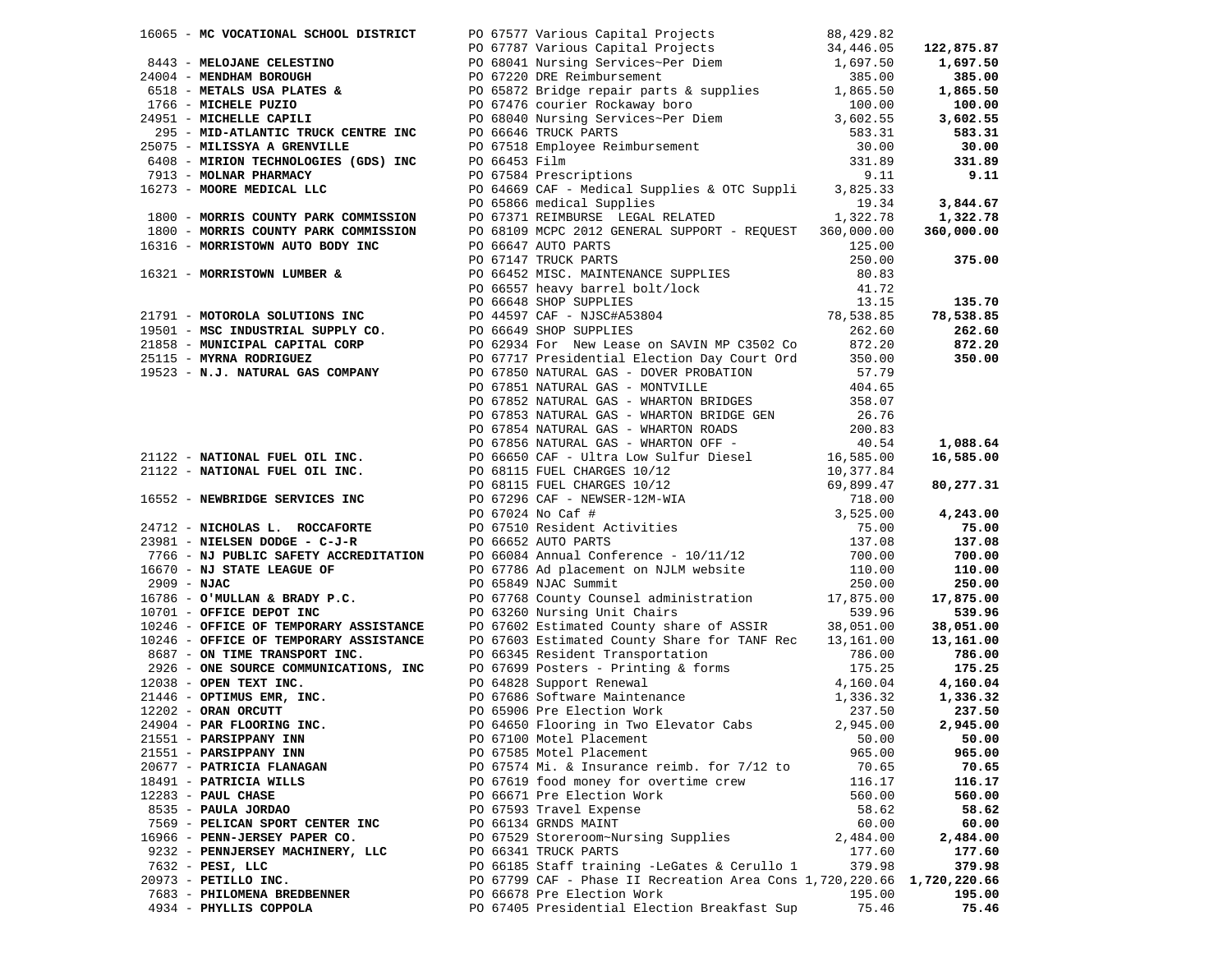|                                        |                | 19681 - <b>PITNEY BOWES CREDIT CORP</b><br>17066 - <b>PLAINSMAN AUTO SUPPLY</b><br>PO 66681 AUTO PARTS<br>PO 67159 AUTO PARTS<br>PO 6719 AUTO PARTS<br>PO 6719 AUTO PARTS<br>PO 67496 AUTO PARTS<br>PO 67865 AUTO PARTS<br>PO 67865 AUTO PARTS<br>PO 6665 |                  | 2,067.00  |
|----------------------------------------|----------------|-----------------------------------------------------------------------------------------------------------------------------------------------------------------------------------------------------------------------------------------------------------|------------------|-----------|
|                                        |                |                                                                                                                                                                                                                                                           |                  |           |
|                                        |                |                                                                                                                                                                                                                                                           |                  |           |
|                                        |                |                                                                                                                                                                                                                                                           |                  |           |
|                                        |                | $120.85$<br>$1,426.49$<br>$95.00$<br>$1,161.46$<br>$55.00$                                                                                                                                                                                                |                  | 2,803.80  |
|                                        |                |                                                                                                                                                                                                                                                           |                  | 57.59     |
|                                        |                |                                                                                                                                                                                                                                                           |                  |           |
|                                        |                |                                                                                                                                                                                                                                                           |                  | 3,499.99  |
|                                        |                |                                                                                                                                                                                                                                                           |                  | 2,366.00  |
|                                        |                |                                                                                                                                                                                                                                                           |                  | 203.99    |
|                                        |                |                                                                                                                                                                                                                                                           |                  | 76,415.51 |
|                                        |                | 21397 - PRESERVATION DESIGN PARTNERSHIP LLC PO 67453 CAF - C1213-1 - Consultants for the 3,573.23                                                                                                                                                         |                  | 3,573.23  |
|                                        |                | 21397 - PRESERVATION DESIGN PARTNERSHIP LLC PO 67462 CAF - C1113-1 - Consultants for his 2,185.00                                                                                                                                                         |                  | 2,185.00  |
|                                        |                | 6638 - PRESERVATION DESIGN PARTNERSHIP, LL PO 67456 CAF - C1018-1 - Consulting Services 180.00                                                                                                                                                            |                  | 180.00    |
|                                        |                |                                                                                                                                                                                                                                                           |                  |           |
|                                        |                |                                                                                                                                                                                                                                                           |                  |           |
|                                        |                |                                                                                                                                                                                                                                                           |                  |           |
|                                        |                |                                                                                                                                                                                                                                                           |                  |           |
|                                        |                |                                                                                                                                                                                                                                                           |                  |           |
|                                        |                |                                                                                                                                                                                                                                                           |                  |           |
|                                        |                |                                                                                                                                                                                                                                                           |                  |           |
|                                        |                |                                                                                                                                                                                                                                                           |                  |           |
|                                        |                |                                                                                                                                                                                                                                                           |                  |           |
|                                        |                |                                                                                                                                                                                                                                                           |                  |           |
|                                        |                |                                                                                                                                                                                                                                                           |                  |           |
|                                        |                |                                                                                                                                                                                                                                                           |                  |           |
|                                        |                |                                                                                                                                                                                                                                                           |                  |           |
|                                        |                |                                                                                                                                                                                                                                                           |                  |           |
|                                        |                |                                                                                                                                                                                                                                                           |                  |           |
|                                        |                |                                                                                                                                                                                                                                                           |                  |           |
|                                        |                |                                                                                                                                                                                                                                                           |                  |           |
|                                        |                |                                                                                                                                                                                                                                                           |                  |           |
|                                        |                |                                                                                                                                                                                                                                                           |                  |           |
|                                        |                |                                                                                                                                                                                                                                                           |                  |           |
|                                        |                |                                                                                                                                                                                                                                                           |                  |           |
|                                        |                |                                                                                                                                                                                                                                                           |                  |           |
|                                        |                |                                                                                                                                                                                                                                                           |                  |           |
|                                        |                |                                                                                                                                                                                                                                                           |                  |           |
|                                        |                |                                                                                                                                                                                                                                                           |                  |           |
|                                        |                |                                                                                                                                                                                                                                                           |                  |           |
|                                        |                |                                                                                                                                                                                                                                                           |                  |           |
|                                        |                |                                                                                                                                                                                                                                                           |                  |           |
|                                        |                |                                                                                                                                                                                                                                                           |                  |           |
|                                        |                |                                                                                                                                                                                                                                                           |                  |           |
|                                        |                | 2197 - PRESERVATION DESIGN PARTMEMENTP LED 10 5745 CAP - CID13-1 - Connectime for his 2185.00 2185.00<br>26138 - PRESERVATION DESIGN PARTMEMENTP, LED 10 5755 CAP - CID13-1 - Connectime Services 18:0.00 2189.00<br>26138 - PRES                         |                  |           |
|                                        |                |                                                                                                                                                                                                                                                           |                  |           |
|                                        |                |                                                                                                                                                                                                                                                           |                  |           |
|                                        |                |                                                                                                                                                                                                                                                           |                  |           |
| 17505 - SANDRIAN CAMERA & IMAGING      |                | PO 66739 BLDG MAINT                                                                                                                                                                                                                                       | 60.00            | 60.00     |
| 20410 - SATCOM GLOBAL INC              |                | PO 67697 Satellite Phone Service                                                                                                                                                                                                                          | 37.37            | 37.37     |
| 17530 - SCALES INDUSTRIAL              |                | PO 67534 Machinery Repair & Parts                                                                                                                                                                                                                         | 650.74           | 650.74    |
| 17546 - SCHIFANO CONSTRUCTION CORP.    |                | PO 67795 CAF - Various Milling & Resurfacing                                                                                                                                                                                                              | 3,989.56         |           |
|                                        |                | PO 67795 CAF - Various Milling & Resurfacing                                                                                                                                                                                                              | 30,679.01        | 34,668.57 |
| 21319 - SCHINDLER ELEVATOR CORPORATION |                | PO 67535 Machinery Repair & Parts<br>PO 67744 Contract Billing                                                                                                                                                                                            | 855.84           | 855.84    |
| 21319 - SCHINDLER ELEVATOR CORPORATION | PO 66356 TIRES |                                                                                                                                                                                                                                                           | 2,244.76         | 2,244.76  |
| 4361 - SERVICE TIRE TRUCK CENTERS INC  | PO 66682 TIRES |                                                                                                                                                                                                                                                           | 394.00<br>212.00 | 606.00    |
| 20899 - SGS TESTCOM INC                |                | PO 66656 MONTHLY INSPECTION MAINTENANCE                                                                                                                                                                                                                   | 189.41           | 189.41    |
| 740 - SHAU-YING LIU                    |                | PO 67590 Mi. & Insurance reimb. for 7/12 to                                                                                                                                                                                                               | 183.35           | 183.35    |
| 25114 - SHAYLEEN N. MORALES            |                | PO 67716 Presidential Election Day Court Ord                                                                                                                                                                                                              | 350.00           | 350.00    |
| 17621 - SHEAFFER SUPPLY, INC.          |                | PO 66660 SHOP SUPPLIES                                                                                                                                                                                                                                    | 16.84            |           |
|                                        |                | PO 66774 construction material                                                                                                                                                                                                                            | 84.84            | 101.68    |
|                                        |                |                                                                                                                                                                                                                                                           |                  |           |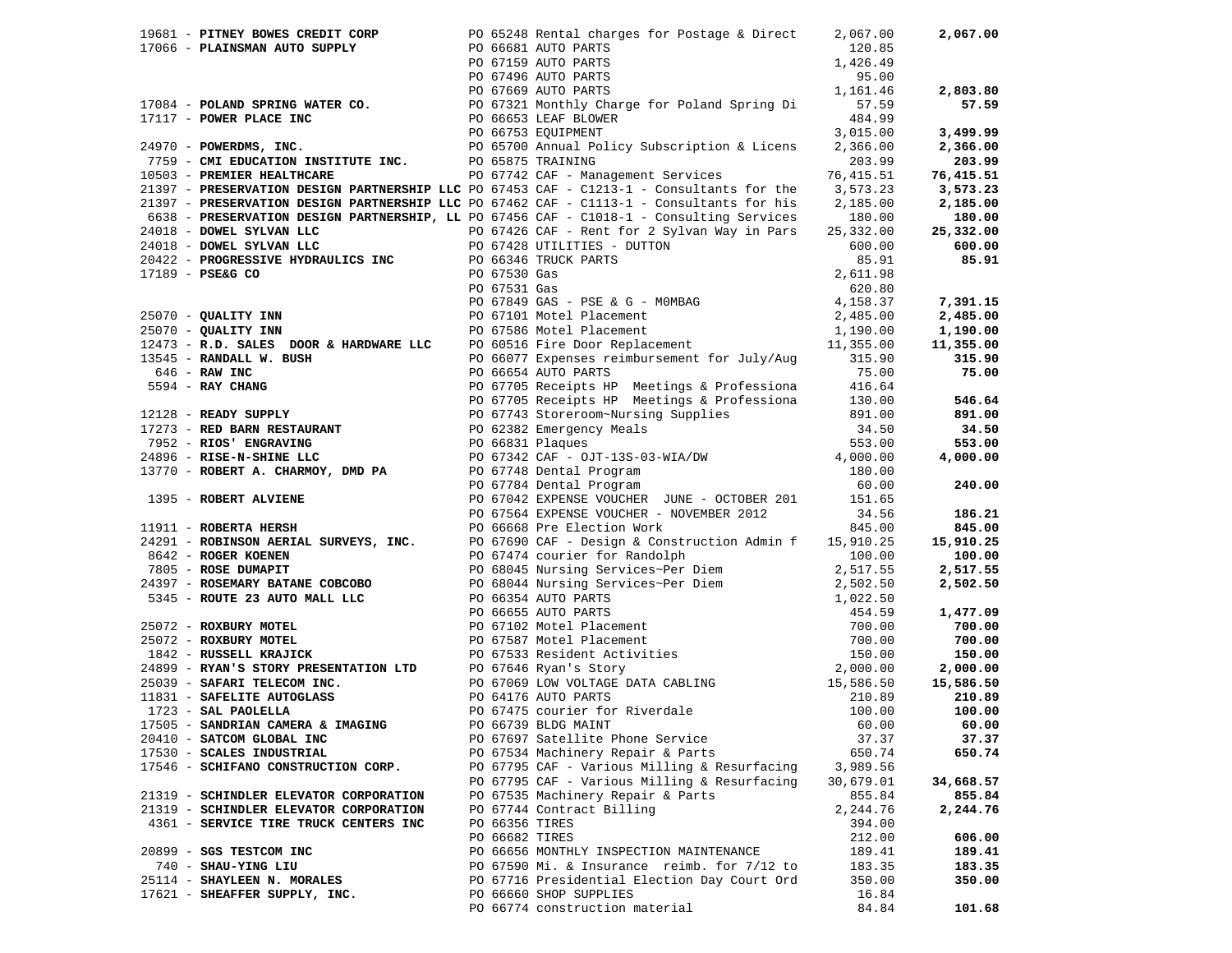| 17636 - SHERWIN-WILLIAMS                                                | PO 67429 PAINT |                                                                                                                                                                                                                                               | 130.58     | 130.58     |
|-------------------------------------------------------------------------|----------------|-----------------------------------------------------------------------------------------------------------------------------------------------------------------------------------------------------------------------------------------------|------------|------------|
|                                                                         |                | 1763 - SHERWIN-WILLIAMS<br>17673 - SKILLPATH PUBLICATION<br>1769 - SMITH MOTOR CO., INC.<br>1769 - SMITH MOTOR CO., INC.<br>1759 - SMITHS DETECTION, INC.<br>175232<br>1752 - SNAP ON INDUSTRIAL<br>1775 - SODEXO, INC & AFFILIATES<br>1775 - | 198.00     |            |
|                                                                         |                |                                                                                                                                                                                                                                               |            |            |
|                                                                         |                |                                                                                                                                                                                                                                               | 58.85      | 256.85     |
|                                                                         |                |                                                                                                                                                                                                                                               | 1,023.30   | 1,023.30   |
|                                                                         |                |                                                                                                                                                                                                                                               | 2,437.50   | 2,437.50   |
|                                                                         |                |                                                                                                                                                                                                                                               | 65.00      | 65.00      |
|                                                                         |                |                                                                                                                                                                                                                                               |            |            |
|                                                                         |                |                                                                                                                                                                                                                                               | 5,054.34   | 5,054.34   |
|                                                                         |                |                                                                                                                                                                                                                                               | 8,590.44   | 8,590.44   |
| 17762 - SPARWICK CONTRACTING, INC.<br>17770 - SPECTRUM STAFFING SERVICE |                | PO 67835 CAF - Replacement of County Bridge                                                                                                                                                                                                   | 267,162.93 | 267,162.93 |
|                                                                         |                | PO 67446 tempory services in Elections                                                                                                                                                                                                        | 667.50     |            |
|                                                                         |                | PO 67447 tempory services in elections                                                                                                                                                                                                        | 1,021.13   |            |
|                                                                         |                | PO 67775 tempory services for Elections                                                                                                                                                                                                       | 1,060.50   | 2,749.13   |
|                                                                         |                |                                                                                                                                                                                                                                               |            |            |
| $6732$ - SPRINT                                                         |                | PO 66826 Office Nextels                                                                                                                                                                                                                       | 7,670.46   | 7,670.46   |
| $6732 - SPRINT$                                                         |                | PO 66827 Clean Water Nextels                                                                                                                                                                                                                  | 224.20     | 224.20     |
| 4611 - STAPLES BUSINESS ADVANTAGE                                       |                | PO 65808 SURROGATE'S COURT SUPPLIES                                                                                                                                                                                                           | 135.31     | 135.31     |
| 4611 - STAPLES BUSINESS ADVANTAGE                                       |                | PO 66455 Office Supplies - K.Lehman (Sheriff' 75.49                                                                                                                                                                                           |            | 75.49      |
| 4611 - STAPLES BUSINESS ADVANTAGE                                       |                | PO 66609 OFFICE SUPPLIES                                                                                                                                                                                                                      | 685.57     | 685.57     |
|                                                                         |                |                                                                                                                                                                                                                                               | 399.81     |            |
| 4611 - STAPLES BUSINESS ADVANTAGE                                       |                |                                                                                                                                                                                                                                               |            | 399.81     |
| 4611 - STAPLES BUSINESS ADVANTAGE                                       |                |                                                                                                                                                                                                                                               | 278.40     |            |
|                                                                         |                |                                                                                                                                                                                                                                               | 81.39      | 359.79     |
| 4611 - STAPLES BUSINESS ADVANTAGE                                       |                |                                                                                                                                                                                                                                               | 621.05     | 621.05     |
| 4611 - STAPLES BUSINESS ADVANTAGE                                       |                | PO 66610 office supplies<br>PO 66780 OFFICE SUPPLIES<br>PO 66780 OFFICE SUPPLIES<br>PO 66813 Office supplies<br>PO 66888 SURROGATE'S OFFICE                                                                                                   | 893.46     | 893.46     |
| 4611 - STAPLES BUSINESS ADVANTAGE                                       |                | PO 67021 Office Supplies - K.Lehman/Sherriff                                                                                                                                                                                                  | 67.94      | 67.94      |
| 4611 - STAPLES BUSINESS ADVANTAGE                                       |                |                                                                                                                                                                                                                                               |            | 143.98     |
|                                                                         |                | PO 67037 Office Supplies                                                                                                                                                                                                                      | 143.98     |            |
| 4611 - STAPLES BUSINESS ADVANTAGE                                       |                | PO 67113 OFFICE SUPPLIES                                                                                                                                                                                                                      | 136.13     | 136.13     |
| 4611 - STAPLES BUSINESS ADVANTAGE                                       |                | PO 67172 Planning Board Office Supplies INVO                                                                                                                                                                                                  | 77.90      | 77.90      |
| 4611 - STAPLES BUSINESS ADVANTAGE                                       |                | PO 67231 Office Supplies                                                                                                                                                                                                                      | 585.81     | 585.81     |
| 4611 - STAPLES BUSINESS ADVANTAGE                                       |                | PO 67319 Staples Invoice #3184600373 & #3184                                                                                                                                                                                                  | 377.05     | 377.05     |
| 4611 - STAPLES BUSINESS ADVANTAGE                                       |                | PO 67328 Office Supplies for Adjuster's Offi                                                                                                                                                                                                  | 212.17     | 212.17     |
| 4611 - STAPLES BUSINESS ADVANTAGE                                       |                | PO 67546 OFFICE SUPPLIES                                                                                                                                                                                                                      | 187.69     | 187.69     |
|                                                                         |                |                                                                                                                                                                                                                                               |            |            |
| 4611 - STAPLES BUSINESS ADVANTAGE                                       |                | PO 67597 Office Supplies<br>PO 67745 Office Supplies<br>2010 CLIC SUPPLIES                                                                                                                                                                    | 312.43     | 312.43     |
| 4611 - STAPLES BUSINESS ADVANTAGE                                       |                |                                                                                                                                                                                                                                               | 3,826.10   | 3,826.10   |
| $17819$ - STAR LEDGER                                                   |                | PO 67433 PUBLIC NOTICE                                                                                                                                                                                                                        | 201.36     | 201.36     |
| 1718 - SUSAN DOWNS                                                      |                | PO 67468 courier for mt arlington                                                                                                                                                                                                             | 100.00     | 100.00     |
| 1705 - SUSAN JAEGER                                                     |                | PO 67443 courier for mine hill &Victory gar                                                                                                                                                                                                   | 100.00     | 100.00     |
| 17937 - SUSSEX COUNTY COMMUNITY COLLEGE                                 |                | PO 67333 CAF - 17937-88                                                                                                                                                                                                                       | 4,000.00   | 4,000.00   |
|                                                                         |                |                                                                                                                                                                                                                                               |            |            |
| 11429 - SUSSEX COUNTY MUA                                               |                | PO 66562 street sweeping                                                                                                                                                                                                                      | 281.85     | 281.85     |
| 17934 - SUSSEX COUNTY TECH SCHOOL                                       |                | PO 67344 CAF - Subgrant agreement #SCVOTE-13                                                                                                                                                                                                  | 1,370.63   |            |
|                                                                         |                | PO 67345 CAF - Subgrant agreement #SCVOTE-13                                                                                                                                                                                                  | 603.08     |            |
|                                                                         |                | PO 67346 CAF - Subgrant agreement #SCVOTE-13                                                                                                                                                                                                  | 1,027.97   |            |
|                                                                         |                | PO 67347 CAF - Subgrant agreement #SCVOTE-13                                                                                                                                                                                                  | 411.19     |            |
|                                                                         |                | PO 67348 CAF - Subgrant agreement #SCVOTE-13                                                                                                                                                                                                  | 877.20     | 4,290.07   |
| 18067 - T J'S SPORTWIDE TROPHY                                          |                | PO 66446 NAME PLATES AND ENGRAVING                                                                                                                                                                                                            | 37.00      | 37.00      |
|                                                                         |                |                                                                                                                                                                                                                                               |            |            |
| $11318$ - TARA SANTA                                                    |                | PO 67450 tempory help for elections                                                                                                                                                                                                           | 125.00     | 125.00     |
| 5611 - TBS CONTROLS LLC                                                 |                | PO 66364 CAF - Environmental Control and HVA                                                                                                                                                                                                  | 2,626.66   | 2,626.66   |
| 17990 - TELESEARCH INC                                                  |                | PO 67537 Boiler Operators                                                                                                                                                                                                                     | 3,453.58   |            |
|                                                                         |                | PO 67538 Boiler Operators                                                                                                                                                                                                                     | 3,039.92   |            |
|                                                                         |                | PO 67776 tempory services for elections                                                                                                                                                                                                       | 1,052.63   |            |
|                                                                         |                | PO 67777 tempory services for joel rosenfiel                                                                                                                                                                                                  | 1,162.88   | 8,709.01   |
|                                                                         |                |                                                                                                                                                                                                                                               |            |            |
| 11311 - TERRI MCINERNEY                                                 |                | PO 67470 courier for mt lakes                                                                                                                                                                                                                 | 100.00     | 100.00     |
| 17242 - THE LAW OFFICE OF                                               |                | PO 67764 October, 2012 legal services-MV col                                                                                                                                                                                                  | 1,049.50   | 1,049.50   |
| 20797 - THE MUSIAL GROUP PA                                             |                | PO 67794 CAF - Construction Inspection Servi                                                                                                                                                                                                  | 9,180.00   | 9,180.00   |
| 19739 - THE RBA GROUP INC.                                              |                | PO 67316 old Ref# CF09001500000 CF#4593                                                                                                                                                                                                       | 13,322.57  | 13,322.57  |
| 122 - TILCON NEW YORK INC.                                              | PO 66190 Stone |                                                                                                                                                                                                                                               | 1,445.19   |            |
|                                                                         |                | PO 66191 Bituminous Concrete                                                                                                                                                                                                                  | 4,486.72   |            |
|                                                                         |                |                                                                                                                                                                                                                                               |            |            |
|                                                                         | PO 66559 stone |                                                                                                                                                                                                                                               | 1,017.21   |            |
|                                                                         |                | PO 66614 Bituminous Concrete                                                                                                                                                                                                                  | 2,259.84   |            |
|                                                                         |                | PO 67796 CAF - Milling and Resurfacing of Ri                                                                                                                                                                                                  | 11,460.28  |            |
|                                                                         |                | PO 67796 CAF - Milling and Resurfacing of Ri                                                                                                                                                                                                  | 435,079.43 | 455,748.67 |
| 3973 - TOM POLLIO                                                       |                | PO 67309 Reimbursement                                                                                                                                                                                                                        | 13.17      | 13.17      |
| 281 - TOMAR INDUSTRIES INC                                              |                | PO 66661 JANITORIAL SUPPLIES                                                                                                                                                                                                                  | 170.60     | 170.60     |
|                                                                         |                |                                                                                                                                                                                                                                               |            |            |
| 20802 - TONI SINNER                                                     |                | PO 67451 tempory help in elections                                                                                                                                                                                                            | 125.00     | 125.00     |
| 20788 - TOP LINE CONSTRUCTION CORP                                      |                | PO 67834 CAF - Milling and Resurfacing of Fl                                                                                                                                                                                                  | 362,778.08 |            |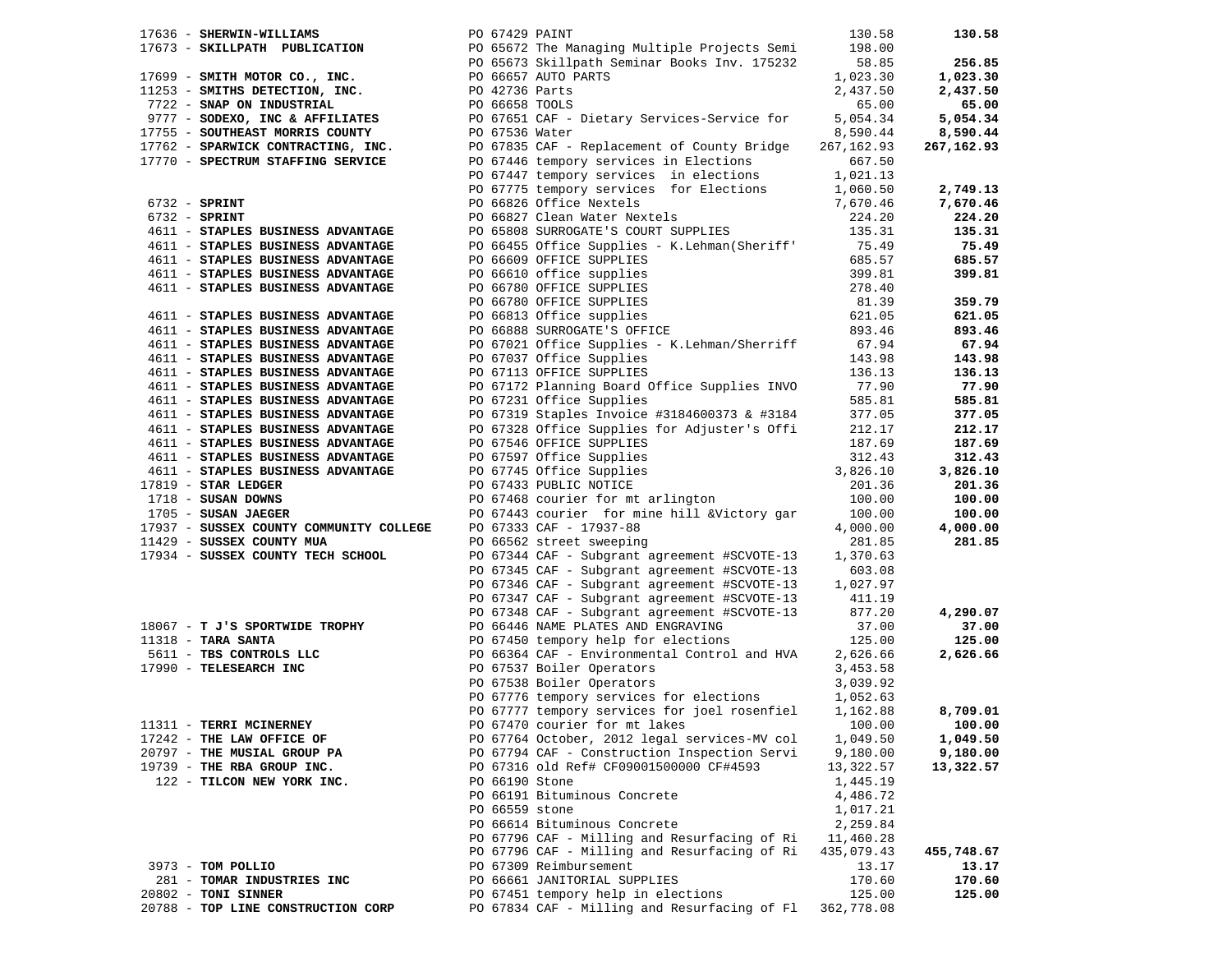|                                                           |                                                                                    |                | PO 67834 CAF - Milling and Resurfacing of Fl                                                                          | 22,966.97            | 385,745.05         |
|-----------------------------------------------------------|------------------------------------------------------------------------------------|----------------|-----------------------------------------------------------------------------------------------------------------------|----------------------|--------------------|
| 19736 - TOWNSHIP OF RANDOLPH                              |                                                                                    |                | PO 67953 WATER - HEALTH MNGMNT                                                                                        | 55.69                | 55.69              |
|                                                           |                                                                                    |                | PO 68046 Nursing Services~Per Diem                                                                                    | 1,378.30             | 1,378.30           |
|                                                           |                                                                                    |                | PO 60538 Rehabilitation Toys                                                                                          | 153.90               | 153.90             |
|                                                           | 25009 - TOYELLA E GIBSON<br>24626 - TOYS FOR SPECIAL CHILDREN, INC<br>3049 - TRANE |                | PO 66750 EMERGENCY - OTA                                                                                              | 9,473.04             | 9,473.04           |
| 11758 - TREASURER-STATE OF NJ                             |                                                                                    |                | PO 65017 Registration Renewal X-Ray Machine                                                                           | 938.00               | 938.00             |
| 1739 - TURTLE & HUGHES, INC                               |                                                                                    |                | PO 67117 CAF - Electrical Supplies/Equipment                                                                          | 2,143.08             |                    |
|                                                           |                                                                                    | PO 67118 BULBS |                                                                                                                       | 404.40               |                    |
|                                                           |                                                                                    | PO 67559 BULBS |                                                                                                                       | 75.75                |                    |
|                                                           |                                                                                    |                | PO 67554 CAF - Electrical Supplies/Equipment                                                                          | 916.34               | 3,539.57           |
|                                                           | 9285 - U.S. SECURITY ASSOCIATES, INC.                                              |                | PO 66538 CAF - Unarmed Security Guards                                                                                | 6,915.70             |                    |
|                                                           |                                                                                    |                | PO 67034 CAF - Unarmed Security Guards                                                                                | 2,075.53             | 8,991.23           |
| 18219 - UNIQUE PHOTO INC<br>18233 - UNITED PARCEL SERVICE |                                                                                    |                | PO 58995 Please Order - CIS/S.Ackerman                                                                                | 229.06<br>267.16     | 229.06<br>267.16   |
|                                                           | 20034 - UNIVERSAL SUPPLY GROUP INC.                                                |                | PO 67780 summary on account # 6x7742<br>PO 66360 TRUCK PARTS                                                          | 7.89                 |                    |
|                                                           |                                                                                    |                | PO 67112 PLUMBING                                                                                                     | 505.11               | 513.00             |
|                                                           | 15732 - UNIVERSAL UNIFORM SALES CO INC                                             |                | PO 66444 CAF - Custom Fitted Uniforms                                                                                 | 1,340.29             |                    |
|                                                           |                                                                                    |                | PO 66701 CAF - Custom Fitted Uniforms                                                                                 | 1,101.07             |                    |
|                                                           |                                                                                    |                | PO 66709 Uniform components                                                                                           | 707.05               |                    |
|                                                           |                                                                                    |                | PO 67027 CAF - Custom Fitted Uniforms                                                                                 | 719.55               |                    |
|                                                           |                                                                                    |                | PO 67035 CAF - Custom Fitted Uniforms                                                                                 | 545.19               |                    |
|                                                           |                                                                                    |                | PO 67029 CAF - Custom Fitted Uniforms<br>PO 67029 CAF - Custom Fitted Uniforms                                        | 882.12               | 5,295.27           |
|                                                           | 1855 - VERA BLOSSOM                                                                |                | PO 67436 EXPENSE VOUCHER                                                                                              | 78.50                | 78.50              |
| $1286$ - VERIZON                                          |                                                                                    |                | PO 66602 Fax Line                                                                                                     | 54.06                | 54.06              |
| $1286$ - VERIZON                                          |                                                                                    |                | PO 66814 Telephone pobox4833<br>PO 66814 Telephone pobox4833                                                          | 154.78               | 154.78             |
| $1286 - VERIZON$                                          |                                                                                    |                | PO 66823 Telephone pobox4833                                                                                          | 165.07               | 165.07             |
| $1286$ - VERIZON                                          |                                                                                    |                | PO 66824 Telephone pobox 4833 (III) RTL                                                                               | 411.09               | 411.09             |
| $1286 - VERIZON$                                          |                                                                                    |                | PO 67369 MORRIS CTY OFC & INST - SHERIFF OFC                                                                          | 33.84                | 33.84              |
| $1286$ - VERIZON                                          |                                                                                    |                | PO 67370 MORRIS CTY SHERRIF OFC                                                                                       | 77.19                | 77.19              |
| $1286$ - VERIZON                                          |                                                                                    |                | PO 67601 Phone bill for 973-631-5312                                                                                  | 898.85               | 898.85             |
| $1286$ - VERIZON                                          |                                                                                    |                | PO 67746 CAf - Telephone Serives                                                                                      | 27.59                | 27.59              |
| $1286$ - VERIZON                                          |                                                                                    |                | PO 67844 PENTHOUSE- A & R BLDG                                                                                        | 65.44                | 65.44              |
| $1286$ - VERIZON<br>21097 - VERIZON BUSINESS              |                                                                                    |                | PO 67864 MORRIS CNTY OFC & INST                                                                                       | 65.71                | 65.71              |
| 10668 - VERIZON CABS                                      |                                                                                    |                | PO 66179 Telephone Services (NUMS)<br>PO 66175 Telephone Services - 911 s<br>PO 66175 Telephone Services - 911 switch | 449.00<br>2,221.44   | 449.00<br>2,221.44 |
| 1348 - VERIZON WIRELESS                                   |                                                                                    |                | PO 66456 Monthly Statement - $9/2/12$ - 10-1-1                                                                        | 1,320.37             | 1,320.37           |
| 11605 - VICTOR FOMCHENKO                                  |                                                                                    |                | PO 67721 November 6th Presidential Election                                                                           | 400.00               | 400.00             |
| 18327 - VIKING TERMITE & PEST                             |                                                                                    |                | PO 67498 Pest Control                                                                                                 | 870.00               | 870.00             |
| 21185 - VIVIAN BLANDURA                                   |                                                                                    |                | PO 68038 Nursing Services~Per Diem                                                                                    | 1,128.75             | 1,128.75           |
| 1002 - VOLKER ARCHITECT INC                               |                                                                                    |                | PO 67432 CAF - Asbestos Abatement at County 18,500.00                                                                 |                      | 18,500.00          |
| 6146 - W.B. MASON COMPANY INC                             |                                                                                    |                | PO 66808 Office Supplies                                                                                              | 439.21               |                    |
|                                                           |                                                                                    |                | PO 66600 Pen and Paper                                                                                                | 207.09               |                    |
|                                                           |                                                                                    |                | PO 66886 15367796                                                                                                     | 258.66               |                    |
|                                                           |                                                                                    |                | PO 67116 OFFICE SUPPLIES                                                                                              | 29.92                |                    |
|                                                           |                                                                                    |                | PO 67445 Calendar Order & Office Supplies fo                                                                          | 91.99                |                    |
|                                                           |                                                                                    |                | PO 67356 2013 Calendar Order & Office Supply                                                                          | 122.90               |                    |
|                                                           |                                                                                    |                | PO 67422 Mailroom Office Supplies 10-19-2012                                                                          | 71.71                |                    |
|                                                           |                                                                                    |                | PO 67704 2013 Calendar Order & Office Supply                                                                          | 67.71                | 1,289.19           |
| 6146 - W.B. MASON COMPANY INC                             |                                                                                    |                | PO 67706 2013 Calendar Order                                                                                          | 34.18                | 34.18              |
| 10107 - WAL-MART STORE                                    |                                                                                    |                | PO 67682 In Store Purchases ACCT.#6032 2020                                                                           | 179.86               | 179.86             |
|                                                           | 18388 - WARREN COUNTY COMMUNITY COLL.                                              |                | PO 67303 CAF - 18388-149                                                                                              | 3,200.00             |                    |
|                                                           |                                                                                    |                | PO 67304 CAF - 18388-166<br>PO 67305 CAF - 18388-683                                                                  | 1,584.45<br>1,300.00 | 6,084.45           |
|                                                           | 18389 - WARREN COUNTY TECHNICAL SCHOOL                                             |                | PO 67300 CAF - 18389-412                                                                                              | 1,847.82             |                    |
|                                                           |                                                                                    |                | PO 67341 CAF - 18389-72                                                                                               | 328.80               | 2,176.62           |
|                                                           | 18400 - WASTE MANAGEMENT OF NEW JERSEY                                             |                | PO 67551 CAF - Refuse Collection and Removal                                                                          | 8,429.69             |                    |
|                                                           |                                                                                    |                | PO 67563 DUMPSTER SERVICE: OCTOBER 2012                                                                               | 360.28               |                    |
|                                                           |                                                                                    |                | PO 67747 CAF - Refuse Collection and Removal                                                                          | 8,085.33             | 16,875.30          |
|                                                           | 21268 - WATER WORKS SUPPLY CO., INC.                                               |                | PO 67092 PLUMBING                                                                                                     | 287.90               | 287.90             |
|                                                           | 24231 - WATERS, MCPHERSON, MCNEILL, P.C.                                           |                | PO 67766 Roxiticus Road-Union School House R                                                                          | 288.00               | 288.00             |
|                                                           | 24231 - WATERS, MCPHERSON, MCNEILL, P.C.                                           |                | PO 67767 Hillside Avenue @ Rt. 10, Roxbury a                                                                          | 2,141.89             | 2,141.89           |
| 1712 - WAYNE P. ARVIDSON                                  |                                                                                    |                | PO 67463 courier for lincole park                                                                                     | 100.00               | 100.00             |
| 13392 - WEBSTER PLUMBING &                                |                                                                                    |                | PO 66795 CAF - Labor Rates Plumbing                                                                                   | 5,513.80             | 5,513.80           |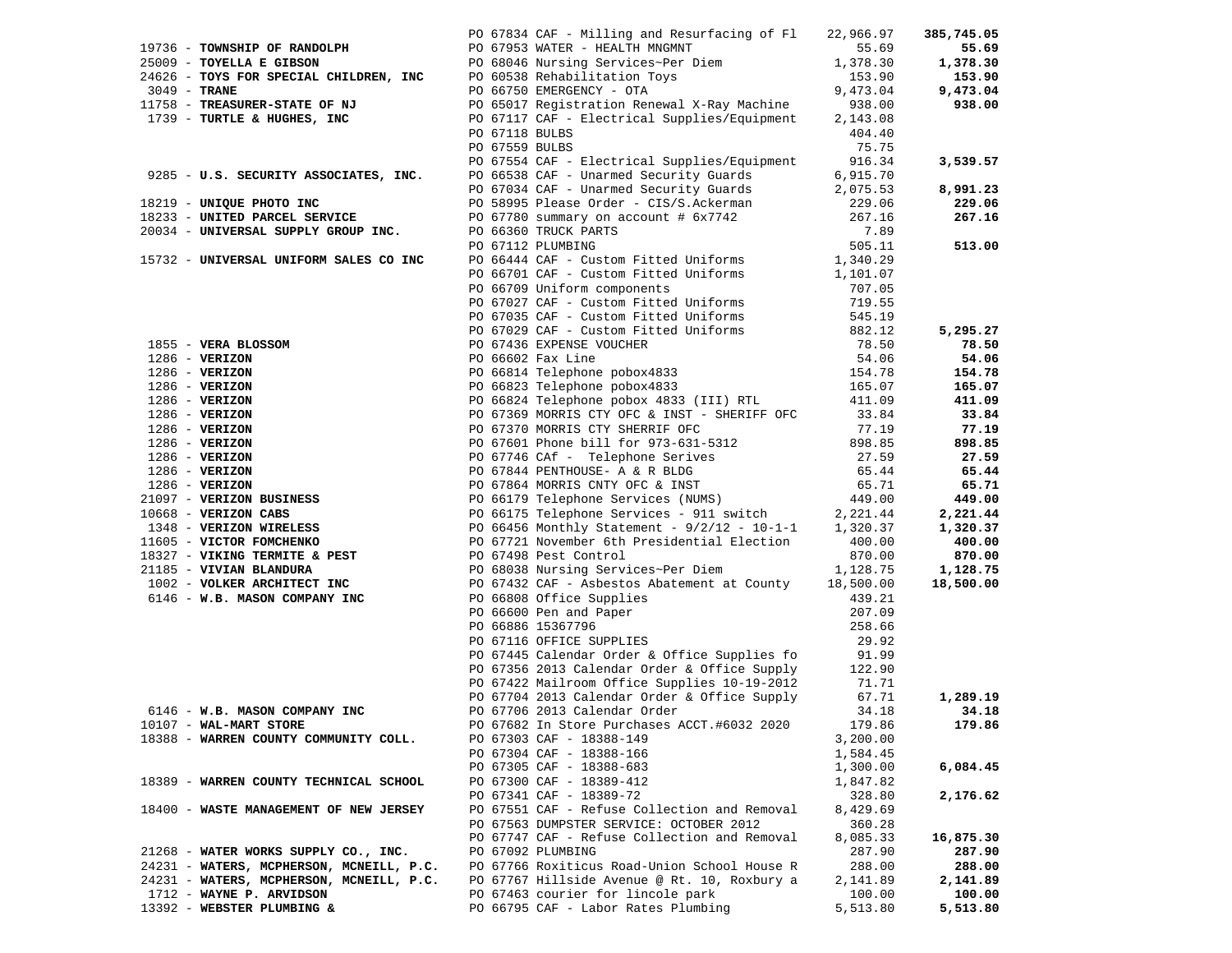| 18437 - WEST PAYMENT CENTER        | PO 67022 Subscription                        | 172.00    | 172.00       |
|------------------------------------|----------------------------------------------|-----------|--------------|
| 10812 - WEST PAYMENT CENTER        | PO 66398 nj stat anno t56 to t57             | 344.00    | 344.00       |
| 24307 - WHIPPANY LODGING LLC.      | PO 67099 Motel placement                     | 840.00    | 840.00       |
| 24307 - WHIPPANY LODGING LLC.      | PO 67588 Motel placement                     | 350.00    | 350.00       |
| 4677 - WHITEMARSH CORPORATION      | PO 58835 GAS BOY UPGRADE                     | 4,372.54  |              |
|                                    | PO 67485 GAS PUMP REPAIRS                    | 575.00    | 4,947.54     |
| 13246 - WILLIAM F. BARNISH         | PO 67427 CAF - Rent for property at 91-93 Ba | 7,087.72  | 7,087.72     |
| 8335 - WILLIAM PATERSON UNIVERSITY | PO 67337 CAF - 8335-702                      | 3,200.00  |              |
|                                    | PO 67295 CAF - 8335-612                      | 3,200.00  |              |
|                                    | PO 67301 CAF - 8335-814                      | 3,200.00  |              |
|                                    | PO 67302 CAF - 8335-612                      | 800.00    | 10,400.00    |
| 1621 - WINSOR'S TRACTOR TRAILER    | PO 67306 CAF - 1621-87                       | 3,200.00  | 3,200.00     |
| 3793 - WOODRUFF ENERGY             | PO 67499 Gas                                 | 13,867.13 | 13,867.13    |
| 1604 - WORKFORCE ADVANTAGE         | PO 67297 CAF - Subgrant Agreement # WORKADVT | 3,312.39  |              |
|                                    | PO 67298 CAF - WORKADVT-JR/JS/SE-12-WFNJ     | 205.00    |              |
|                                    | PO 67299 CAF - WORKADVT-JR/JS/SE-12-WFNJ     | 205.00    | 3,722.39     |
| 20129 - YORK MOTORS, INC.          | PO 67093 EOUIP PARTS                         | 85.97     | 85.97        |
| 25116 - YVETTE VAZQUEZ             | PO 67715 Presidential Election Day Court Ord | 350.00    | 350.00       |
| TOTAL                              |                                              |           | 7,279,647.88 |

|  |  |  |  | Total to be paid from Fund 02 Grant Fund      | 993,395.78   |
|--|--|--|--|-----------------------------------------------|--------------|
|  |  |  |  | Total to be paid from Fund 04 County Capital  | 2,852,440.67 |
|  |  |  |  | Total to be paid from Fund 13 Dedicated Trust | 67,949.84    |
|  |  |  |  |                                               |              |
|  |  |  |  |                                               | 7,279,647.88 |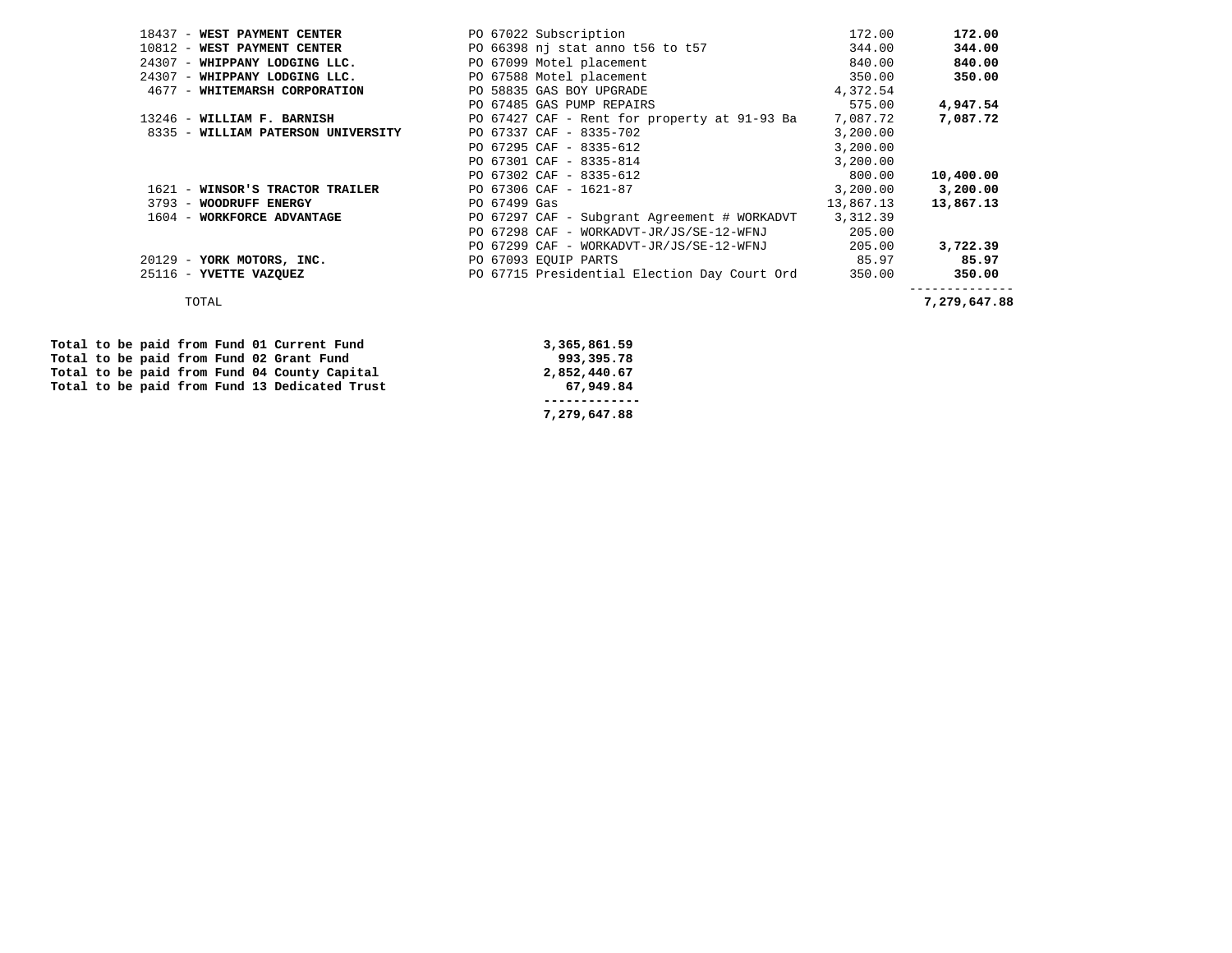### **List of Bills (Department/Account Detail) - CENTRALIZED DISBURSEMENT ACCOUNT**

| Account                                                          | P0 #                                        | Vendor                                                                                                                                                                                                                                                                                                                                       | Description                                                                                                                                                                                                                                                                                                                     | Payment                                                                  | Account Total          |
|------------------------------------------------------------------|---------------------------------------------|----------------------------------------------------------------------------------------------------------------------------------------------------------------------------------------------------------------------------------------------------------------------------------------------------------------------------------------------|---------------------------------------------------------------------------------------------------------------------------------------------------------------------------------------------------------------------------------------------------------------------------------------------------------------------------------|--------------------------------------------------------------------------|------------------------|
|                                                                  |                                             |                                                                                                                                                                                                                                                                                                                                              | <b>Current Fund</b>                                                                                                                                                                                                                                                                                                             |                                                                          |                        |
| <b>County Administrator</b>                                      |                                             |                                                                                                                                                                                                                                                                                                                                              |                                                                                                                                                                                                                                                                                                                                 |                                                                          |                        |
| 01-201-20-100100-023                                             |                                             | 67786 NJ STATE LEAGUE OF<br>ASSOCIATIONS AND MEMBERSHIPS                                                                                                                                                                                                                                                                                     | Placement of CIO Job on NJLM website<br>TOTAL FOR ACCOUNT                                                                                                                                                                                                                                                                       | 110.00                                                                   | 110.00                 |
| 01-201-20-100100-068                                             |                                             | 67837 COUNTY OF MORRIS<br>POSTAGE & METERED MAIL                                                                                                                                                                                                                                                                                             | 1ST 1/2 11/12 METERED MAIL<br>TOTAL FOR ACCOUNT                                                                                                                                                                                                                                                                                 | 66.82                                                                    | 66.82                  |
| 01-201-20-100100-079                                             |                                             | 67576 LONGFELLOWS SANDWICH DELI<br>SPECIAL PROJECTS                                                                                                                                                                                                                                                                                          | Budget meeting 10/24/12<br>TOTAL FOR ACCOUNT                                                                                                                                                                                                                                                                                    | 63.00                                                                    | 63.00                  |
| 01-201-20-100100-082                                             | 65849 NJAC                                  | TRAVEL EXPENSE                                                                                                                                                                                                                                                                                                                               | Registration for John Bonanni and Mary J<br>TOTAL FOR ACCOUNT                                                                                                                                                                                                                                                                   | 250.00                                                                   | 250.00                 |
|                                                                  |                                             | TOTAL for County Administrator                                                                                                                                                                                                                                                                                                               |                                                                                                                                                                                                                                                                                                                                 |                                                                          | ============<br>489.82 |
|                                                                  |                                             |                                                                                                                                                                                                                                                                                                                                              |                                                                                                                                                                                                                                                                                                                                 |                                                                          |                        |
| <b>Personnel</b><br>01-201-20-105100-058<br>01-201-20-105100-068 |                                             | 67231 STAPLES BUSINESS ADVANTAGE<br>67231 STAPLES BUSINESS ADVANTAGE<br>67231 STAPLES BUSINESS ADVANTAGE<br>67231 STAPLES BUSINESS ADVANTAGE<br>67231 STAPLES BUSINESS ADVANTAGE<br>67231 STAPLES BUSINESS ADVANTAGE<br>67231 STAPLES BUSINESS ADVANTAGE<br>OFFICE SUPPLIES & STATIONERY<br>67837 COUNTY OF MORRIS<br>POSTAGE & METERED MAIL | NYC 1054187 10/6/2012 3183715913<br>NYC 105418710/4/2012 3183440870<br>NYC 1054187 10/4/2012 3183440893<br>NYC 1054187 9/21/2012 3182242983<br>NYC 1054187 9/21/2012 3182242984<br>NYC 1054187 9/21/2012 3182242985<br>NYC 1054187 9/21/2012 3182242986<br>TOTAL FOR ACCOUNT<br>1ST 1/2 11/12 METERED MAIL<br>TOTAL FOR ACCOUNT | 158.38<br>83.75<br>$-7.13$<br>272.26<br>33.32<br>7.13<br>38.10<br>171.75 | 585.81<br>171.75       |
| 01-201-20-105100-077                                             | 67245 JILL BINKOSKI<br>67244 JACQUE MATHEWS | SOCIAL SERVICE COSTS                                                                                                                                                                                                                                                                                                                         | Snacks for the Morris County Striders "B<br>Snacks and Supplies for Health Benefit F<br>TOTAL FOR ACCOUNT                                                                                                                                                                                                                       | 91.84<br>55.87                                                           | 147.71                 |
| 01-201-20-105100-095                                             | 67232 DEER PARK                             | OTHER ADMINISTRATIVE SUPPLIES                                                                                                                                                                                                                                                                                                                | 0436628846 915/12-10/14/12<br>TOTAL FOR ACCOUNT                                                                                                                                                                                                                                                                                 | 4.81                                                                     | 4.81                   |
|                                                                  | TOTAL for Personnel                         |                                                                                                                                                                                                                                                                                                                                              |                                                                                                                                                                                                                                                                                                                                 |                                                                          | ============<br>910.08 |
| <b>Board of Chosen Freeholders</b>                               |                                             |                                                                                                                                                                                                                                                                                                                                              |                                                                                                                                                                                                                                                                                                                                 |                                                                          |                        |
| 01-201-20-110100-068                                             |                                             | 67837 COUNTY OF MORRIS<br>67837 COUNTY OF MORRIS<br>POSTAGE & METERED MAIL                                                                                                                                                                                                                                                                   | 1ST 1/2 11/12 METERED MAIL<br>1ST 1/2 11/12 METERED MAIL<br>TOTAL FOR ACCOUNT                                                                                                                                                                                                                                                   | 10.75<br>59.69                                                           | 70.44                  |
| 01-201-20-110100-079                                             |                                             | 67576 LONGFELLOWS SANDWICH DELI<br>67781 LONGFELLOWS SANDWICH DELI<br>67782 LOVEYS PIZZA & GRILL<br>SPECIAL PROJECTS                                                                                                                                                                                                                         | Facility Review Committee Meeting 10/24/<br>Freeholder orientation meeting 11/12/12<br>10/26/12 lunch for FH William Chegwidden<br>TOTAL FOR ACCOUNT                                                                                                                                                                            | 125.00<br>98.00<br>260.53                                                | 483.53                 |
| 01-201-20-110100-084                                             |                                             | 67639 AMERICAN VENDING COFFEE<br>67639 AMERICAN VENDING COFFEE<br>OTHER OUTSIDE SERVICES                                                                                                                                                                                                                                                     | 2 Boxes of Regular Coffee<br>Fuel Surcharge<br>TOTAL FOR ACCOUNT                                                                                                                                                                                                                                                                | 80.00<br>5.00                                                            | 85.00                  |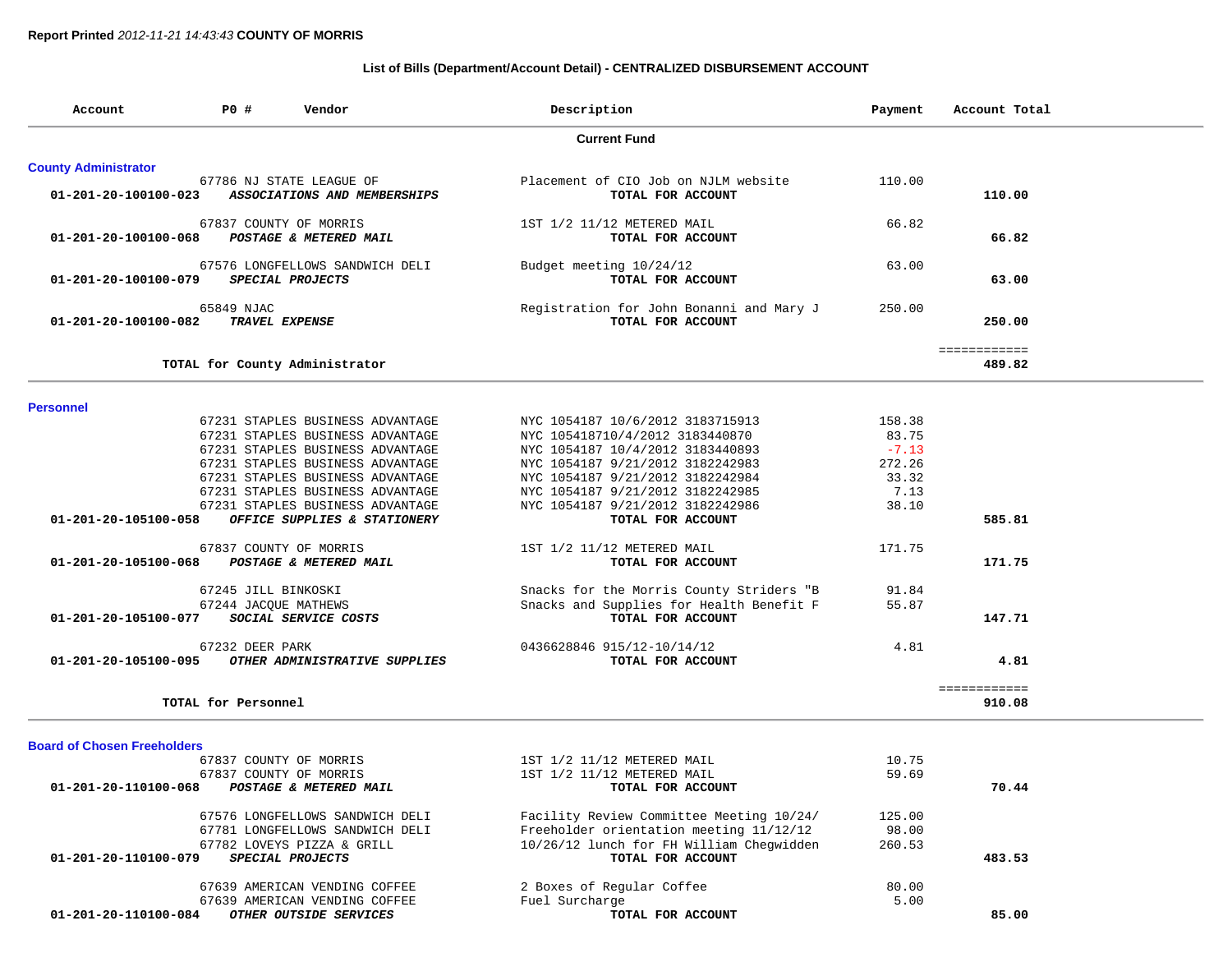| TOTAL for Board of Chosen Freeholders                  |                                          |          | 638.97                 |  |
|--------------------------------------------------------|------------------------------------------|----------|------------------------|--|
|                                                        |                                          |          |                        |  |
| <b>Clerk of the Board</b>                              |                                          |          |                        |  |
| 67607 DAILY RECORD                                     | RBA Group $(p/d 10/30)$                  | 50.60    |                        |  |
| 67607 DAILY RECORD                                     | Morristown Medical Center/Atlantic Healt | 48.52    |                        |  |
| 67607 DAILY RECORD                                     | FastER Urgent Care (p/d 10/30)           | 50.08    |                        |  |
| 01-201-20-110105-022<br><i><b>ADVERTISING</b></i>      | TOTAL FOR ACCOUNT                        |          | 149.20                 |  |
| TOTAL for Clerk of the Board                           |                                          |          | :===========<br>149.20 |  |
| <b>County Clerk</b>                                    |                                          |          |                        |  |
| 66398 WEST PAYMENT CENTER                              | 1000433730 nj stat anno T56 to T57 trad  | 344.00   |                        |  |
| 01-201-20-120100-028<br><b>BOOKS &amp; PERIODICALS</b> | TOTAL FOR ACCOUNT                        |          | 344.00                 |  |
| CLOSE COUNTY OF MODERS                                 |                                          | 1 470 17 |                        |  |

| 67837 COUNTY OF MORRIS                           | 1ST 1/2 11/12 METERED MAIL                | 1,478.17 |          |
|--------------------------------------------------|-------------------------------------------|----------|----------|
| 01-201-20-120100-068<br>POSTAGE & METERED MAIL   | TOTAL FOR ACCOUNT                         |          | 1,478.17 |
| 67780 UNITED PARCEL SERVICE                      | summary on account $\#6x7742$ OCT.13,2012 | 100.00   |          |
| 67780 UNITED PARCEL SERVICE                      | summary on account 6x7742 NOV.10,2012     | 167.16   |          |
| 01-201-20-120100-084<br>OTHER OUTSIDE SERVICES   | TOTAL FOR ACCOUNT                         |          | 267.16   |
| 66250 KYOCERA MITA AMERICA INC.                  | LEASE ON COPIER IN MAP ROOM AND ANNA OFF  | 1,006.08 |          |
| 01-201-20-120100-164<br>OFFICE MACHINES - RENTAL | TOTAL FOR ACCOUNT                         |          | 1,006.08 |
| 67626 LONGFELLOWS SANDWICH DELI                  | food for overtime crew for elections      | 181.97   |          |
| 01-201-20-120100-185<br>FOOD                     | TOTAL FOR ACCOUNT                         |          | 181.97   |
|                                                  |                                           |          |          |
| TOTAL for County Clerk                           |                                           |          | 3,277.38 |

### **County Board of Elections**

| 66600 W.B. MASON COMPANY INC                          | Pen and Paper                         | 207.09   |  |
|-------------------------------------------------------|---------------------------------------|----------|--|
| 01-201-20-121100-058<br>OFFICE SUPPLIES & STATIONERY  | TOTAL FOR ACCOUNT                     | 207.09   |  |
| 66602 VERIZON                                         | 973 984 8412 477 35Y 9/22/12 Fax Line | 26.70    |  |
| 66602 VERIZON                                         | 973 984-8412 477 35Y 10/22/12         | 27.36    |  |
| 66601 DEER PARK                                       | Water 0435067756 8/15/12-9/14/12      | 4.93     |  |
| 01-201-20-121100-059<br><i>OTHER GENERAL EXPENSES</i> | TOTAL FOR ACCOUNT                     | 58.99    |  |
| 66687 BARBARA MITCHELL                                | Pre Election Work                     | 75.00    |  |
| 66673 BARBARASUE PRATT SCHMIDT                        | Pre Election Work                     | 495.00   |  |
| 66670 BERTHA WHALIN                                   | Pre Election Work                     | 525.00   |  |
| 66686 CLAUDIA SALOMON                                 | Pre Election Work                     | 65.00    |  |
| 66685 COLLEEN M. OCONNELL                             | Pre Election Work                     | 130.00   |  |
| 66683 DIANA KRUG                                      | Pre Election Work                     | 325.00   |  |
| 66677 HELEN HACKNEY                                   | Pre Election Work                     | 605.00   |  |
| 66679 HELEN PENNELLA                                  | Pre Election Work                     | 595.00   |  |
| 65896 INTAB INC                                       | Mane tags for PWs                     | 104.85   |  |
| 65896 INTAB INC                                       | SHIPPING                              | 13.29    |  |
| 65904 JESSICA SCHONER                                 | Pre Election Work                     | 35.00    |  |
| 66672 KAY FRANCES WALKER                              | Pre Election Work                     | 495.00   |  |
| 65906 ORAN ORCUTT                                     | Pre Election Work                     | 237.50   |  |
| 66678 PHILOMENA BREDBENNER                            | Pre Election Work                     | 195.00   |  |
| 66671 PAUL CHASE                                      | Pre Election Work                     | 560.00   |  |
| 66668 ROBERTA HERSH                                   | Pre Election Work                     | 845.00   |  |
| 01-201-20-121100-096<br><b>ELECTION OFFICER</b>       | TOTAL FOR ACCOUNT                     | 5,300.64 |  |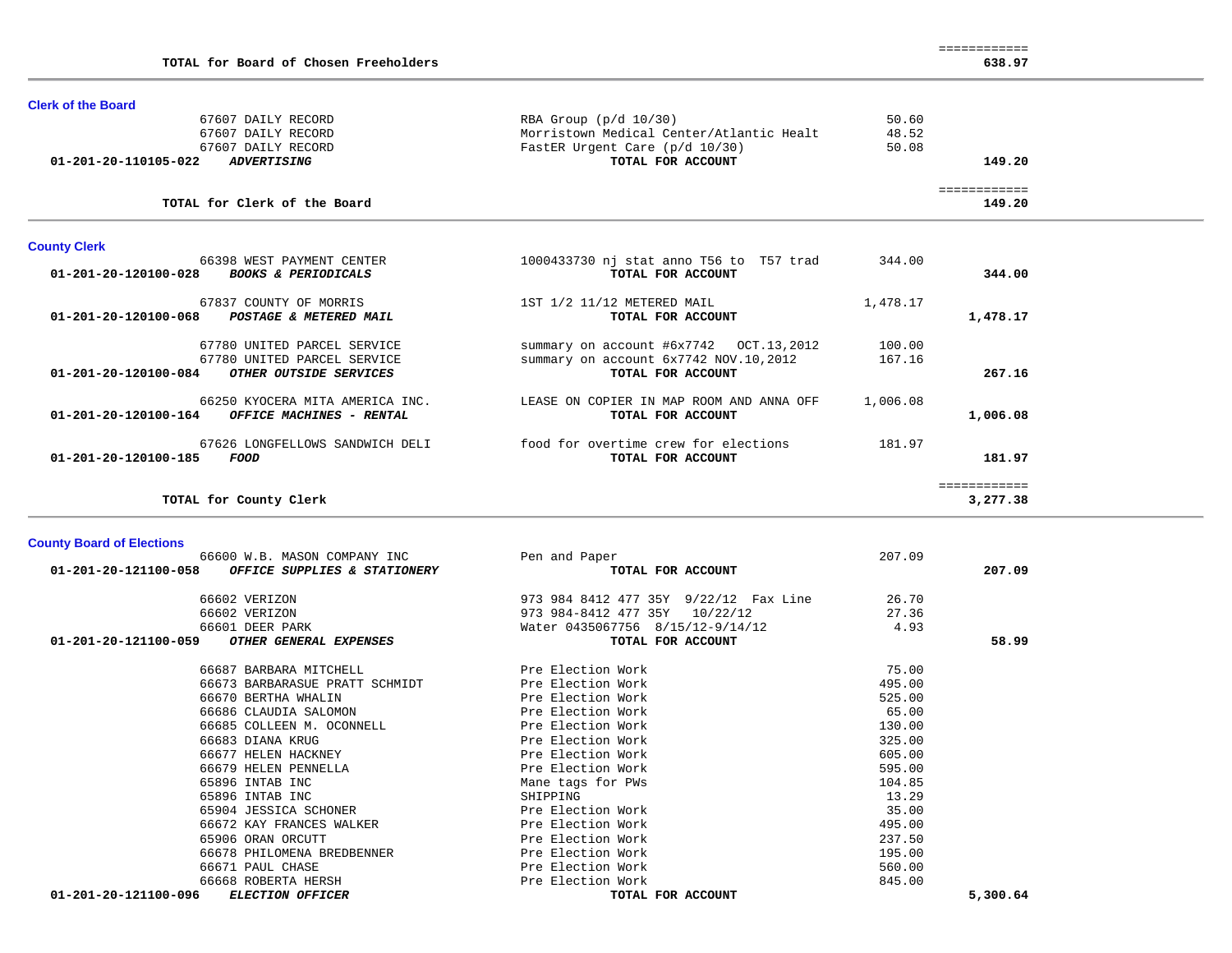377.05

19.30

57.59

| 67404 ELIZABETH WYKA                                  | November 6th Presidential Election Day 0   | 100.00   |          |
|-------------------------------------------------------|--------------------------------------------|----------|----------|
| 67718 ELLEN M. CANDURA                                | November 6th Presidential Election Day O   | 100.00   |          |
| 67713 EDWARD RAMIREZ                                  | November 6th Presidential Election Day 0   | 100.00   |          |
| 67719 JOSEPH NOTOWICZ                                 | November 6th Presidential Election Day 0   | 400.00   |          |
| 67714 LESLIE DREW                                     | November 6th Presidential Election Court   | 350.00   |          |
| 67726 MARILYN L CIOFFI                                | November 6th Presidential Election Day 0   | 100.00   |          |
| 67717 MYRNA RODRIGUEZ                                 | November 6th Presidential Election Court   | 350.00   |          |
| 67716 SHAYLEEN N. MORALES                             | November 6th Presidential Election Court   | 350.00   |          |
| 67721 VICTOR FOMCHENKO                                | November 6th Presidential Election Day 0   | 400.00   |          |
| 67715 YVETTE VAZQUEZ                                  | November 6th Presidential Election Court   | 350.00   |          |
| OUTSIDE SALARIES & WAGES<br>01-201-20-121105-016      | TOTAL FOR ACCOUNT                          |          | 2,600.00 |
| 66391 LABELVALUE.COM                                  | DYMO LabelWriter 450 Turbo                 | 559.92   |          |
| 67414 DALE KRAMER                                     | Presidential Election - Tops ChinaChines   | 515.69   |          |
| 67414 DALE KRAMER                                     | Delivery Charge to first location          | 7.00     |          |
| 67414 DALE KRAMER                                     | Presidential Election - Tops ChinaChines   | 120.38   |          |
| <br>67414 DALE KRAMER<br>67405 PHYLLIS COPPOLA        | Delivery Charge to Second location         | 7.00     |          |
|                                                       | Presidential Election Breakfast Supplies   | 75.46    |          |
| 67720 DALE KRAMER                                     | Palmolive Dish Detergent                   | 7.99     |          |
| 67720 DALE KRAMER                                     | Advil 360 CT                               | 15.99    |          |
| 67720 DALE KRAMER                                     | Tums Ult 265 - (\$10.69-Coupon \$3.50=\$7. | 7.19     |          |
| 67720 DALE KRAMER                                     | Bandaid 165 CT                             | 11.99    |          |
| 67720 DALE KRAMER                                     | Tax - $(\$1.40$ Adjusted to $\$$ . 24)     | 0.24     |          |
| 67720 DALE KRAMER                                     | CY DRAKES Locksmith- 3 copies of Voting    | 6.60     |          |
| 67712 LONGFELLOWS SANDWICH DELI                       | Presidential Electionâ€"November 6, 2012   | 450.00   |          |
| 67712 LONGFELLOWS SANDWICH DELI                       | 10 Bottles of Soda (2Liter)                | 22.50    |          |
| 67712 LONGFELLOWS SANDWICH DELI                       | Delivery Charge                            | 10.00    |          |
| 67712 LONGFELLOWS SANDWICH DELI                       | Presidential Electionâ€"November 6, 2012   | 108.00   |          |
| 67712 LONGFELLOWS SANDWICH DELI                       | Delivery Charge to 2nd location- 21 High   | 10.00    |          |
| 01-201-20-121105-057<br>NATIONAL VOTER REGISTRATION   | TOTAL FOR ACCOUNT                          |          | 1,935.95 |
| 67319 STAPLES BUSINESS ADVANTAGE                      | Vacuum Wetdry 12GL 5HP Yel                 | 154.86   |          |
| 67319 STAPLES BUSINESS ADVANTAGE                      | Vacuum Filter Web Be                       | 19.19    |          |
| 67319 STAPLES BUSINESS ADVANTAGE                      | Vacuum Filter Bag 2PK Yel                  | 31.38    |          |
| 67319 STAPLES BUSINESS ADVANTAGE                      | Letter Opener Plas Rzr Ea                  | 5.80     |          |
| 67319 STAPLES BUSINESS ADVANTAGE                      | 13AAG MTH Recyc DKPD 22x17                 | 96.12    |          |
| 67319 STAPLES BUSINESS ADVANTAGE                      | 13 AAG ON DLY CAL 3 1/2 x 6                | 18.04    |          |
| 67319 STAPLES BUSINESS ADVANTAGE                      | Cal Base AAG Plstc 3 x4                    | 11.09    |          |
| 67319 STAPLES BUSINESS ADVANTAGE                      | Note Staples 2 7/8 x 4 7/8 YEL             | 9.08     |          |
| 67319 STAPLES BUSINESS ADVANTAGE                      | Note Staples 3x3 12PK YEL                  | 9.45     |          |
| 67319 STAPLES BUSINESS ADVANTAGE                      | Note Staples 1. 5x2 YEL                    | 5.64     |          |
| 67319 STAPLES BUSINESS ADVANTAGE                      | Tape Staples 3/4 x 1296                    | 7.20     |          |
| 67319 STAPLES BUSINESS ADVANTAGE                      | Pad Ruled PERF 5x8 WE                      | 1.45     |          |
| 67319 STAPLES BUSINESS ADVANTAGE                      | Sight Savers 2x4 in. Magnifier             | 7.75     |          |
| 01-201-20-121105-058<br>OFFICE SUPPLIES & STATIONERY  | TOTAL FOR ACCOUNT                          |          | 377.05   |
| 67837 COUNTY OF MORRIS                                | 1ST 1/2 11/12 METERED MAIL                 | 19.30    |          |
| 01-201-20-121105-068<br>POSTAGE & METERED MAIL        | TOTAL FOR ACCOUNT                          |          | 19.30    |
| 67321 POLAND SPRING WATER CO.                         | 0427719620 8/31/12-9/30/12                 | 57.59    |          |
| 01-201-20-121105-095<br>OTHER ADMINISTRATIVE SUPPLIES | TOTAL FOR ACCOUNT                          |          | 57.59    |
| 65174 BATTERIES PLUS                                  | 3.6V Rayovac Battery Pack for AT&T TEL10   | 17.99    |          |
| 66792 ELKAY PRODUCTS CO INC                           | Voting Machine Covers- #900 Material       | 2,625.00 |          |
| 66792 ELKAY PRODUCTS CO INC                           | Shipping/Handling                          | 112.07   |          |
| 01-201-20-121105-104<br>ELECTRONIC VOTING MACHINE     | TOTAL FOR ACCOUNT                          |          | 2,755.06 |

**Superintendent of Elections**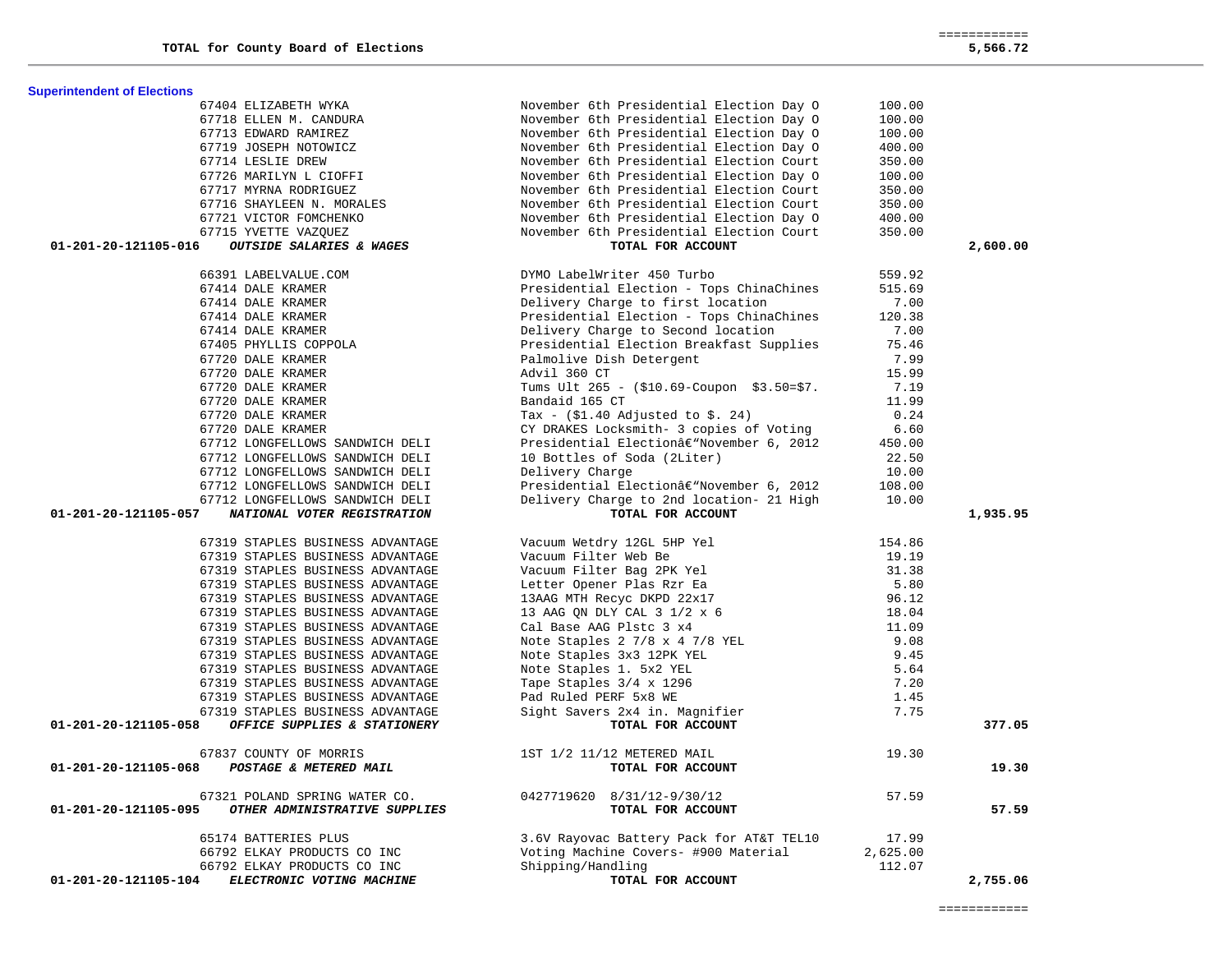**County Elections (Cty Clerk)** 67448 DANIEL SMOLAN tempory help in elections 11/6/12 125.00 67447 SPECTRUM STAFFING SERVICE tempory services weekend 10/28/12 laura 1,021.13 67446 SPECTRUM STAFFING SERVICE tempory service week ending 10/21/12 Lau 667.50 67776 TELESEARCH INC tempory services for Elections Joel Rose 1,052.63 67777 TELESEARCH INC tempory services week ending 10/28/12 1,162.88 67775 SPECTRUM STAFFING SERVICE tempory services for Elections week endi 1,060.50  **01-201-20-121110-014** *SALARIES & WAGES-OVERTIME* **TOTAL FOR ACCOUNT 5,089.64** 67452 BRANDY WINOW tempory help in elections 7/6/12 125.00 67614 BRANDEN GWYN courier for Chester twp general election 100.00 67472 CHRISTOSHER BASINSKI courier for parsippany 11/6/12 200.00 67479 CHRIS JAEGER courier for general election 11/06/12 Wh 100.00 67466 CLAIRE TROGANI courier for montville general election 1 100.00 67464 DARREN CALLEO courier for long hill 11/6/12 100.00 67478 DAVID ROBERTS courier for general election 11/6/12 Was 100.00 67461 DEBORAH J MERZ courier for jefferson 11/6/12general ele 100.00 67469 DEIRDRE HATTON courier for mt. olive general election 1 100.00 67457 DOUGLAS W. SHINNICK courier for dover 11/6/12 general electi 100.00 67454 DREW PAOLELLA courier for general election 11/6/12 Cha 100.00 67455 GENCARELLI GAETANA courier for denville general election 11 100.00 67471 JACQUELINE ARBOLINO courier for netcong 11/6/12 100.00 67473 JAMES SWEENEY courier for pequannock 11/6/11 100.00 67467 JANET TRIGGS courier for morris plains 11/6/12 100.00 67465 JANET WINSTON courier for madison 100.00 67460 JENNIFER ALVEN courier for harding 11/6/12 100.00 67459 JESSICA HERMANS courier for hanover 11/6/12 100.00 67615 JOYCE A. BROWN courier for mendham boro 11/6/12 100.00 67458 KATHLEEN KIERNAN courier for florham park 11/6/12 100.00 67449 LAUREN LAVISTA tempory help in elections 125.00 67477 LINDA ALVEN courier for roxbury general election 11/ 100.00 67476 MICHELE PUZIO courier for rockaway Boro General electi 100.00 67474 ROGER KOENEN courier for elections randolph 11/6/12 100.00 67468 SUSAN DOWNS courier for mt arlington 11/6/12 100.00 67443 SUSAN JAEGER courier for mine hill & victory gardens 100.00 67475 SAL PAOLELLA courier for Riverdale general election 1 100.00 67450 TARA SANTA tempory help for general elections 125.00 67470 TERRI MCINERNEY courier for mt.lakes 11/6/12 100.00 67451 TONI SINNER tempory help in elections 11/6/12 125.00 67463 WAYNE P. ARVIDSON courier for lincole park 11/6/12 100.00  **01-201-20-121110-030** *CARTAGE* **TOTAL FOR ACCOUNT 3,300.00** 67837 COUNTY OF MORRIS 1ST 1/2 11/12 METERED MAIL 335.40  **01-201-20-121110-068** *POSTAGE & METERED MAIL* **TOTAL FOR ACCOUNT 335.40** 67628 JOAN BRAMHALL food for overtime crew and election nigh 346.12 67627 LONGFELLOWS SANDWICH DELI refreshments for election night 11/6/12 285.00 67619 PATRICIA WILLS reimbursement for pizza and danish and c 116.17  **01-201-20-121110-185** *FOOD* **TOTAL FOR ACCOUNT 747.29** ============ **TOTAL for County Elections (Cty Clerk) 9,472.33**

 **01-201-20-130100-068** *POSTAGE & METERED MAIL* **TOTAL FOR ACCOUNT 271.40**

67837 COUNTY OF MORRIS 1ST 1/2 11/12 METERED MAIL 271.40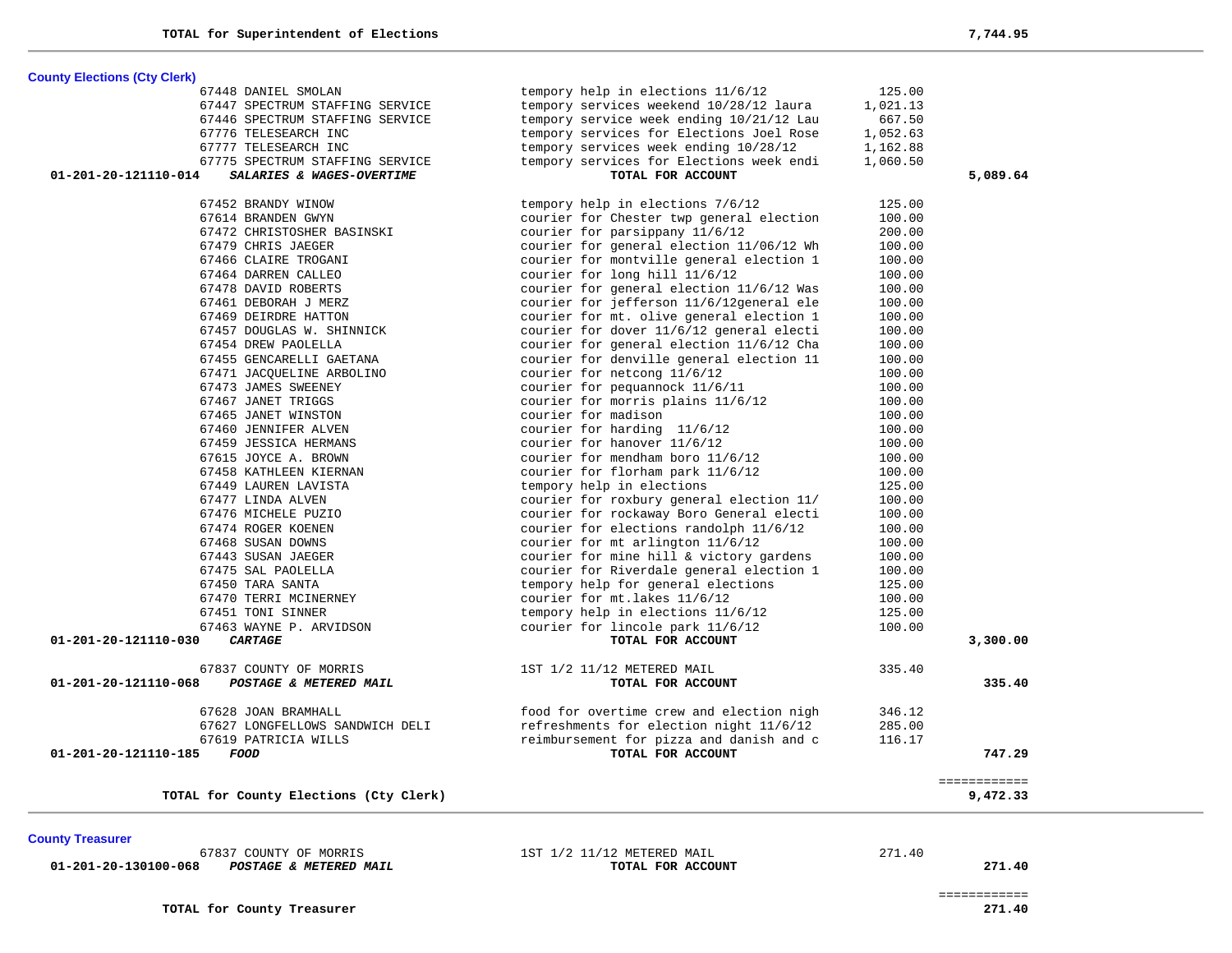| <b>Purchasing Division</b>                                                        |                                                 |                  |                        |  |
|-----------------------------------------------------------------------------------|-------------------------------------------------|------------------|------------------------|--|
| 67837 COUNTY OF MORRIS<br>01-201-20-130105-068<br>POSTAGE & METERED MAIL          | 1ST 1/2 11/12 METERED MAIL<br>TOTAL FOR ACCOUNT | 116.55           | 116.55                 |  |
| TOTAL for Purchasing Division                                                     |                                                 |                  | ============<br>116.55 |  |
| <b>Office Services</b>                                                            |                                                 |                  |                        |  |
| 67407 DEER PARK                                                                   | 5 GALLON BOTTLES OF DRINKING WATER MAIL         | 10.45            |                        |  |
| 67422 W.B. MASON COMPANY INC                                                      | Mailroom Office Supplies                        | 71.71            |                        |  |
| OFFICE SUPPLIES & STATIONERY<br>01-201-20-130110-058                              | TOTAL FOR ACCOUNT                               |                  | 82.16                  |  |
| 67837 COUNTY OF MORRIS<br>01-201-20-130110-068<br>POSTAGE & METERED MAIL          | 1ST 1/2 11/12 METERED MAIL<br>TOTAL FOR ACCOUNT | 3.60             | 3.60                   |  |
| TOTAL for Office Services                                                         |                                                 |                  | ============<br>85.76  |  |
|                                                                                   |                                                 |                  |                        |  |
| <b>Medical Services</b>                                                           |                                                 |                  |                        |  |
| 67837 COUNTY OF MORRIS                                                            | 1ST 1/2 11/12 METERED MAIL                      | 3.80             |                        |  |
| POSTAGE & METERED MAIL<br>01-201-20-130115-068                                    | TOTAL FOR ACCOUNT                               |                  | 3.80                   |  |
| 67420 ATLANTIC HEALTH SERVICES                                                    | Fixed portion for October 2012 per contr        | 25,550.00        |                        |  |
| 67420 ATLANTIC HEALTH SERVICES                                                    | Physician/NP hours                              | 6,988.30         |                        |  |
| 67420 ATLANTIC HEALTH SERVICES                                                    | Drug Screens - Panel 7                          | 675.00           |                        |  |
| 65762 IMX MEDICAL MANANGEMENT                                                     | Fit for Duty Eval for Paul Marx, Motor S        | 625.00           |                        |  |
| OTHER OUTSIDE SERVICES<br>01-201-20-130115-084                                    | TOTAL FOR ACCOUNT                               |                  | 33,838.30              |  |
|                                                                                   |                                                 |                  |                        |  |
| 67420 ATLANTIC HEALTH SERVICES<br>01-201-20-130115-205<br><b>DIAGNOSTIC TESTS</b> | Hep B<br>TOTAL FOR ACCOUNT                      | 440.00           | 440.00                 |  |
|                                                                                   |                                                 |                  | ============           |  |
| TOTAL for Medical Services                                                        |                                                 |                  | 34,282.10              |  |
|                                                                                   |                                                 |                  |                        |  |
| <b>County Board of Taxation</b><br>67837 COUNTY OF MORRIS                         | 1ST 1/2 11/12 METERED MAIL                      | 1.95             |                        |  |
| 01-201-20-150100-068<br>POSTAGE & METERED MAIL                                    | TOTAL FOR ACCOUNT                               |                  | 1.95                   |  |
|                                                                                   |                                                 |                  | ============           |  |
| TOTAL for County Board of Taxation                                                |                                                 |                  | 1.95                   |  |
|                                                                                   |                                                 |                  |                        |  |
| <b>County Counsel</b><br>67765 BARBARULA LAW OFFICES                              | Bessler Disc. (3)                               | 607.00           |                        |  |
| 67765 BARBARULA LAW OFFICES                                                       | Election case                                   | 144.00           |                        |  |
| 67765 BARBARULA LAW OFFICES                                                       | Gordon Disc.                                    | 36.00            |                        |  |
| 67765 BARBARULA LAW OFFICES                                                       | Law Disc. (2)                                   | 120.00           |                        |  |
| 67765 BARBARULA LAW OFFICES                                                       | Law Disc. (3)                                   | 804.00           |                        |  |
| 67765 BARBARULA LAW OFFICES                                                       | Lippman v. MCSD                                 | 120.00           |                        |  |
| 67765 BARBARULA LAW OFFICES                                                       | Lonegan                                         | 876.00           |                        |  |
| 67765 BARBARULA LAW OFFICES                                                       | Megna Disc.                                     | 216.00           |                        |  |
| 67765 BARBARULA LAW OFFICES                                                       | Nemeth Disc. (2)                                | 84.00            |                        |  |
| 67765 BARBARULA LAW OFFICES<br>67765 BARBARULA LAW OFFICES                        | Nemeth Disc. (3)                                | 900.00<br>144.00 |                        |  |
| 67765 BARBARULA LAW OFFICES                                                       | Norman Disc.<br>Quinn Disc. (2)                 | 108.00           |                        |  |
| 67765 BARBARULA LAW OFFICES                                                       | Quinn Disc. (3)                                 | 1,188.00         |                        |  |
| 67765 BARBARULA LAW OFFICES                                                       | Torkos v. MCSD                                  | 1,008.00         |                        |  |
| 67765 BARBARULA LAW OFFICES                                                       | Thomson v. County                               | 480.00           |                        |  |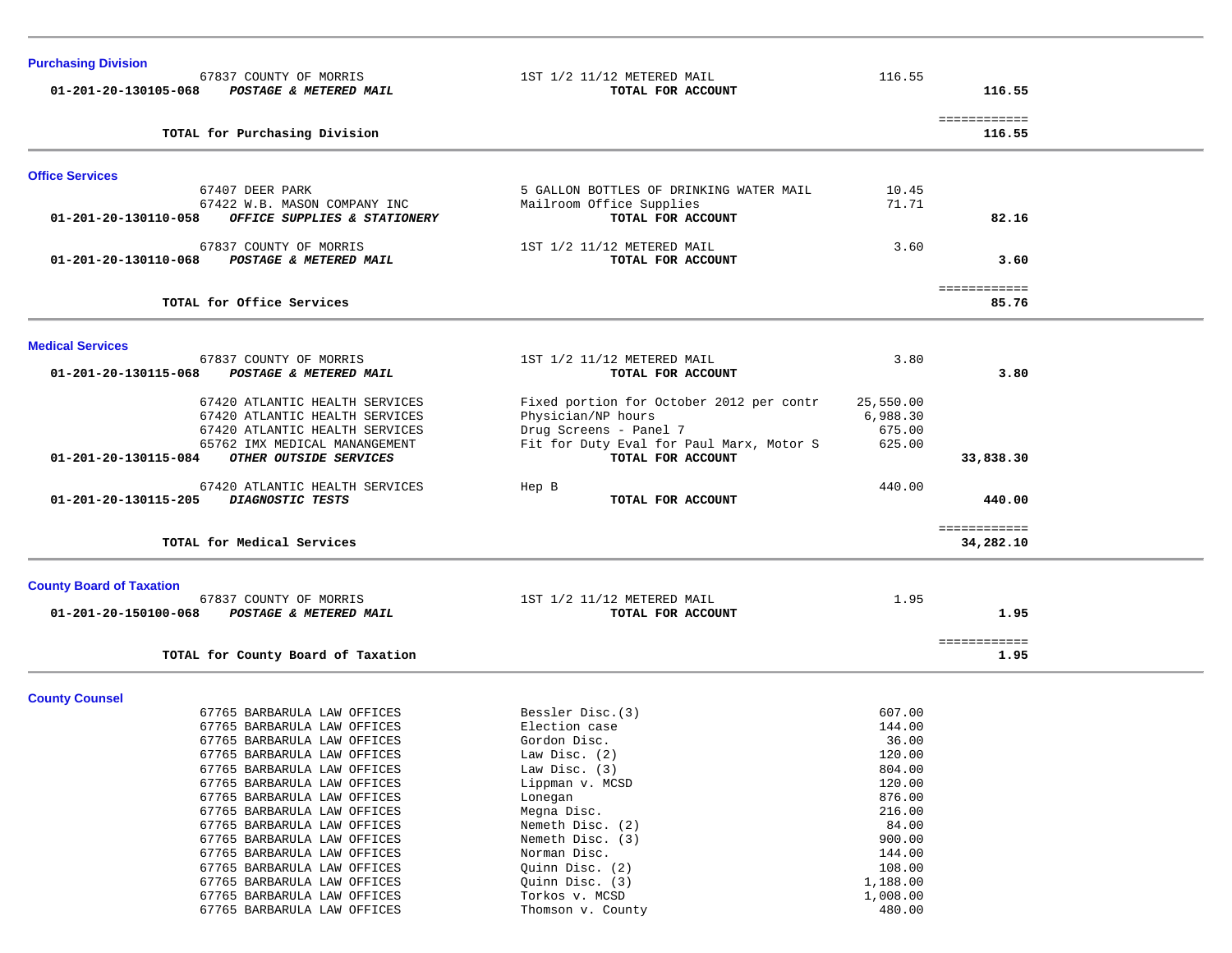|                         | 67771 MARTIN F. BARBATO, ESQ.    | Legal services                                | 240.00    |              |  |
|-------------------------|----------------------------------|-----------------------------------------------|-----------|--------------|--|
|                         | 67768 O'MULLAN & BRADY P.C.      | Legal services                                | 17,875.00 |              |  |
|                         | 67764 THE LAW OFFICE OF          | M.McKenna                                     | 185.20    |              |  |
|                         | 67764 THE LAW OFFICE OF          | Poculosky                                     | 223.20    |              |  |
|                         | 67764 THE LAW OFFICE OF          | Snedeker                                      | 213.70    |              |  |
|                         | 67764 THE LAW OFFICE OF          | Redding                                       | 204.20    |              |  |
|                         | 67764 THE LAW OFFICE OF          | Nitti                                         | 223.20    |              |  |
| 01-201-20-155100-051    | LEGAL                            | TOTAL FOR ACCOUNT                             |           | 25,999.50    |  |
|                         | 67837 COUNTY OF MORRIS           | 1ST 1/2 11/12 METERED MAIL                    | 48.78     |              |  |
| 01-201-20-155100-068    | POSTAGE & METERED MAIL           | TOTAL FOR ACCOUNT                             |           | 48.78        |  |
|                         | 66077 RANDALL W. BUSH            | Expenses reimbursement for July/Aug/Sept      | 315.90    |              |  |
| 01-201-20-155100-082    | TRAVEL EXPENSE                   | TOTAL FOR ACCOUNT                             |           | 315.90       |  |
|                         |                                  |                                               |           | ============ |  |
|                         | TOTAL for County Counsel         |                                               |           | 26,364.18    |  |
|                         |                                  |                                               |           |              |  |
| <b>County Surrogate</b> | 66888 STAPLES BUSINESS ADVANTAGE | 1054187                                       | $-19.44$  |              |  |
|                         | 66888 STAPLES BUSINESS ADVANTAGE | 1054187                                       | 387.14    |              |  |
|                         | 66888 STAPLES BUSINESS ADVANTAGE | 1054187                                       | 398.92    |              |  |
|                         | 66888 STAPLES BUSINESS ADVANTAGE | 1054187                                       | 109.50    |              |  |
|                         | 66888 STAPLES BUSINESS ADVANTAGE | 1054187                                       | 17.34     |              |  |
|                         | 66886 W.B. MASON COMPANY INC     | c1033751,10/12-11/10                          | 233.52    |              |  |
|                         | 66886 W.B. MASON COMPANY INC     | c1033751,10/12-11/12                          | 25.14     |              |  |
|                         | 65808 STAPLES BUSINESS ADVANTAGE | 1032165, 9/22                                 | 60.21     |              |  |
|                         | 65808 STAPLES BUSINESS ADVANTAGE | 1032165, 9/8                                  | 75.10     |              |  |
| 01-201-20-160100-058    | OFFICE SUPPLIES & STATIONERY     | TOTAL FOR ACCOUNT                             |           | 1,287.43     |  |
|                         | 67837 COUNTY OF MORRIS           | 1ST 1/2 11/12 METERED MAIL                    | 165.23    |              |  |
| 01-201-20-160100-068    | POSTAGE & METERED MAIL           | TOTAL FOR ACCOUNT                             |           | 165.23       |  |
|                         | 67413 JOHN PECORARO              | MILEAGE FOR SURROGATE PRESENTATION TO MO      | 8.58      |              |  |
|                         | 67413 JOHN PECORARO              | MILEAGE FOR SURROGATE PRESENTATION TO ME      | 10.15     |              |  |
| 01-201-20-160100-082    | TRAVEL EXPENSE                   | TOTAL FOR ACCOUNT                             |           | 18.73        |  |
|                         | 66885 DEER PARK                  | 0434552170 9-15-12-10-14-12                   | 26.74     |              |  |
|                         | 66885 DEER PARK                  | 0434552170 8-15-12-9-14-12                    | 16.13     |              |  |
| 01-201-20-160100-095    | OTHER ADMINISTRATIVE SUPPLIES    | TOTAL FOR ACCOUNT                             |           | 42.87        |  |
|                         |                                  |                                               |           | ============ |  |
|                         | TOTAL for County Surrogate       |                                               |           | 1,514.26     |  |
| <b>Engineering</b>      |                                  |                                               |           |              |  |
|                         | 67412 DEER PARK                  | 0434495495 9-15-12-10-14-12                   | 59.64     |              |  |
| 01-201-20-165100-058    | OFFICE SUPPLIES & STATIONERY     | TOTAL FOR ACCOUNT                             |           | 59.64        |  |
|                         | 67837 COUNTY OF MORRIS           | 1ST 1/2 11/12 METERED MAIL                    | 17.14     |              |  |
|                         | 67837 COUNTY OF MORRIS           | 1ST 1/2 11/12 METERED MAIL                    | 11.11     |              |  |
| 01-201-20-165100-068    | POSTAGE & METERED MAIL           | TOTAL FOR ACCOUNT                             |           | 28.25        |  |
|                         | 62287 DLT SOLUTIONS INC.         | AutoCAD 2013 Subscription and Advanced S      | 3,420.12  |              |  |
| 01-201-20-165100-084    | OTHER OUTSIDE SERVICES           | TOTAL FOR ACCOUNT                             |           | 3,420.12     |  |
|                         | 60544 AT&T MOBILITY              | Billing Date: $6/2/12$ to $7/1/12$ . Acct No. | 48.45     |              |  |
|                         | 66770 ATLANTIC TOMORROWS OFFICE  | Taskalfa 250 CIClicks used from 6/20/12       | 148.26    |              |  |
| 01-201-20-165100-164    | OFFICE MACHINES - RENTAL         | TOTAL FOR ACCOUNT                             |           | 196.71       |  |
|                         | 66464 AT&T MOBILITY              | Engineering Sim Card/Survey Equipment. B      | 48.45     |              |  |
| 01-201-20-165100-258    | <b>EQUIPMENT</b>                 | TOTAL FOR ACCOUNT                             |           | 48.45        |  |
|                         |                                  |                                               |           |              |  |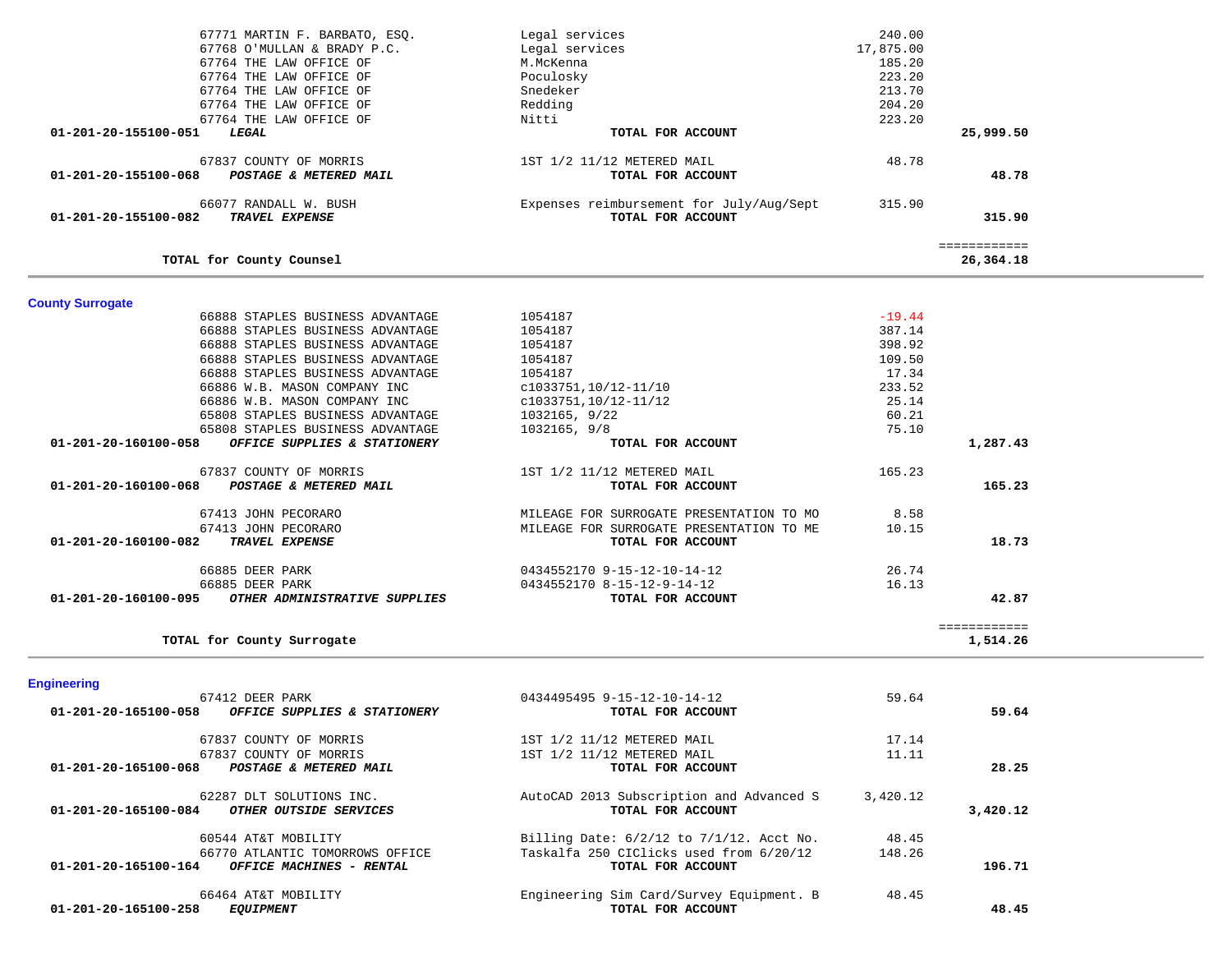| TOTAL for Engineering                                                                                                                             |                                                                                                           |                    | ============<br>3,753.17 |  |
|---------------------------------------------------------------------------------------------------------------------------------------------------|-----------------------------------------------------------------------------------------------------------|--------------------|--------------------------|--|
| <b>Heritage Commission</b><br>67837 COUNTY OF MORRIS<br>01-201-20-175100-068<br>POSTAGE & METERED MAIL                                            | 1ST 1/2 11/12 METERED MAIL<br>TOTAL FOR ACCOUNT                                                           | 30.95              | 30.95                    |  |
| TOTAL for Heritage Commission                                                                                                                     |                                                                                                           |                    | ============<br>30.95    |  |
| <b>Planning Board</b><br>67172 STAPLES BUSINESS ADVANTAGE<br>67356 W.B. MASON COMPANY INC<br>OFFICE SUPPLIES & STATIONERY<br>01-201-20-180100-058 | PB Office Supplies - Invoice Date 10/20/<br>2013 Calendar ORder & Office Supply Orde<br>TOTAL FOR ACCOUNT | 77.90<br>122.90    | 200.80                   |  |
| TOTAL for Planning Board                                                                                                                          |                                                                                                           |                    | ============<br>200.80   |  |
| <b>Transportation Management</b><br>67706 W.B. MASON COMPANY INC<br>01-201-20-180105-058<br>OFFICE SUPPLIES & STATIONERY                          | 2013 Calendar Order Customer #M33909 Inv<br>TOTAL FOR ACCOUNT                                             | 34.18              | 34.18                    |  |
| 65552 BFI<br>65552 BFI<br>01-201-20-180105-286<br><b>URBAN BUS</b>                                                                                | E1420.1648F Tile Face Fabric, 16H x 48W<br>State Contract A81620 - E1415.1648T Tile<br>TOTAL FOR ACCOUNT  | 54.18<br>153.72    | 207.90                   |  |
| TOTAL for Transportation Management                                                                                                               |                                                                                                           |                    | ============<br>242.08   |  |
| <b>PDT - General Admin</b><br>67704 W.B. MASON COMPANY INC<br>OFFICE SUPPLIES & STATIONERY<br>01-201-20-180115-058                                | 2013 Calendar Order & Office Supply Orde<br>TOTAL FOR ACCOUNT                                             | 67.71              | 67.71                    |  |
| 67229 LONGFELLOWS SANDWICH DELI<br>01-201-20-180115-059<br>OTHER GENERAL EXPENSES                                                                 | Dinner sandwiches and refreshments for 8<br>TOTAL FOR ACCOUNT                                             | 84.00              | 84.00                    |  |
| 67837 COUNTY OF MORRIS<br>01-201-20-180115-068<br>POSTAGE & METERED MAIL                                                                          | 1ST 1/2 11/12 METERED MAIL<br>TOTAL FOR ACCOUNT                                                           | 20.30              | 20.30                    |  |
| 66663 ATLANTIC TOMORROWS OFFICE<br>66663 ATLANTIC TOMORROWS OFFICE<br>01-201-20-180115-164<br>OFFICE MACHINES - RENTAL                            | ID#G30550 (front office)clicks used from<br>ID#23963 (Back office) clicks from 6/30/<br>TOTAL FOR ACCOUNT | 248.08<br>1,022.49 | 1,270.57                 |  |
| TOTAL for PDT - General Admin                                                                                                                     |                                                                                                           |                    | ============<br>1,442.58 |  |
| <b>Preservation Trust</b><br>67355 BARBARA MURRAY<br>67705 RAY CHANG<br>ASSOCIATIONS AND MEMBERSHIPS<br>01-201-20-180120-023                      | 2013 AICP Membership Renewal Fee Jan. 1,<br>Professional Planners License Renewal 5/<br>TOTAL FOR ACCOUNT | 492.00<br>130.00   | 622.00                   |  |
| 67445 W.B. MASON COMPANY INC<br>OFFICE SUPPLIES & STATIONERY<br>01-201-20-180120-058                                                              | Calendar Order & Office Supplies for Pre<br>TOTAL FOR ACCOUNT                                             | 91.99              | 91.99                    |  |
| TOTAL for Preservation Trust                                                                                                                      |                                                                                                           |                    | ============<br>713.99   |  |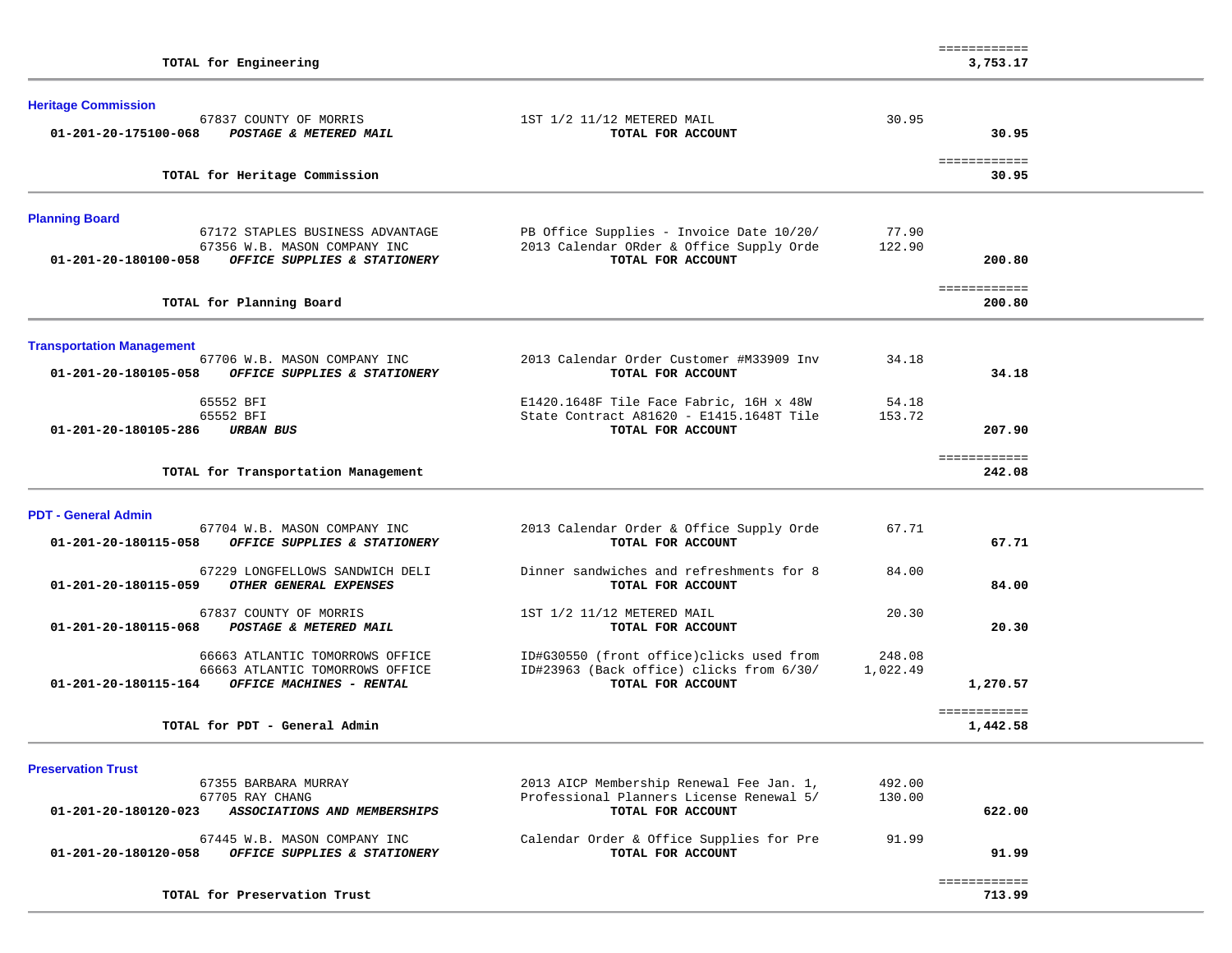| 01-201-23-220100-090                        | EMPLOYEE GROUP INSURANCE EXPENDITURES                                      | TOTAL FOR ACCOUNT                                                                         |                | 1,427,323.22 |  |
|---------------------------------------------|----------------------------------------------------------------------------|-------------------------------------------------------------------------------------------|----------------|--------------|--|
|                                             | 67965 HORIZON BLUE CROSS BLUE SHIELD                                       | November 2012 HMO Main Cty and Morris Vi 1,382,389.27                                     |                |              |  |
|                                             | 67390 HORIZON BLUE CROSS BLUE SHIELD                                       | 990646624 Dental Coverage for the month 43,974.85                                         |                |              |  |
|                                             | 67392 DISCOVERY BENEFITS INC.                                              | COBRA 10/2012 Main County and Morris Vie 71.50                                            |                |              |  |
|                                             | 67391 DISCOVERY BENEFITS INC.                                              | COBRA 10/2012 Main County and Morris Vie 887.60                                           |                |              |  |
| <b>Employee Group Insurance</b>             |                                                                            |                                                                                           |                |              |  |
|                                             | TOTAL for County Weights & Measures                                        |                                                                                           |                | 36,806.39    |  |
|                                             |                                                                            |                                                                                           |                | ============ |  |
|                                             | 67806 COUNTY OF MORRIS<br>01-201-22-201100-329 HOSPITAL INSURANCE PREMIUMS | WEIGHTS & MEASURES - MEDICAL AND DENTAL 35,167.36<br>TOTAL FOR ACCOUNT                    |                | 35,167.36    |  |
| 01-201-22-201100-141 NATURAL GAS            |                                                                            | TOTAL FOR ACCOUNT                                                                         |                |              |  |
|                                             |                                                                            | REF # MOMBAG/ 65-513-961-00 W & M 128.33                                                  |                | 337.64       |  |
|                                             | 67842 HESS CORPORATION<br>67849 PSE&G CO                                   | WEIGHTS & MEASURES (62830/612936) 110.15                                                  |                |              |  |
|                                             |                                                                            | 67846 HESS CORPORATION 612830/612953 - LONG VALLEY GRG/10-05- 99.16                       |                |              |  |
|                                             |                                                                            |                                                                                           |                |              |  |
| 01-201-22-201100-140                        | <b>GAS PURCHASES</b>                                                       | 68115 NATIONAL FUEL OIL INC. FUEL CHARGES 10/12 - WEIGHTS & MEASURES<br>TOTAL FOR ACCOUNT | 747.70         | 747.70       |  |
| 01-201-22-201100-084 OTHER OUTSIDE SERVICES |                                                                            | TOTAL FOR ACCOUNT                                                                         |                | 360.28       |  |
|                                             | 67563 WASTE MANAGEMENT OF NEW JERSEY ACT# 100-0070654-0836-6 11/01/12      |                                                                                           | 360.28         |              |  |
| 01-201-22-201100-068 POSTAGE & METERED MAIL |                                                                            | TOTAL FOR ACCOUNT                                                                         |                | 7.20         |  |
|                                             | 67837 COUNTY OF MORRIS                                                     | 1ST 1/2 11/12 METERED MAIL                                                                | 7.20           |              |  |
| 01-201-22-201100-059                        | OTHER GENERAL EXPENSES                                                     | TOTAL FOR ACCOUNT                                                                         |                | 186.21       |  |
|                                             | 67564 ROBERT ALVIENE                                                       | 10/30/2012 LUNCH - R.ALVIENE, H.PETERSON                                                  | 27.25          |              |  |
|                                             | 67564 ROBERT ALVIENE                                                       | 10/30/2012 COFFEE                                                                         | 7.31           |              |  |
|                                             | 67042 ROBERT ALVIENE                                                       | GPS (GENERAL PLUMBING SUPPLY)                                                             | 13.69          |              |  |
|                                             | 67042 ROBERT ALVIENE                                                       | CHRISTMAS TREE SHOP - PAPER PRODUCTS                                                      | 12.00          |              |  |
|                                             |                                                                            |                                                                                           |                |              |  |
|                                             | 67042 ROBERT ALVIENE<br>67042 ROBERT ALVIENE                               | SUVIO'S PIZZA - STAFF MEETING<br>CDL LICENSE DIFFERENCE, G. COSTELLO                      | 49.04<br>18.75 |              |  |

67042 ROBERT ALVIENE GARDEN STATE PARKWAY TOLL 1.50

67042 ROBERT ALVIENE SEARS - SCRUB BRUSH 5.13

67042 ROBERT ALVIENE **A**&P - STAFF MEETING **A** 28

15.00

9.72

 $5.13$ <br> $17.41$ 

 $49.04$ 

67042 ROBERT ALVIENE **12.000 FM 15.000 EUNDRECOVER GAS PURCHASE** - CONSUMER COMPL

67042 ROBERT ALVIENE NAPA AUTO PARTS STORE - CAS CAP

67042 ROBERT ALVIENE STAPLES L&N GOTHIC

67042 ROBERT ALVIENE SEARS - PAINT & SUPPLIES

 ============ 1,427,323.22 TOTAL for Employee Group Insurance

#### **Office of Emergency Management**

| 67691 APCO INTERNATIONAL                                                                 | Member ID349829 Tier One                    | 92.00    |        |
|------------------------------------------------------------------------------------------|---------------------------------------------|----------|--------|
| $01 - 201 - 25 - 252100 - 023$<br>ASSOCIATIONS AND MEMBERSHIPS                           | TOTAL FOR ACCOUNT                           |          | 92.00  |
| 65623 GLOBALSTAR USA                                                                     | 1.10028322 Morris Cty OEM Satellite Phon    | 126.71   |        |
| 65623 GLOBALSTAR USA                                                                     | 1.10028322 Service Period 9/16/12-10/15/    | 127.47   |        |
| 67697 SATCOM GLOBAL INC                                                                  | Iridium SIM Card                            | 37.37    |        |
| $01 - 201 - 25 - 252100 - 031$<br><i>CELLULAR PHONES/PAGERS</i>                          | TOTAL FOR ACCOUNT                           |          | 291.55 |
| 67037 STAPLES BUSINESS ADVANTAGE<br>01-201-25-252100-058<br>OFFICE SUPPLIES & STATIONERY | Customer # NYC 1054187<br>TOTAL FOR ACCOUNT | 143.98   | 143.98 |
|                                                                                          |                                             |          |        |
| 65821 ENVIRONMENTAL SYSTEMS                                                              | 294922 ArcGIS for Desktop Basic Single      | 400.00   |        |
| 66439 DELL MARKETING L.P.                                                                | Production Support Coverage VMWare vSphe    | 1,059.43 |        |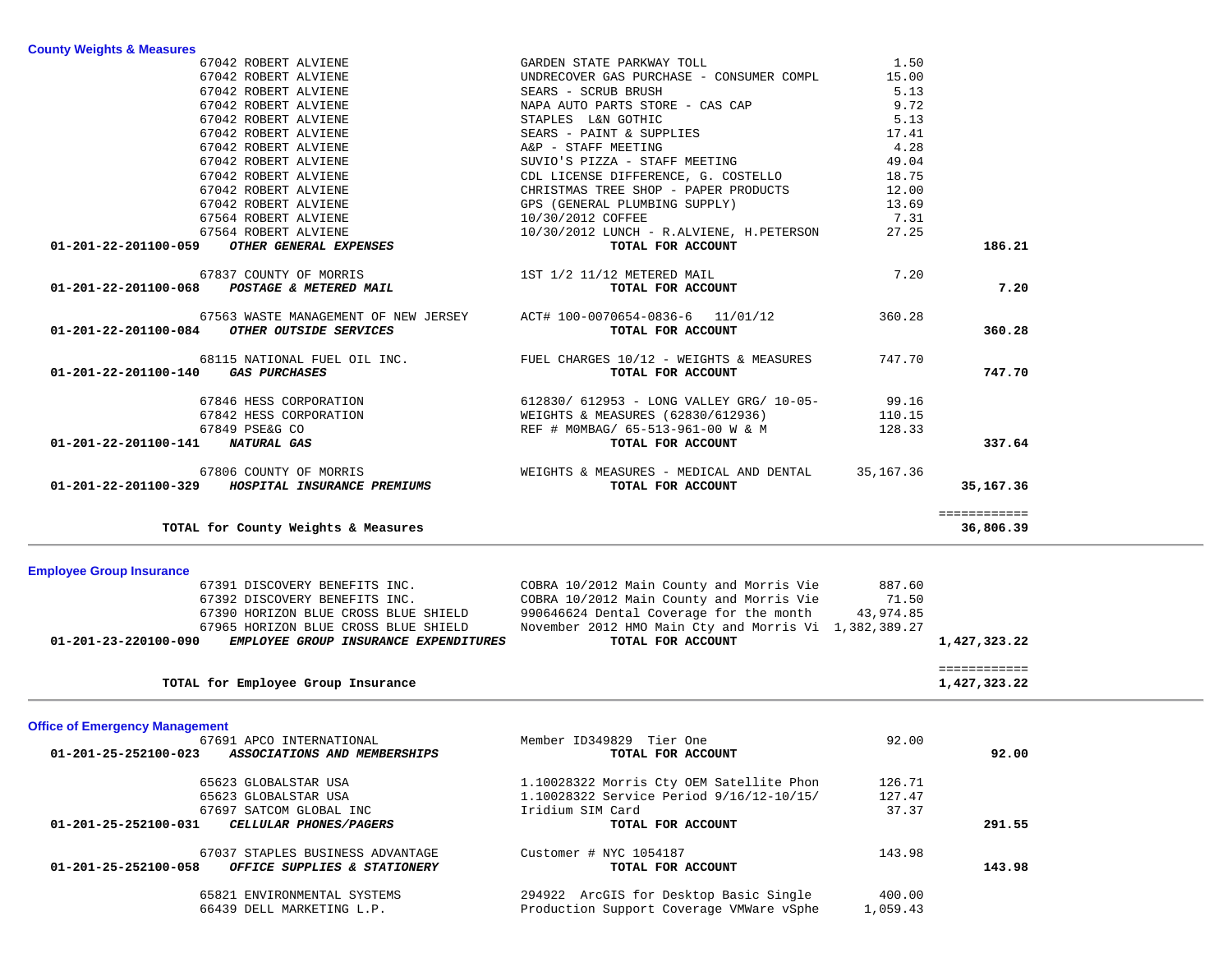| 01-201-25-252100-059                  | OTHER GENERAL EXPENSES                                               | TOTAL FOR ACCOUNT                                              |                | 1,459.43              |  |
|---------------------------------------|----------------------------------------------------------------------|----------------------------------------------------------------|----------------|-----------------------|--|
|                                       | 67837 COUNTY OF MORRIS                                               | 1ST 1/2 11/12 METERED MAIL                                     | 978.72         |                       |  |
|                                       | 67837 COUNTY OF MORRIS                                               | 1ST 1/2 11/12 METERED MAIL                                     | 1.80           |                       |  |
| 01-201-25-252100-068                  | POSTAGE & METERED MAIL                                               | TOTAL FOR ACCOUNT                                              |                | 980.52                |  |
|                                       | 67329 COPPER SERVICES                                                |                                                                | 488.34         |                       |  |
| 01-201-25-252100-146                  | <b>TELEPHONE</b>                                                     | TOTAL FOR ACCOUNT                                              |                | 488.34                |  |
|                                       |                                                                      |                                                                |                | ============          |  |
|                                       | TOTAL for Office of Emergency Management                             |                                                                |                | 3,455.82              |  |
| <b>Communications Center</b>          |                                                                      |                                                                |                |                       |  |
|                                       | 66813 STAPLES BUSINESS ADVANTAGE                                     | 10/10/12, Per invoice Office supplies fo                       | 176.01         |                       |  |
|                                       | 66813 STAPLES BUSINESS ADVANTAGE                                     | 10/10/12, Per invoice Office supplies fo                       | 73.68          |                       |  |
|                                       | 66813 STAPLES BUSINESS ADVANTAGE                                     | 10/10/12, Per invoice Office supplies                          | 0.94           |                       |  |
|                                       | 66808 W.B. MASON COMPANY INC                                         | Per invoice, 8/21/2012, toner cartridge                        | 97.39          |                       |  |
| 01-201-25-252105-058                  | 66808 W.B. MASON COMPANY INC<br>OFFICE SUPPLIES & STATIONERY         | Per invoice, 8/29/12, office supplies for<br>TOTAL FOR ACCOUNT | 341.82         | 689.84                |  |
|                                       |                                                                      |                                                                |                |                       |  |
|                                       | 67837 COUNTY OF MORRIS                                               | 1ST 1/2 11/12 METERED MAIL                                     | 19.80          |                       |  |
| 01-201-25-252105-068                  | POSTAGE & METERED MAIL                                               | TOTAL FOR ACCOUNT                                              |                | 19.80                 |  |
|                                       | 66161 INNOVATIVE DATA SOLUTIONS INC                                  | PowerDMS.com-Annual PowerSUITE Subscript                       | 1,900.00       |                       |  |
|                                       | 66161 INNOVATIVE DATA SOLUTIONS INC                                  | PowerDMS.com-Annual PowerSUITE client li                       | 1,800.00       |                       |  |
| $01 - 201 - 25 - 252105 - 078$        | SOFTWARE MAINTENANCE                                                 | TOTAL FOR ACCOUNT                                              |                | 3,700.00              |  |
|                                       |                                                                      |                                                                |                |                       |  |
| 01-201-25-252105-131                  | 66155 COMPLETE SECURITY SYSTEMS<br>COUNTY WIDE RADIO SYSTEM          | Per invoice Dated: 8/17/12 - PC Maintena<br>TOTAL FOR ACCOUNT  | 140.00         | 140.00                |  |
|                                       |                                                                      |                                                                |                |                       |  |
|                                       | 64998 HEWLETT-PACKARD COMPANY                                        | Per Quote 9/17/12, Network printers for                        | 1,914.74       |                       |  |
|                                       | 66813 STAPLES BUSINESS ADVANTAGE                                     | 10/10/12, Per invoice vacuum for MCCom Ct                      | 333.10         |                       |  |
|                                       | 66813 STAPLES BUSINESS ADVANTAGE                                     | 10/10/12, Per invoice vacuum bag and fil                       | 37.32          |                       |  |
| 01-201-25-252105-258                  | <b>EQUIPMENT</b>                                                     | TOTAL FOR ACCOUNT                                              |                | 2,285.16              |  |
|                                       |                                                                      |                                                                |                | ============          |  |
|                                       | TOTAL for Communications Center                                      |                                                                |                | 6,834.80              |  |
| <b>County Medical Examiner Office</b> |                                                                      |                                                                |                |                       |  |
|                                       | 67837 COUNTY OF MORRIS                                               | 1ST 1/2 11/12 METERED MAIL                                     | 13.75          |                       |  |
| 01-201-25-254100-068                  | POSTAGE & METERED MAIL                                               | TOTAL FOR ACCOUNT                                              |                | 13.75                 |  |
|                                       |                                                                      |                                                                |                |                       |  |
|                                       | TOTAL for County Medical Examiner Office                             |                                                                |                | ============<br>13.75 |  |
|                                       |                                                                      |                                                                |                |                       |  |
| <b>County Sheriff's Department</b>    |                                                                      |                                                                |                |                       |  |
|                                       | 66084 NJ PUBLIC SAFETY ACCREDITATION                                 | LAUREL BURNS - Inv dtd 10/6/12                                 | 350.00         |                       |  |
| 01-201-25-270100-039                  | 66084 NJ PUBLIC SAFETY ACCREDITATION<br>EDUCATION SCHOOLS & TRAINING | DENISE THORNTON - Inv dtd 10/6/12<br>TOTAL FOR ACCOUNT         | 350.00         | 700.00                |  |
|                                       |                                                                      |                                                                |                |                       |  |
|                                       | 67022 WEST PAYMENT CENTER                                            | Acct#1000692998, $9/5/12 - 10/4//12$ , Inv                     | 172.00         |                       |  |
| 01-201-25-270100-050                  | <b>LAW BOOKS</b>                                                     | TOTAL FOR ACCOUNT                                              |                | 172.00                |  |
|                                       | 67028 DEER PARK                                                      | $9/15/12 - 10/14/12,$<br>Inv                                   | 127.97         |                       |  |
| 01-201-25-270100-059                  | OTHER GENERAL EXPENSES                                               | TOTAL FOR ACCOUNT                                              |                | 127.97                |  |
|                                       |                                                                      |                                                                |                |                       |  |
|                                       | 58995 UNIQUE PHOTO INC                                               | Supplies for a 35mm Photo Processor - (1                       | 33.00          |                       |  |
|                                       | 58995 UNIQUE PHOTO INC                                               | #EKY1173319-SM Proc Unit F2 VER2.1 EK                          | 47.00          |                       |  |
|                                       | 58995 UNIQUE PHOTO INC<br>58995 UNIQUE PHOTO INC                     | #EKY8740110-SM Proc Unit F1 VER2.0 EK<br>Freight               | 94.56<br>54.50 |                       |  |
|                                       |                                                                      |                                                                |                |                       |  |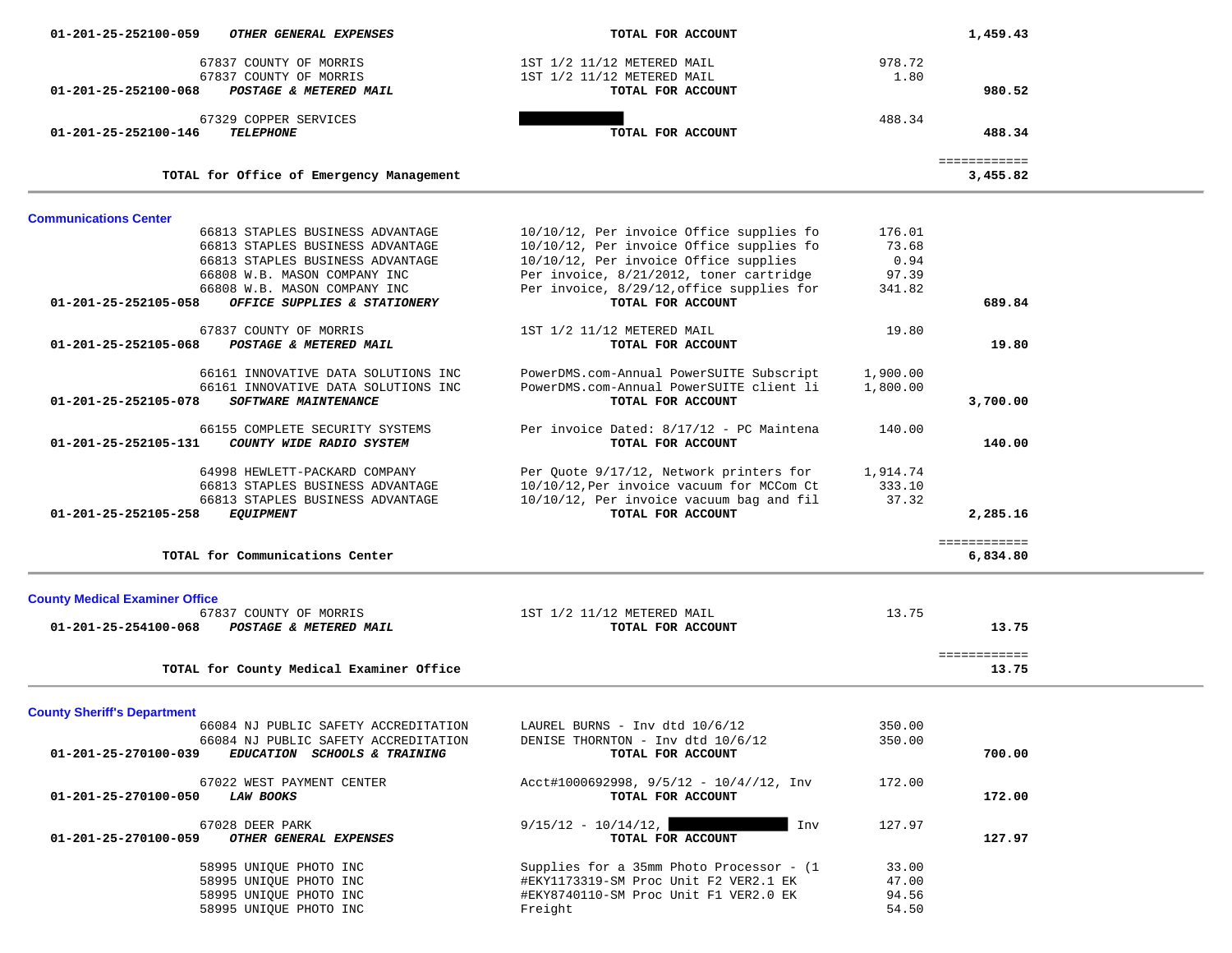| <b>County Prosecutor's Office</b>                                  |                                          |          |        |
|--------------------------------------------------------------------|------------------------------------------|----------|--------|
| 67610 BETTY ANN DERCO                                              | Supplement-Req.On Call Hours for October | 2.10     |        |
| 67612 BERYL SKOG                                                   | Supplemental On Call Hours-October 2012  | 18.00    |        |
| 67611 DIANE DINUNZIO                                               | Supplemental Req.On Call Hours-October 2 | 9.90     |        |
| 67617 DOROTHY DIFABIO                                              | Supplemental Reg.On Call- October 2012   | 39.60    |        |
| 67613 JUNE WITTY                                                   | Supplemental Reg.On Call -October 2012   | 44.10    |        |
| 67613 JUNE WITTY                                                   | Supplemental Case Pay                    | 200.00   |        |
| <i><b>OUTSIDE SALARIES &amp; WAGES</b></i><br>01-201-25-275100-016 | TOTAL FOR ACCOUNT                        |          | 313.70 |
| 66826 SPRINT                                                       | Account #949480113 MCPO Nextels for Sept | 7,670.46 |        |

| 229.06   |          | TOTAL FOR ACCOUNT                                                      | 01-201-25-270100-064<br><b>PHOTOGRAPHIC SUPPIES</b>               |
|----------|----------|------------------------------------------------------------------------|-------------------------------------------------------------------|
|          | 338.54   | 1ST 1/2 11/12 METERED MAIL                                             | 67837 COUNTY OF MORRIS                                            |
| 338.54   |          | TOTAL FOR ACCOUNT                                                      | 01-201-25-270100-068<br>POSTAGE & METERED MAIL                    |
|          | 155.00   | Inv dtd 9/30/12                                                        | 66080 LEXIS NEXIS ACCURINT                                        |
| 155.00   |          | TOTAL FOR ACCOUNT                                                      | 01-201-25-270100-078<br><b>SOFTWARE MAINTENANCE</b>               |
|          | 2,221.70 | $573 - 1067 - 000$ GUARDS - $9/7/12$ - $9/13/12$ ,                     | 66538 U.S. SECURITY ASSOCIATES, INC.                              |
|          | 2,347.00 | GUARDS - 9/21/12 - 9/27/12, Inv dtd 9/27                               | 66538 U.S. SECURITY ASSOCIATES, INC.                              |
|          | 2,347.00 | GUARDS - 9/14/12 - 9/20/12, Inv dtd 9/20                               | 66538 U.S. SECURITY ASSOCIATES, INC.                              |
|          | 2,075.53 | $573-1067-000$ GUARDS - $9/28/12$ - $10/04/12$                         | 67034 U.S. SECURITY ASSOCIATES, INC.                              |
| 8,991.23 |          | TOTAL FOR ACCOUNT                                                      | OTHER OUTSIDE SERVICES<br>01-201-25-270100-084                    |
|          |          |                                                                        |                                                                   |
|          | 21.69    | Order# 7090706791-000-001                                              | 66455 STAPLES BUSINESS ADVANTAGE                                  |
|          | 62.32    | Order# 7090706791-000-002, Inv dtd 10/4/                               | 66455 STAPLES BUSINESS ADVANTAGE                                  |
|          | $-84.48$ | Item#483986, Order# 7090538272-001-001,                                | 66455 STAPLES BUSINESS ADVANTAGE                                  |
|          | 75.96    | Order# 7090665627-000-001, Inv dtd 10/3/<br>Inv dtd 10/11/12, Order# 7 | 66455 STAPLES BUSINESS ADVANTAGE                                  |
| 143.43   | 67.94    | TOTAL FOR ACCOUNT                                                      | 67021 STAPLES BUSINESS ADVANTAGE<br>OTHER ADMINISTRATIVE SUPPLIES |
|          |          |                                                                        | 01-201-25-270100-095                                              |
|          | 2,366.00 | Annual Contract 12/1/12-11/30/13, Inv dt                               | 65700 POWERDMS, INC.                                              |
|          | 1,320.37 | SEP 02 - OCT 01,                                                       | 66456 VERIZON WIRELESS                                            |
| 3,686.37 |          | TOTAL FOR ACCOUNT                                                      | 01-201-25-270100-161<br>COMMUNICATIONS EQUIPMENT                  |
|          | 40.00    | DEPT - (4) Alterations & Embroidery, POS#                              | 67029 UNIVERSAL UNIFORM SALES CO INC                              |
|          | 134.95   | E.Zienowcz - Holster, POS# 1-19295, Inv                                | 67029 UNIVERSAL UNIFORM SALES CO INC                              |
|          | 78.15    | R.Gupko - Boots, POS# 2-15175, Inv dtd 8                               | 67029 UNIVERSAL UNIFORM SALES CO INC                              |
|          | 55.00    | S. Post - Alterations, emblems pants), P                               | 67029 UNIVERSAL UNIFORM SALES CO INC                              |
|          | 137.80   | M.Puzio, (shirts & emblems), POS# 1-1963                               | 67029 UNIVERSAL UNIFORM SALES CO INC                              |
|          | 42.95    | M.O'Conner (pants), POS#1-19638, Inv dtd                               | 67029 UNIVERSAL UNIFORM SALES CO INC                              |
|          | 393.27   | R.Cook, (Alteration, emblems, cuff case, ke                            | 67029 UNIVERSAL UNIFORM SALES CO INC                              |
|          | 719.55   | Academy Recruits - (9) M65 Field jackets                               | 67027 UNIVERSAL UNIFORM SALES CO INC                              |
|          | 58.38    | D.Laird (shirt & pants), POS# 1-19243, In                              | 67035 UNIVERSAL UNIFORM SALES CO INC                              |
|          | 58.38    | F.Perez (shirt & pants)POS# 1-19244, Inv                               | 67035 UNIVERSAL UNIFORM SALES CO INC                              |
|          | 116.76   | A.Zeich (2-shirts & 2-pants)POS# 1-19245                               | 67035 UNIVERSAL UNIFORM SALES CO INC                              |
|          | 116.76   | J.DelTurco (2-shirts & 2-pants), POS# 1-1                              | 67035 UNIVERSAL UNIFORM SALES CO INC                              |
|          | 116.76   | M.McMahon (2-shirts & 2- pants), POS# 1-1                              | 67035 UNIVERSAL UNIFORM SALES CO INC                              |
|          | 78.15    | B.Stanton (boots), POS# 1-19250, Inv dtd                               | 67035 UNIVERSAL UNIFORM SALES CO INC                              |
| 2,146.86 |          | TOTAL FOR ACCOUNT                                                      | 01-201-25-270100-202<br>UNIFORM AND ACCESSORIES                   |
|          | 331.89   | FILM, Inv dtd 9/30/12, Acct#11512S                                     | 66453 MIRION TECHNOLOGIES (GDS) INC                               |
|          | 832.00   | FACILITY #112851 Annual Renewal Registra                               | 65017 TREASURER-STATE OF NJ                                       |
|          | 106.00   | FACILITY #119535 Annual Registration Ren                               | 65017 TREASURER-STATE OF NJ                                       |
| 1,269.89 |          | TOTAL FOR ACCOUNT                                                      | X-RAY & MEDICAL SUPPLIES<br>01-201-25-270100-203                  |
|          | 2,437.50 | X-Ray Serial#26371, Keyboard S 8.10 Det-                               | 42736 SMITHS DETECTION, INC.                                      |
|          |          |                                                                        |                                                                   |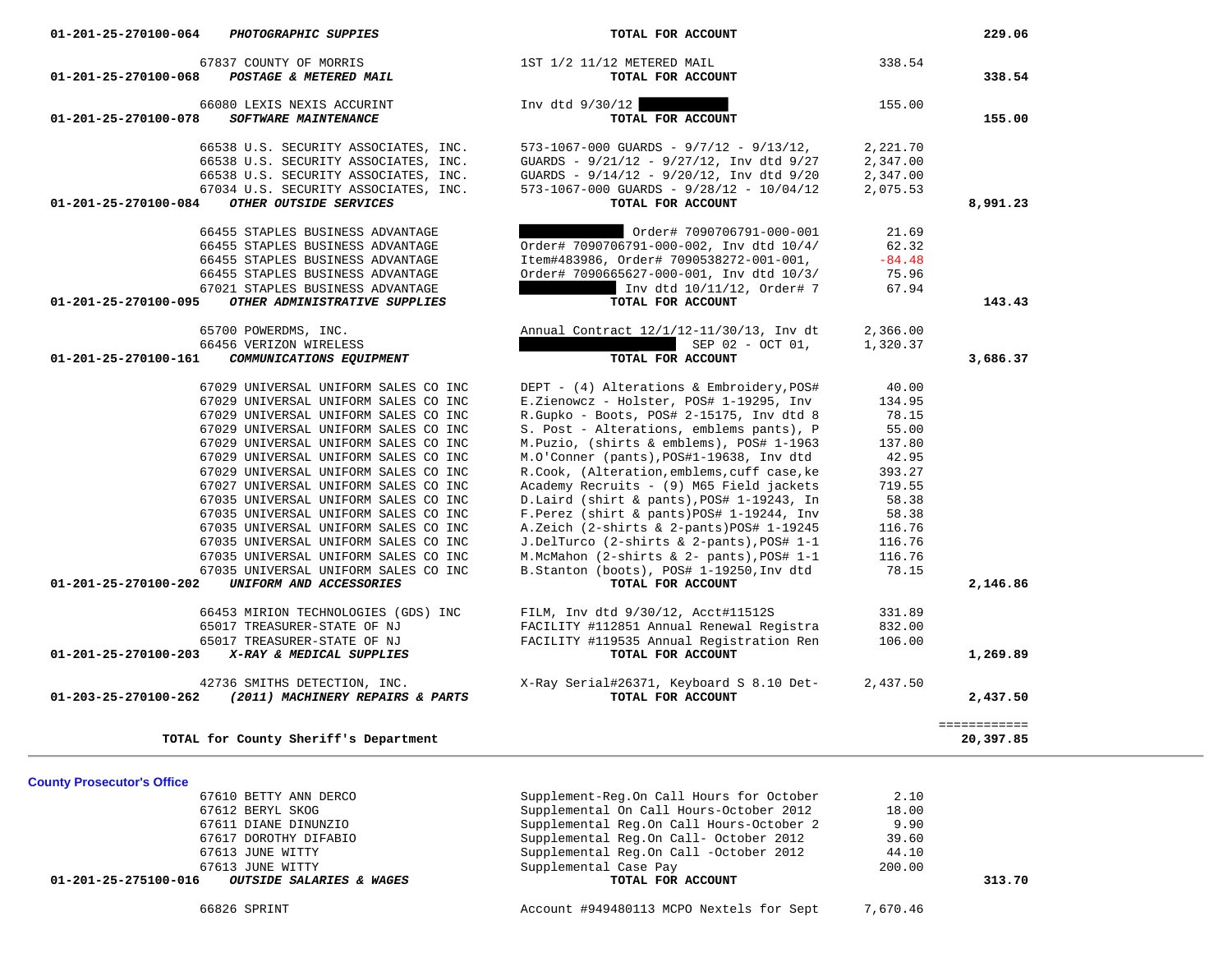| 66454 CRITICAL INFORMATION NETWORK, LLC                                                                                | FIRE SAFETY TRAINING DVD'S DATED 10.1.12                 | 200.00   |          |
|------------------------------------------------------------------------------------------------------------------------|----------------------------------------------------------|----------|----------|
| 65875 CMI EDUCATION INSTITUTE INC.<br>01-201-25-280100-039<br><i><b>EDUCATION</b></i><br><b>SCHOOLS &amp; TRAINING</b> | TRAINING FOR R.EARLS DATED 10.19.12<br>TOTAL FOR ACCOUNT | 203.99   | 403.99   |
| 66445 ATLANTIC TOMORROWS OFFICE                                                                                        | COLOR COPIES FOR ADMIN COPIER FROM 6/30/                 | 96.60    |          |
| 66606 ATLANTIC TOMORROWS OFFICE                                                                                        | COLOR COPIES FOR COPIER IN I.A. FROM 6/3                 | 122.64   |          |
| 66606 ATLANTIC TOMORROWS OFFICE                                                                                        | COLOR COPIES FOR COPIER IN INTAKE FROM 6                 | 191.87   |          |
| 66609 STAPLES BUSINESS ADVANTAGE                                                                                       | OFFICE SUPPLIES DATED 10.10.12                           | 192.08   |          |
| 66609 STAPLES BUSINESS ADVANTAGE                                                                                       | OFFICE SUPPLIES DATED 10.10.12                           | 493.49   |          |
| 01-201-25-280100-058<br>OFFICE SUPPLIES & STATIONERY                                                                   | TOTAL FOR ACCOUNT                                        |          | 1,096.68 |
| 66689 GRAINGER                                                                                                         | STORAGE CABINET DATED 10.15.12                           | 147.26   |          |
| $01 - 201 - 25 - 280100 - 059$<br>OTHER GENERAL EXPENSES                                                               | TOTAL FOR ACCOUNT                                        |          | 147.26   |
| 67837 COUNTY OF MORRIS                                                                                                 | 1ST 1/2 11/12 METERED MAIL                               | 92.40    |          |
| $01 - 201 - 25 - 280100 - 068$<br>POSTAGE & METERED MAIL                                                               | TOTAL FOR ACCOUNT                                        |          | 92.40    |
| 66451 ACME AMERICAN REPAIRS INC.                                                                                       | CONTRACT PAYMENT FROM 10/1/12 TO 12/31/1                 | 2,750.00 |          |
| 66446 T J'S SPORTWIDE TROPHY                                                                                           | PLATES AND ENGRAVING DATED 10.4.12                       | 37.00    |          |

============

### **County Jail**

|                                | 65691 FLASHBAY INC.              | Shipping                                  | 25.00    |          |
|--------------------------------|----------------------------------|-------------------------------------------|----------|----------|
|                                | 66547 JAN MONRAD                 | Technical Installations in a High Voltag  | 1,166.84 |          |
| 01-201-25-275100-039           | EDUCATION SCHOOLS & TRAINING     | TOTAL FOR ACCOUNT                         |          | 1,496.84 |
|                                | 64828 OPEN TEXT INC.             | FPE-Redundant FRAC T1 8C*Renewal #001207  | 4,160.04 |          |
| $01 - 201 - 25 - 275100 - 044$ | EQUIPMENT SERVICE AGREEMENTS     | TOTAL FOR ACCOUNT                         |          | 4,160.04 |
|                                | 66622 ALPHA GRAPHICS MORRISTOWN  | Assistant Prosecutor 11x14 Certificate-   | 17.50    |          |
|                                | 66622 ALPHA GRAPHICS MORRISTOWN  | Assistant Prosecutor 11x14 Certificate-E  | 17.50    |          |
|                                | 66831 RIOS' ENGRAVING            | Plaques with engraving-"2012 Italian Her  | 553.00   |          |
|                                | 66819 ALPHA GRAPHICS MORRISTOWN  | AP 11x14 Certificate                      | 17.50    |          |
|                                | 67597 STAPLES BUSINESS ADVANTAGE | Customer NYC1054187 - Boxes               | 207.90   |          |
|                                | 67597 STAPLES BUSINESS ADVANTAGE | Customer NYC1054187-pens, rubber bands, b | 152.07   |          |
|                                | 67597 STAPLES BUSINESS ADVANTAGE | Customer NYC1054187                       | 43.15    |          |
|                                | 67597 STAPLES BUSINESS ADVANTAGE |                                           | $-69.30$ |          |
|                                | 67597 STAPLES BUSINESS ADVANTAGE |                                           | $-21.39$ |          |
| 01-201-25-275100-058           | OFFICE SUPPLIES & STATIONERY     | TOTAL FOR ACCOUNT                         |          | 917.93   |
|                                | 67837 COUNTY OF MORRIS           | 1ST 1/2 11/12 METERED MAIL                | 636.04   |          |
|                                | 67622 FEDEX                      | Account #1051-0576-2 NOV 05, 2012         | 59.98    |          |
|                                | 67622 FEDEX                      | Account#1051-0576-2 OCT22, 2012 (10/12-1  | 123.34   |          |
|                                | 67622 FEDEX                      | Account#1051-0576-20CT.29,2012 (10/23-1)  | 183.63   |          |
| 01-201-25-275100-068           | POSTAGE & METERED MAIL           | TOTAL FOR ACCOUNT                         |          | 1,002.99 |
|                                | 66828 G & L TRANSCRIPTION OF NJ  | Requested by AP Kelley Lavery-State vs A  | 89.37    |          |
| 01-201-25-275100-081           | <b>TRANSCRIPTS</b>               | TOTAL FOR ACCOUNT                         |          | 89.37    |
|                                | 67593 PAULA JORDAO               | October 24, 2012- Travel to Appellate Me  | 58.62    |          |
|                                | 67862 JOSEPH NAPURANO            | 10/22/12 Parking at Passaic County Court  | 6.00     |          |
|                                | 67808 MARTYNA RUMINSKA           | Public Parking- Newark Airport 10/26/12   | 18.00    |          |
| 01-201-25-275100-082           | TRAVEL EXPENSE                   | TOTAL FOR ACCOUNT                         |          | 82.62    |
|                                | 67600 CABLEVISION                | Account #07876-616338-01-7 (11/1-11/30/1  | 159.90   |          |
|                                | 67600 CABLEVISION                | Account #07876-625785-01-9 (11/1-11/30/1) | 149.90   |          |
| 01-201-25-275100-118           | <b>INVESTIGATION EXPENSE</b>     | TOTAL FOR ACCOUNT                         |          | 309.80   |

65691 FLASHBAY INC. 4GB Kinetic Flash Drive (Blue) 305.00

**TOTAL for County Prosecutor's Office 16,043.75**

16,043.75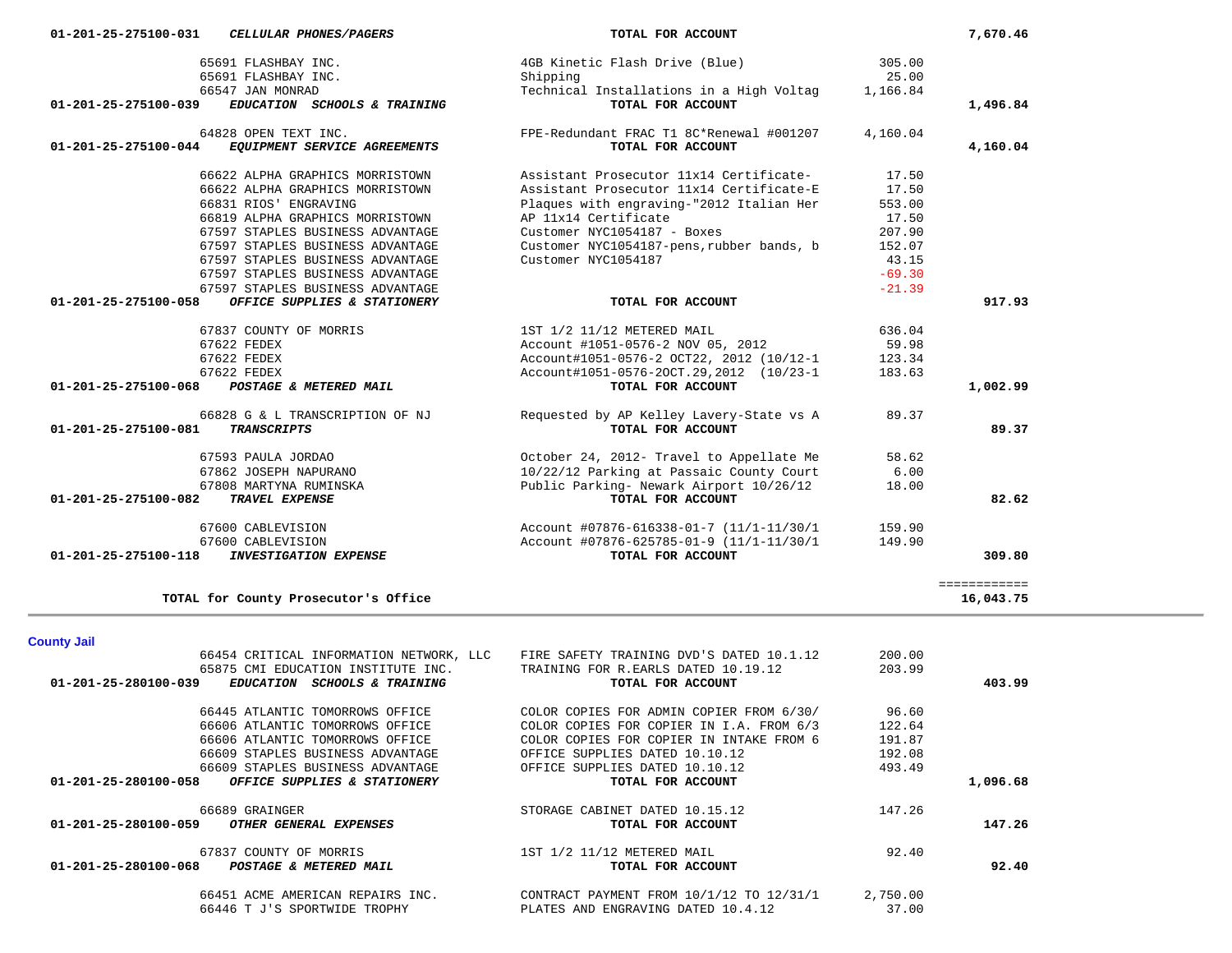| 64669 MOORE MEDICAL LLC<br>MEDICAL SUPPLIES DATED 9.5.12<br>1,117.22<br>01-201-25-280100-189<br>MEDICAL<br>TOTAL FOR ACCOUNT                                        |           |
|---------------------------------------------------------------------------------------------------------------------------------------------------------------------|-----------|
|                                                                                                                                                                     | 5,013.53  |
| OXYGEN DATED 10.9.12<br>66457 FIRE FIGHTERS EQUIPMENT CO INC<br>107.00<br>TOTAL FOR ACCOUNT<br>01-201-25-280100-193<br><b>OXYGEN</b>                                | 107.00    |
| 66701 UNIVERSAL UNIFORM SALES CO INC<br>UNIFORMS FOR KOWALSKI DATED 10.11.12<br>33.50                                                                               |           |
| 66701 UNIVERSAL UNIFORM SALES CO INC<br>UNIFORMS FOR KOWALSKI DATED 10.11.12<br>622.79                                                                              |           |
| 66701 UNIVERSAL UNIFORM SALES CO INC<br>UNIFORMS FOR BAILEY DATED 10.11.12<br>349.83<br>94.95                                                                       |           |
| 66701 UNIVERSAL UNIFORM SALES CO INC<br>UNIFORMS FOR GUERRIERO DATED 10.5.12<br>66444 UNIVERSAL UNIFORM SALES CO INC<br>UNIFORMS FOR POTTER DATED 9.10.12<br>152.01 |           |
| 66444 UNIVERSAL UNIFORM SALES CO INC<br>UNIFORMS FOR ALBINO DATED 9.11.12<br>172.98                                                                                 |           |
| 66444 UNIVERSAL UNIFORM SALES CO INC<br>UNIFORMS FOR J.SCHWEIZER DATED 9.13.12<br>8.86                                                                              |           |
| 66444 UNIVERSAL UNIFORM SALES CO INC<br>UNIFORMS FOR WICK DATED 9.17.12<br>286.44                                                                                   |           |
| 66444 UNIVERSAL UNIFORM SALES CO INC<br>RETIREMENT BADGES DATED 9.28.12<br>720.00                                                                                   |           |
| UNIFORM AND ACCESSORIES<br>TOTAL FOR ACCOUNT<br>01-201-25-280100-202                                                                                                | 2,441.36  |
| MISC. MAINT. SUPPLIES DATED 9.12.12<br>80.83<br>66452 MORRISTOWN LUMBER &<br><b>BLDG MAINTENANCE SUPPLIES</b><br>TOTAL FOR ACCOUNT<br>01-201-25-280100-249          | 80.83     |
|                                                                                                                                                                     |           |
| 65790 ASSOCIATED SALES AND BAG CO.<br>FACILITY BAGS PLUS SHIPPING DATED 9.21.1 1,404.55                                                                             |           |
| 66461 CENTRAL POLY CORP<br>FACILITY BAGS DATED 10.10.12<br>725.00                                                                                                   |           |
| 66462 JERSEY PAPER PLUS INC<br>DUST BROOM BRUSHES DATED 10.11.12<br>49.20<br>278.40<br>66450 JERSEY PAPER PLUS INC<br>JANITORIAL SUPPLIES DATED 10.4.12             |           |
| <b>JANITORIAL SUPPLIES</b><br>TOTAL FOR ACCOUNT<br>01-201-25-280100-252                                                                                             | 2,457.15  |
|                                                                                                                                                                     |           |
| 66509 CARRIER CORPORATION HVAC PARTS/REPAIR DATED 9.27.12<br>3,711.00<br>01-201-25-280100-262 MACHINERY REPAIRS & PARTS<br>TOTAL FOR ACCOUNT                        | 3,711.00  |
| ============                                                                                                                                                        |           |
| TOTAL for County Jail                                                                                                                                               | 66,744.52 |
|                                                                                                                                                                     |           |
| 67837 COUNTY OF MORRIS<br>1ST 1/2 11/12 METERED MAIL<br>52.50                                                                                                       |           |
| <b>County Youth Detention Facilit</b><br>01-201-25-281100-068<br>POSTAGE & METERED MAIL<br>TOTAL FOR ACCOUNT                                                        | 52.50     |
| 7629689-046 Quarterly copy machines rent 1,439.19<br>66376 KYOCERA MITA AMERICA, INC.<br>OFFICE MACHINES - RENTAL<br>TOTAL FOR ACCOUNT<br>01-201-25-281100-164      | 1,439.19  |
| 67032 DEER PARK<br>37.62<br>0434495636 9-15-12-10-14-12                                                                                                             |           |
| FOOD<br>TOTAL FOR ACCOUNT<br>01-201-25-281100-185                                                                                                                   | 37.62     |
|                                                                                                                                                                     |           |
| 66375 BOB BARKER COMPANY, INC.<br>774.00<br>powder free vinyl gloves                                                                                                |           |
| 66375 BOB BARKER COMPANY, INC.<br>freight<br>150.99                                                                                                                 |           |
| 65866 MOORE MEDICAL LLC<br>Otoscope bulb<br>19.34<br><b>MEDICAL</b><br>TOTAL FOR ACCOUNT<br>01-201-25-281100-189                                                    | 944.33    |
|                                                                                                                                                                     |           |
| Complete Uniform and accessories for Off<br>66709 UNIVERSAL UNIFORM SALES CO INC<br>707.05<br>TOTAL FOR ACCOUNT<br>01-201-25-281100-202<br>UNIFORM AND ACCESSORIES  | 707.05    |
|                                                                                                                                                                     |           |

 65782 GALLS, LLC 2 HAND HELD METAL DETECTORS DATED 9.26.1 255.00  **01-201-25-280100-128** *SECURITY EQUIPMENT* **TOTAL FOR ACCOUNT 255.00**

 **01-201-25-280100-185** *FOOD* **TOTAL FOR ACCOUNT 48,151.32**

 66699 ARAMARK CORRECTIONAL SERVICES STAFF AND INMATE MEALS DATED 10.18.12 16,085.21 66443 ARAMARK CORRECTIONAL SERVICES STAFF AND INMATE MEALS DATED 10.4.12 16,049.30 66460 ARAMARK CORRECTIONAL SERVICES STAFF AND INMATE MEALS DATED 10.11.12 16,016.81

| 01-201-25-280100-084 | OTHER OUTSIDE SERVICES | FOR ACCOUNT<br>TOTAL | 787.00 |
|----------------------|------------------------|----------------------|--------|
|                      |                        |                      |        |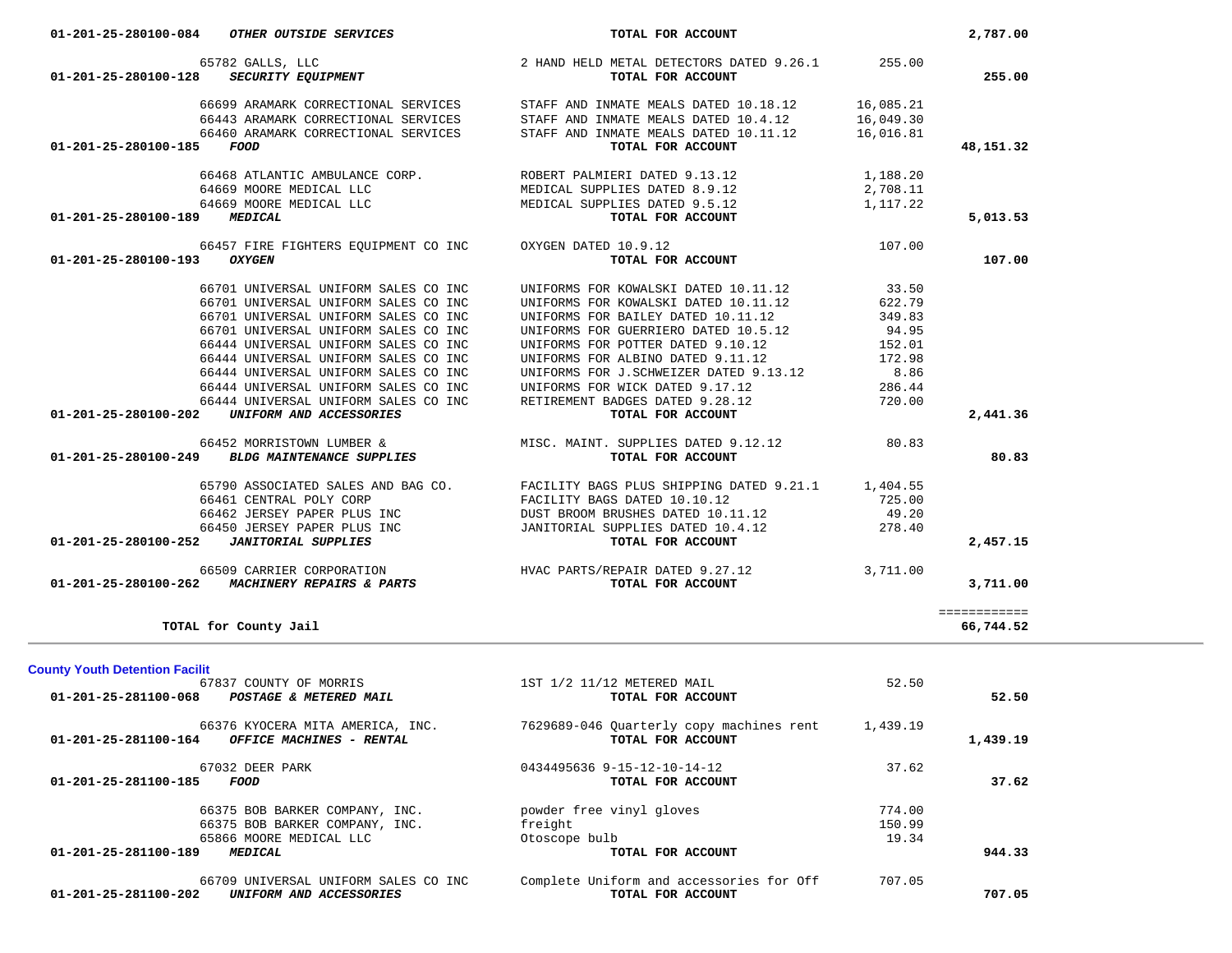| <b>Road Repairs</b>            |                                    |                                             |          |                           |
|--------------------------------|------------------------------------|---------------------------------------------|----------|---------------------------|
|                                | 66554 ATLANTIC TOMORROWS OFFICE    | Machine ID:G25851-clicks from 6/30-9/29/    | 75.23    |                           |
|                                | 66610 STAPLES BUSINESS ADVANTAGE   | canary paper, 11x17 paper, HP96 ink, toner, | 207.44   |                           |
|                                | 66610 STAPLES BUSINESS ADVANTAGE   | blk HP 950XL                                | 74.72    |                           |
|                                | 66610 STAPLES BUSINESS ADVANTAGE   | canon silver A1300                          | 117.65   |                           |
| 01-201-26-290100-058           | OFFICE SUPPLIES & STATIONERY       | TOTAL FOR ACCOUNT                           |          | 475.04                    |
|                                | 67837 COUNTY OF MORRIS             | 1ST 1/2 11/12 METERED MAIL                  | 5.30     |                           |
| 01-201-26-290100-068           | POSTAGE & METERED MAIL             | TOTAL FOR ACCOUNT                           |          | 5.30                      |
|                                | 68115 NATIONAL FUEL OIL INC.       | FUEL CHARGES 10/12 - COUNTY ROAD REPAIRS    | 4,812.51 |                           |
| 01-201-26-290100-140           | <b>GAS PURCHASES</b>               | TOTAL FOR ACCOUNT                           |          | 4,812.51                  |
|                                | 62382 RED BARN RESTAURANT          | meals $5/3 - 6/8/2012$                      | 30.00    |                           |
|                                | 62382 RED BARN RESTAURANT          | 15% gratuity                                | 4.50     |                           |
| $01 - 201 - 26 - 290100 - 188$ | <b>MEALS</b>                       | TOTAL FOR ACCOUNT                           |          | 34.50                     |
|                                | 66191 TILCON NEW YORK INC.         | $I - 5$                                     | 352.84   |                           |
|                                | 66191 TILCON NEW YORK INC.         | $I - 5$                                     | 618.36   |                           |
|                                | 66191 TILCON NEW YORK INC.         | $I - 5$                                     | 2,771.20 |                           |
|                                | 66191 TILCON NEW YORK INC.         | $I - 5$                                     | 55.11    |                           |
|                                | 66191 TILCON NEW YORK INC.         | $I - 5$                                     | 689.21   |                           |
|                                | 66614 TILCON NEW YORK INC.         | asphalt                                     | 98.69    |                           |
|                                | 66614 TILCON NEW YORK INC.         | $I - 5$                                     | 51.38    |                           |
|                                | 66614 TILCON NEW YORK INC.         | $I-2, I-5$                                  | 2,109.77 |                           |
| 01-201-26-290100-222           | <b>BITUMINOUS CONCRETE</b>         | TOTAL FOR ACCOUNT                           |          | 6,746.56                  |
|                                | 66557 MORRISTOWN LUMBER &          | lock/heavy barrel bolt                      | 41.72    |                           |
| $01 - 201 - 26 - 290100 - 238$ | <b>SIGNAGE</b>                     | TOTAL FOR ACCOUNT                           |          | 41.72                     |
|                                | 66190 TILCON NEW YORK INC.         | quarry process, rip-rap 8"-12"              | 1,445.19 |                           |
|                                | 66559 TILCON NEW YORK INC.         | quarry process, rip-rap                     | 1,017.21 |                           |
| 01-201-26-290100-244           | <b>STONE</b>                       | TOTAL FOR ACCOUNT                           |          | 2,462.40                  |
|                                | 66556 GEN-EL SAFETY & INDUSTRIAL   | repair SRL Model 7285 re-calibration        | 179.02   |                           |
|                                | 66567 KENVIL POWER EQUIPMENT, INC. | 4CYC Backpack                               | 425.99   |                           |
| 01-201-26-290100-246           | TOOLS - OTHERS                     | TOTAL FOR ACCOUNT                           |          | 605.01                    |
|                                | 66562 SUSSEX COUNTY MUA            | CTM00001CM street sweeping 10/4/2012        | 281.85   |                           |
| $01 - 201 - 26 - 290100 - 260$ | CONSTRUCTION MATERIALS             | TOTAL FOR ACCOUNT                           |          | 281.85                    |
|                                | TOTAL for Road Repairs             |                                             |          | ============<br>15,464.89 |

 66125 CABLEVISION Account No. 07876-592415-01-2 Billing Pe 67.58  **01-201-26-292100-058** *OFFICE SUPPLIES & STATIONERY* **TOTAL FOR ACCOUNT 67.58** 66789 CHEMUNG SUPPLY CORP Bridge Materials/Supplies 17,131.68  **01-201-26-292100-230** *GUARD RAILS* **TOTAL FOR ACCOUNT 17,131.68** 65872 METALS USA PLATES & carbon steel bars, carbon strips, \*see a 1,865.50<br>3 STEEL<br>TOTAL FOR ACCOUNT  **01-201-26-292100-243** *STEEL* **TOTAL FOR ACCOUNT 1,865.50** 66773 ATLANTIC TOMORROWS OFFICE Taskalfa 250ci, Clicks used from 6/30/12 147.39

**TOTAL for County Youth Detention Facilit 3,193.86**

**Bridges and Culverts** 

- ============
	-

3,193.86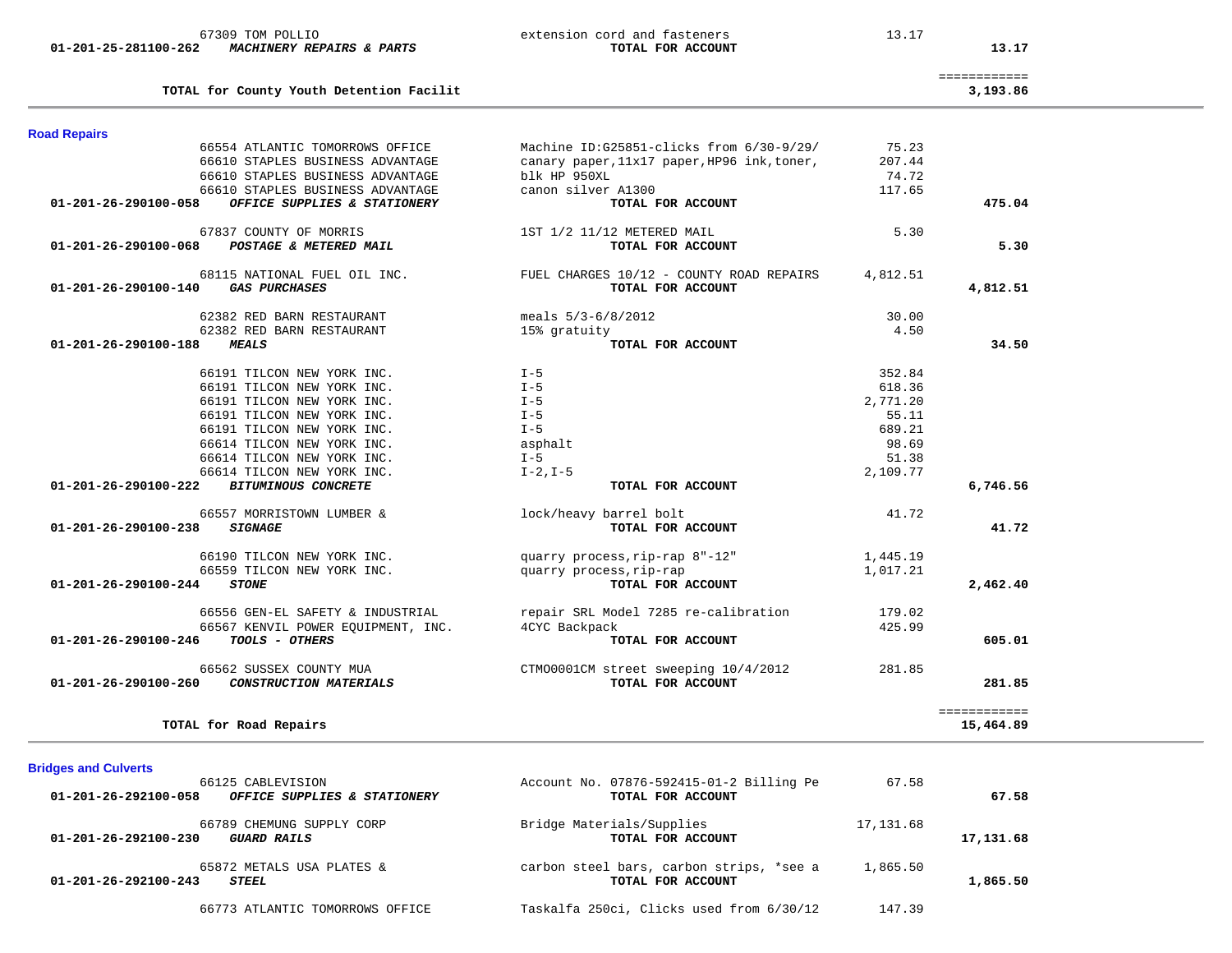| 66774 SHEAFFER SUPPLY, INC.                                                                         | 7/8x8" RawL Stud                                             | 67.93     |              |  |
|-----------------------------------------------------------------------------------------------------|--------------------------------------------------------------|-----------|--------------|--|
| 66774 SHEAFFER SUPPLY, INC.                                                                         | 7-1/4" 24 CT Carbide Decking saw Blade                       | 16.91     |              |  |
| CONSTRUCTION MATERIALS<br>01-201-26-292100-260                                                      | TOTAL FOR ACCOUNT                                            |           | 232.23       |  |
|                                                                                                     |                                                              |           |              |  |
| 66790 GALETON GLOVES & SAFETY                                                                       | Max Defender Plus Gloves, Sz X-Large, 1 P                    | 88.80     |              |  |
| 66790 GALETON GLOVES & SAFETY                                                                       |                                                              | 11.50     |              |  |
| 66834 ATLAS LADDER & SCAFFOLDING                                                                    | 8' Tower Platform Wood/Aluminum                              | 696.00    |              |  |
| 01-201-26-292100-266<br>SAFETY ITEMS                                                                | TOTAL FOR ACCOUNT                                            |           | 796.30       |  |
|                                                                                                     |                                                              |           |              |  |
|                                                                                                     |                                                              |           | ============ |  |
| TOTAL for Bridges and Culverts                                                                      |                                                              |           | 20,093.29    |  |
|                                                                                                     |                                                              |           |              |  |
|                                                                                                     |                                                              |           |              |  |
| <b>Shade Tree Commission</b>                                                                        | buyers under body deck plate box                             | 798.00    |              |  |
| 66841 JOHNSON TRUCK ACCESSORIES INC<br>01-201-26-300100-262<br><b>MACHINERY REPAIRS &amp; PARTS</b> | TOTAL FOR ACCOUNT                                            |           | 798.00       |  |
|                                                                                                     |                                                              |           |              |  |
|                                                                                                     |                                                              |           | ============ |  |
| TOTAL for Shade Tree Commission                                                                     |                                                              |           | 798.00       |  |
|                                                                                                     |                                                              |           |              |  |
|                                                                                                     |                                                              |           |              |  |
| <b>Buildings &amp; Grounds</b>                                                                      |                                                              |           |              |  |
| 67427 WILLIAM F. BARNISH                                                                            | RENT FOR DOVER PROBATION/ DECEMBER 2012                      | 7,087.72  |              |  |
| 67426 DOWEL SYLVAN LLC                                                                              | 850-104-ST104/ RENT FOR DUTTON CENTER/ D                     | 5,895.00  |              |  |
| 67426 DOWEL SYLVAN LLC                                                                              | 850-201-ST201/ RENT FOR DUTTON CENTER/ D                     | 6,538.50  |              |  |
| 67426 DOWEL SYLVAN LLC                                                                              | 850-202-ST202/ RENT FOR DUTTON CENTER/ D                     | 5,502.00  |              |  |
| 67426 DOWEL SYLVAN LLC                                                                              | 850-203-ST203/ RENT FOR DUTTON CENTER/ D                     | 7,396.50  |              |  |
| 01-201-26-310100-029<br><b>BUILDING RENTAL</b>                                                      | TOTAL FOR ACCOUNT                                            |           | 32,419.72    |  |
|                                                                                                     |                                                              |           |              |  |
| 66795 WEBSTER PLUMBING &                                                                            | RE: HOMELESS - GAS PIPING/ 06-25-12                          | 5,513.80  |              |  |
| 01-201-26-310100-044<br>EQUIPMENT SERVICE AGREEMENTS                                                | TOTAL FOR ACCOUNT                                            |           | 5,513.80     |  |
| 67546 STAPLES BUSINESS ADVANTAGE                                                                    |                                                              | 129.13    |              |  |
|                                                                                                     | RE: OFFICE SUPPLIES/ 10-23-12                                |           |              |  |
| 67546 STAPLES BUSINESS ADVANTAGE                                                                    | RE: OFFICE SUPPLIES/ 10-24-12                                | 58.56     |              |  |
| 67113 STAPLES BUSINESS ADVANTAGE                                                                    | RE: OFFICE SUPPLIES/ 10-17-12                                | 136.13    |              |  |
| 01-201-26-310100-058<br>OFFICE SUPPLIES & STATIONERY                                                | TOTAL FOR ACCOUNT                                            |           | 323.82       |  |
| 67848 MARIO'S PIZZERIA & RESTAURANT                                                                 | WO67751/ RE: MEAL RECEIPTS                                   | 176.35    |              |  |
| 67552 EMPLOYMENT HORIZONS, INC.                                                                     |                                                              | 30,384.00 |              |  |
|                                                                                                     | CLEANING SERVICES - OCTOBER 2012/ DATED                      |           |              |  |
| 67552 EMPLOYMENT HORIZONS, INC.<br>OTHER OUTSIDE SERVICES<br>01-201-26-310100-084                   | GROUNDSKEEPING SERVICES - OCTOBER 2012/<br>TOTAL FOR ACCOUNT | 4,051.00  |              |  |
|                                                                                                     |                                                              |           | 34,611.35    |  |
| 66787 COMPLETE SECURITY SYSTEMS                                                                     | RE: LEGAL SERVICES/ 09-13-12                                 | 650.00    |              |  |
| 66746 COMPLETE SECURITY SYSTEMS                                                                     | RE: VOTING MACH/ 09-28-12                                    | 140.00    |              |  |
| 66746 COMPLETE SECURITY SYSTEMS                                                                     | RE: SCHUYLER/ 09-26-12                                       | 140.00    |              |  |
| <b>SECURITY EQUIPMENT</b><br>01-201-26-310100-128                                                   | TOTAL FOR ACCOUNT                                            |           | 930.00       |  |
|                                                                                                     |                                                              |           |              |  |
| 67551 WASTE MANAGEMENT OF NEW JERSEY                                                                | 100-0070651-0836-2/ REFUSE REMOVAL - OCT                     | 8,429.69  |              |  |
| RUBBISH & TRASH REMOVAL<br>01-201-26-310100-143                                                     | TOTAL FOR ACCOUNT                                            |           | 8,429.69     |  |
|                                                                                                     |                                                              |           |              |  |
| 66747 COUNTY CONCRETE CORP.                                                                         | W067492/ RE: CONCRETE PADS/ 10-08-12                         | 793.50    |              |  |
| 66747 COUNTY CONCRETE CORP.                                                                         | WO67492/RE: CONCRETE PADS/10-04-12                           | 41.85     |              |  |
| 01-201-26-310100-223<br><b>BUILDING REPAIRS</b>                                                     | TOTAL FOR ACCOUNT                                            |           | 835.35       |  |
|                                                                                                     |                                                              |           |              |  |
| 67429 SHERWIN-WILLIAMS                                                                              | W067603/ RE: K-9/ 10-17-12                                   | 118.98    |              |  |
| 67429 SHERWIN-WILLIAMS                                                                              | W067603/ RE: K-9/ 10-17-12                                   | 11.60     |              |  |
| <b>PAINT</b><br>01-201-26-310100-234                                                                | TOTAL FOR ACCOUNT                                            |           | 130.58       |  |
|                                                                                                     |                                                              |           |              |  |
| 66749 KLEIZA ENTERPRISES INC                                                                        | RE: YOUTH SHELTER/ 10-08-12                                  | 150.00    |              |  |
| 67112 UNIVERSAL SUPPLY GROUP INC.                                                                   | W067632/ RE:CH/ 10-11-12                                     | 262.53    |              |  |
| 67112 UNIVERSAL SUPPLY GROUP INC.                                                                   | W067632/ RE:CH/ 10-12-12                                     | 242.58    |              |  |
| 67092 WATER WORKS SUPPLY CO., INC.                                                                  | WO67537/ RE: WARRANTS/ 10-01-12                              | 287.90    |              |  |
| 01-201-26-310100-235 PIPES - OTHERS                                                                 | TOTAL FOR ACCOUNT                                            |           | 943.01       |  |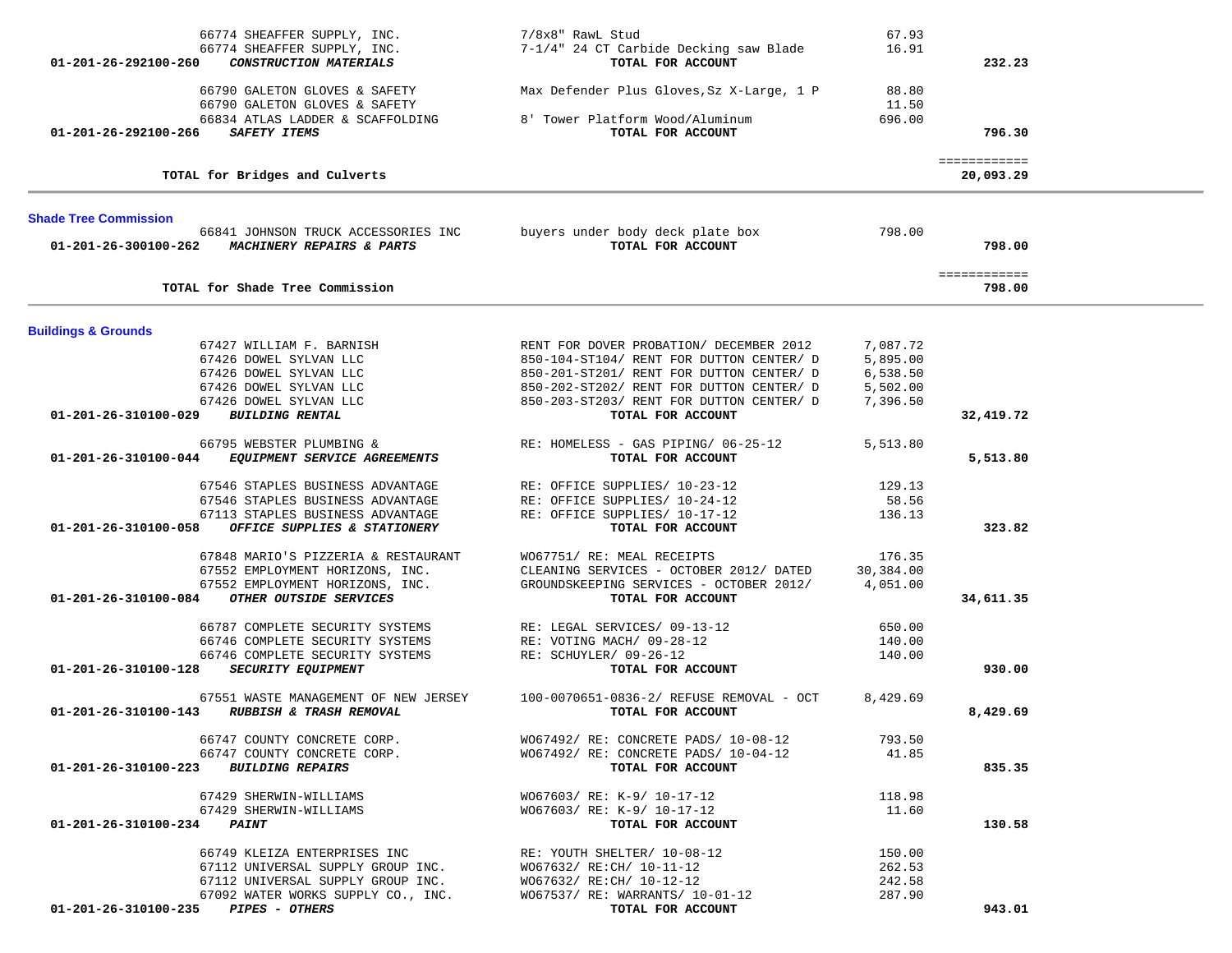| 67118 TURTLE & HUGHES, INC                           | W067468/ RE: STOCK/ 10-17-12                                                    | 139.80   |              |  |
|------------------------------------------------------|---------------------------------------------------------------------------------|----------|--------------|--|
| 67117 TURTLE & HUGHES, INC                           | WO67536/ RE: LAW & PUB SAFETY/ 10-11-12                                         | 431.80   |              |  |
| 67117 TURTLE & HUGHES, INC                           | WO67536/ RE: LAW & PUB SAFETY/ 10-11-12                                         | 64.53    |              |  |
| 67117 TURTLE & HUGHES, INC                           | W067628/ RE: CTY GRG/ 10-11-12                                                  | 24.47    |              |  |
| 67117 TURTLE & HUGHES, INC                           | WO67666/ RE: STOCK/ 10-17-12                                                    | 1,367.28 |              |  |
| 67117 TURTLE & HUGHES, INC                           | W067628/ RE: CTY GRG/ 10-18-12                                                  | 255.00   |              |  |
| 67559 TURTLE & HUGHES, INC                           | WO67526/ RE: OEM/ 10-01-12<br>WO67659/ RE: PSTA/ 10-16-12                       | 75.75    |              |  |
| 67554 TURTLE & HUGHES, INC                           |                                                                                 | 271.03   |              |  |
| 67554 TURTLE & HUGHES, INC                           | W067659/ RE: PSTA/ 10-18-12                                                     | 213.44   |              |  |
| 67554 TURTLE & HUGHES, INC                           | W067228/ RE: CH/ 10-23-12                                                       | 31.79    |              |  |
| 67554 TURTLE & HUGHES, INC                           | W067729/ RE: CTY GRG/ 10-23-12                                                  | 20.57    |              |  |
| 67554 TURTLE & HUGHES, INC                           | WO67514/ RE: LIBRARY/ 10-25-12 379.51                                           |          |              |  |
| <b>ELECTRICAL</b><br>01-201-26-310100-265            | TOTAL FOR ACCOUNT                                                               |          | 3,539.57     |  |
|                                                      |                                                                                 |          |              |  |
|                                                      |                                                                                 |          | ============ |  |
| TOTAL for Buildings & Grounds                        |                                                                                 |          | 111,706.64   |  |
|                                                      |                                                                                 |          |              |  |
| <b>Motor Services Center</b>                         |                                                                                 |          |              |  |
| 65585 FRED PRYOR SEMINARS                            | GOAL SETTING AND PLANNING SKILLS - BOB C 199.00                                 |          |              |  |
| EDUCATION SCHOOLS & TRAINING<br>01-201-26-315100-039 | TOTAL FOR ACCOUNT                                                               |          | 199.00       |  |
| 65578 HOLIDAY INN YORK                               | TWO NIGHT STAY FOR RICHARD LAKATOS FOR D 198.00                                 |          |              |  |
| 01-201-26-315100-082<br>TRAVEL EXPENSE               | TOTAL FOR ACCOUNT                                                               |          | 198.00       |  |
|                                                      |                                                                                 |          |              |  |
|                                                      | 66645 J & D SALES & SERVICE LLC PUMPER TRUCK TO PUMP OUT OF WASH WATER F 850.00 |          |              |  |
|                                                      | 66645 J & D SALES & SERVICE LLC PUMP OUT SYSTEM, REMOVE ALL PUMPS AND PLU       | 3,032.62 |              |  |
|                                                      |                                                                                 |          |              |  |
| 66335 KYOCERA MITA AMERICA, INC.                     | COPIER LEASE                                                                    | 764.25   |              |  |
| 66648 MORRISTOWN LUMBER &                            | GLASS                                                                           | 5.98     |              |  |
| 66648 MORRISTOWN LUMBER &                            | COBALT BIT                                                                      | 7.17     |              |  |
| 66649 MSC INDUSTRIAL SUPPLY CO.                      | SAFETUBE WELD CONTAINER                                                         | 92.48    |              |  |
| 66649 MSC INDUSTRIAL SUPPLY CO.                      | GLASSES                                                                         | 21.12    |              |  |
| 66649 MSC INDUSTRIAL SUPPLY CO.                      | CUT OFF WHEEL                                                                   | 149.00   |              |  |
| 66635 BOONTON AUTO PARTS                             | COMPOUND                                                                        | 54.77    |              |  |
| 66660 SHEAFFER SUPPLY, INC.                          | BIT                                                                             | 16.84    |              |  |
|                                                      | 58835 WHITEMARSH CORPORATION CONVERT 5 GASBOY 1000 FUELING STATIONS T           | 4,372.54 |              |  |

 66788 GRAINGER WO67563/ RE: EQUIPMENT/ 10-12-12 3,607.40 66753 POWER PLACE INC WO67176/ RE: B & G - EQUIPMENT/ 10-12-12 3,015.00  **01-201-26-310100-258** *EQUIPMENT* **TOTAL FOR ACCOUNT 6,622.40**

| 67069 SAFARI TELECOM INC.<br>67093 YORK MOTORS, INC.<br><i>MACHINERY REPAIRS &amp; PARTS</i><br>01-201-26-310100-262 | WO67279/RE: SHERIFF'S LEGAL/ 09-28-12<br>W067633/ RE: EOUIP PARTS/ 10-16-12<br>TOTAL FOR ACCOUNT | 15,586.50<br>85.97 | 15,672.47 |
|----------------------------------------------------------------------------------------------------------------------|--------------------------------------------------------------------------------------------------|--------------------|-----------|
| 67118 TURTLE & HUGHES, INC<br>67118 TURTLE & HUGHES, INC                                                             | W067665/ RE: STOCK/ 10-17-12<br>W067468/ RE: STOCK/ 10-17-12                                     | 264.60<br>139.80   |           |
| 67117 TURTLE & HUGHES, INC                                                                                           | WO67536/ RE: LAW & PUB SAFETY/ 10-11-12                                                          | 431.80             |           |

|                      | 66782 IRRIGATION & LANDSCAPE   |
|----------------------|--------------------------------|
|                      | 66782 IRRIGATION & LANDSCAPE   |
|                      | 66782 IRRIGATION & LANDSCAPE   |
|                      | 66134 PELICAN SPORT CENTER INC |
| 01-201-26-310100-251 | GROUND MAINTENANCE SUPPLIES    |
|                      |                                |

| 01-401-40-J1010-433<br><u>amayy ivuya</u>                | TOIAL FOR ACCOUNT                 | - 22.20 |
|----------------------------------------------------------|-----------------------------------|---------|
| 66786 BAYWAY LUMBER                                      | W067573/ RE: CAC/ 10-09-12        | 293.83  |
| 66786 BAYWAY LUMBER                                      | WO67548/ RE: B & G/ 10-09-12      | 176.04  |
| 66786 BAYWAY LUMBER                                      | W067633/ RE: B & G/ 10-16-12      | 137.94  |
| 67430 FASTENAL COMPANY                                   | W067672/ RE: B & G/ 10-17-12      | 66.66   |
| 66788 GRAINGER                                           | W067633/ RE: BLDG MAINT/ 10-12-12 | 260.43  |
| 66739 SANDRIAN CAMERA & IMAGING                          | WO67480/ RE: B & G/ 10-10-12      | 60.00   |
| 01-201-26-310100-249<br><b>BLDG MAINTENANCE SUPPLIES</b> | TOTAL FOR ACCOUNT                 | 994.90  |

|                      | 66786 BAYWAY LUMBER | WO67563/ RE: SM TOOLS/ 10-16-12 | 299. |        |
|----------------------|---------------------|---------------------------------|------|--------|
| 01-201-26-310100-239 | SMALL TOOLS         | TOTAL FOR ACCOUNT               |      | 299.98 |

RE: CH - WINTERIZE SPRINKLER SYSTEM / 10 140.00 RE: SCHUYLER PARK - WINTERIZE SPRINKLER 140.00 RE: 911- WINTERIZE SPRINKLER SYSTEM/ 10- 100.00  $W067437/RE: 9-11/09-18-12$  60.00

 **01-201-26-3101-26-3101-26-3101-26-3101-251 12:31 12:32 13:440.00**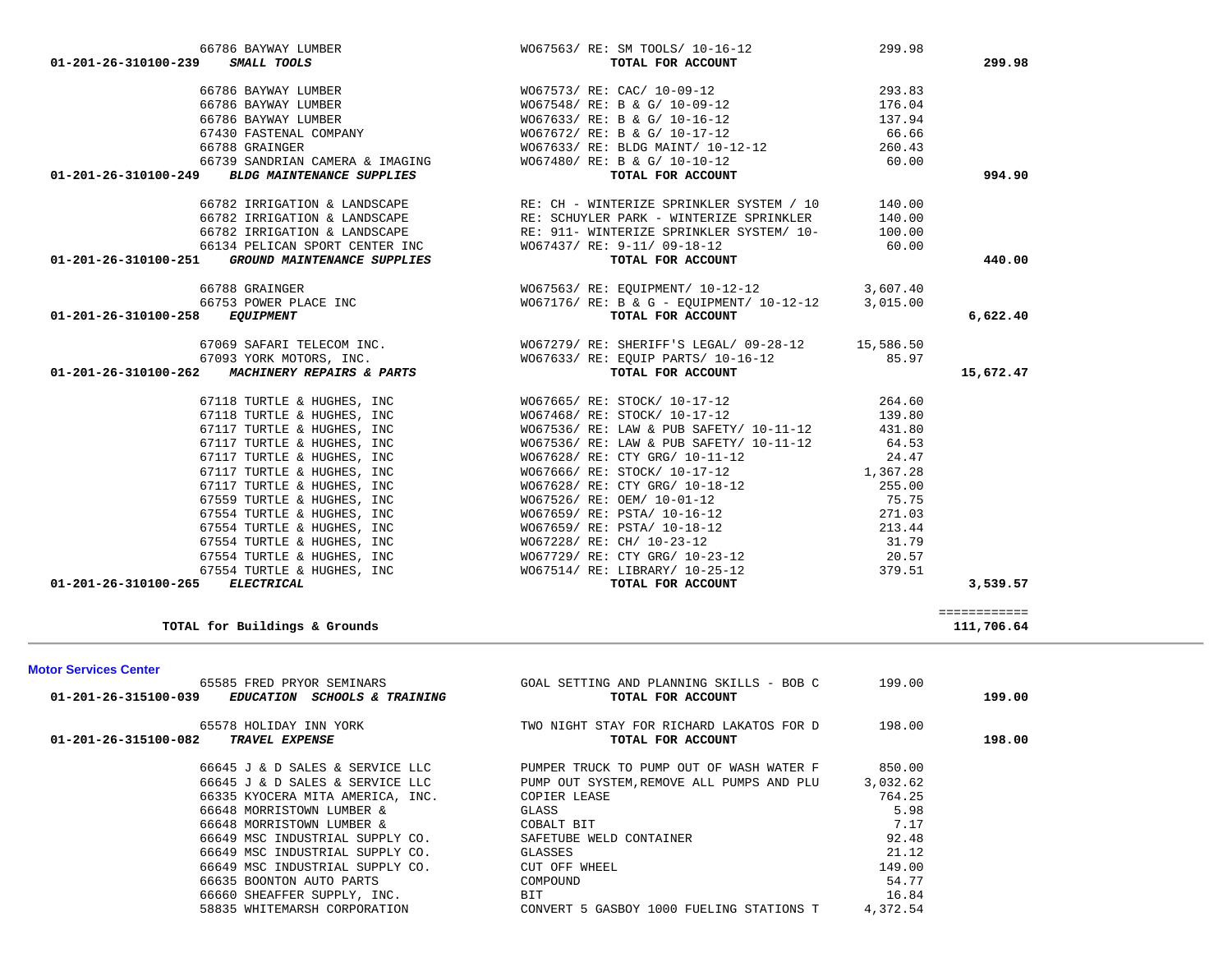|                                     | 66324 CABLEVISION                                                                         | 10/8/12-11/7/12<br>60324 CADDEVISION<br>67141 HOFFMAN SERVICES INC. THE REPAIR LIFT, INSTALL LOWERING VALVE.                                         | 49.95<br>395.00<br>583.00<br>189.41 |           |
|-------------------------------------|-------------------------------------------------------------------------------------------|------------------------------------------------------------------------------------------------------------------------------------------------------|-------------------------------------|-----------|
| 01-201-26-315100-098                | 67485 WHITEMARSH CORPORATION<br>OTHER OPERATING&REPAIR SUPPLY                             | REPLACE SENSOR<br>TOTAL FOR ACCOUNT                                                                                                                  | 575.00                              | 11,159.13 |
|                                     | 66632 AMERICAN WEAR INC.                                                                  | UNIFORMS AND MATS                                                                                                                                    | 258.74                              |           |
|                                     | 66632 AMERICAN WEAR INC.                                                                  | UNIFORMS                                                                                                                                             | 210.74                              |           |
| 01-201-26-315100-207                | UNIFORM & CLOTHING ALLOWANCE                                                              | TOTAL FOR ACCOUNT                                                                                                                                    |                                     | 469.48    |
|                                     | 65831 BATTERIES PLUS                                                                      | BATTERY PACK                                                                                                                                         | 24.99                               |           |
|                                     | 67159 PLAINSMAN AUTO SUPPLY                                                               |                                                                                                                                                      | 36.79                               |           |
|                                     | 66658 SNAP ON INDUSTRIAL                                                                  | DROP LIGHT<br>REPAIR TORQUE WRENCH<br><b>TOTAL FOR ACCOUNT</b>                                                                                       | 65.00                               |           |
| 01-201-26-315100-239                | SMALL TOOLS                                                                               |                                                                                                                                                      |                                     | 126.78    |
|                                     | 66682 SERVICE TIRE TRUCK CENTERS INC TIRES<br>66682 SERVICE TIRE TRUCK CENTERS INC CREDIT |                                                                                                                                                      | 248.00                              |           |
|                                     |                                                                                           |                                                                                                                                                      | $-36.00$                            |           |
|                                     | 66356 SERVICE TIRE TRUCK CENTERS INC                                                      | TIRES                                                                                                                                                | 394.00                              |           |
|                                     | 67143 INTER CITY TIRE                                                                     | TIRES                                                                                                                                                | 2,155.17                            |           |
| 01-201-26-315100-245                | TIRES                                                                                     | TOTAL FOR ACCOUNT                                                                                                                                    |                                     | 2,761.17  |
|                                     | 66653 POWER PLACE INC                                                                     |                                                                                                                                                      | 484.99                              |           |
| 01-201-26-315100-246 TOOLS - OTHERS | LEAF BLOWER                                                                               | TOTAL FOR ACCOUNT                                                                                                                                    |                                     | 484.99    |
|                                     | 66662 GTS WELCO                                                                           | <b>ELECTR</b>                                                                                                                                        | 63.80                               |           |
|                                     |                                                                                           | CABLE CONNECTOR                                                                                                                                      | 66.78                               |           |
|                                     |                                                                                           | CABLE CONNECTOR                                                                                                                                      | 66.78                               |           |
|                                     |                                                                                           | TOTAL FOR ACCOUNT                                                                                                                                    |                                     | 197.36    |
|                                     | 66661 TOMAR INDUSTRIES INC TIRE SHINE, TOWEL                                              |                                                                                                                                                      | 170.60                              |           |
|                                     | 01-201-26-315100-252 JANITORIAL SUPPLIES                                                  | TOTAL FOR ACCOUNT                                                                                                                                    |                                     | 170.60    |
|                                     | 66636 BOBCAT OF NORTH JERSEY-EAST                                                         | CONTROLLER, HARNESS<br>CONTROLLER, HARNESS<br>TOWING (9-18)<br>COUPLER, BIT<br>COUPLER<br>CREDIT<br>PLATE<br>REMAN FAN<br>COMPRESSOR, BELT<br>TITTER | 446.33                              |           |
|                                     | 66637 BUNKY'S TOWING & AUTO REPAIR                                                        |                                                                                                                                                      | 500.00                              |           |
|                                     | 66320 BOBCAT OF NORTH JERSEY-EAST                                                         |                                                                                                                                                      | 522.20                              |           |
|                                     | 66320 BOBCAT OF NORTH JERSEY-EAST                                                         |                                                                                                                                                      | 38.46                               |           |
|                                     | 66320 BOBCAT OF NORTH JERSEY-EAST                                                         |                                                                                                                                                      | $-38.46$                            |           |
|                                     | 66638 COACH & EQUIPMENT MANUFACTURING CO. PLATE<br>66641 HOOVER TRUCK CENTERS INC         |                                                                                                                                                      | 9.18<br>1,050.87                    |           |
|                                     | 66641 HOOVER TRUCK CENTERS INC                                                            |                                                                                                                                                      | 263.42                              |           |
|                                     | 66646 MID-ATLANTIC TRUCK CENTRE INC                                                       |                                                                                                                                                      | 57.60                               |           |
|                                     | 66646 MID-ATLANTIC TRUCK CENTRE INC                                                       | MOTOR                                                                                                                                                | 134.79                              |           |
|                                     | 66646 MID-ATLANTIC TRUCK CENTRE INC                                                       | RELAY                                                                                                                                                | 8.71                                |           |
|                                     | 66646 MID-ATLANTIC TRUCK CENTRE INC                                                       | LIGHT                                                                                                                                                | 18.30                               |           |
|                                     | 66646 MID-ATLANTIC TRUCK CENTRE INC                                                       | SWITCH                                                                                                                                               | 95.92                               |           |
|                                     | 66646 MID-ATLANTIC TRUCK CENTRE INC                                                       | BLOCK                                                                                                                                                | 45.96                               |           |
|                                     | 66646 MID-ATLANTIC TRUCK CENTRE INC<br>66646 MID-ATLANTIC TRUCK CENTRE INC                | BATTERY<br>KIT                                                                                                                                       | 429.08<br>64.35                     |           |
|                                     | 66646 MID-ATLANTIC TRUCK CENTRE INC                                                       | CREDIT                                                                                                                                               | $-271.40$                           |           |
|                                     | 66346 PROGRESSIVE HYDRAULICS INC                                                          | NIPPLE                                                                                                                                               | 77.32                               |           |
|                                     | 66346 PROGRESSIVE HYDRAULICS INC                                                          | NIPPLE                                                                                                                                               | 8.59                                |           |
|                                     | 66360 UNIVERSAL SUPPLY GROUP INC.                                                         | PIPE INSULATION                                                                                                                                      | 7.89                                |           |
|                                     | 67135 AMERICAN HOSE & HYDRAULICS                                                          | REBUILD PLOW CYLINDERS                                                                                                                               | 600.00                              |           |
|                                     | 67138 DOVER BRAKE & CLUTCH CO INC                                                         | VALVE                                                                                                                                                | 63.90                               |           |
|                                     | 67142 HOOVER TRUCK CENTERS INC                                                            | PANEL                                                                                                                                                | 57.44                               |           |
|                                     | 66644 KENVIL POWER EQUIPMENT, INC.                                                        | CARBURETOR, FILTER                                                                                                                                   | 117.65                              |           |
|                                     | 67147 MORRISTOWN AUTO BODY INC                                                            | TOWING $(9-22)$                                                                                                                                      | 250.00                              |           |
| 01-201-26-315100-261                | 66341 PENNJERSEY MACHINERY, LLC<br>SPARE PARTS FOR EQUIPMENT                              | ANCHORAGE<br>TOTAL FOR ACCOUNT                                                                                                                       | 177.60                              | 4,735.70  |
|                                     |                                                                                           |                                                                                                                                                      |                                     |           |
|                                     | 66633 BEYER FORD                                                                          | STRAP ASY                                                                                                                                            | 22.08                               |           |
|                                     | 66633 BEYER FORD                                                                          | MODULE                                                                                                                                               | 110.94                              |           |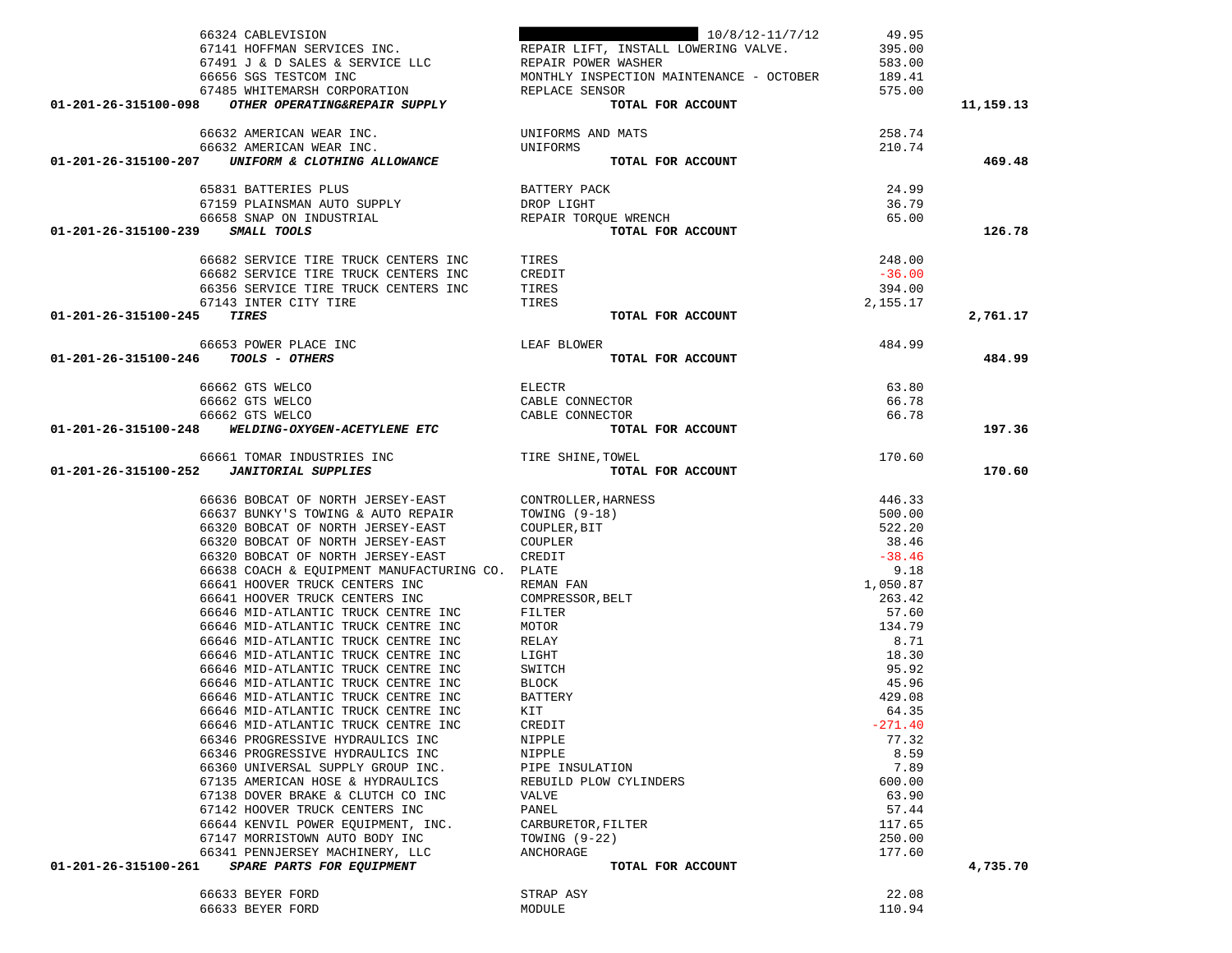66639 D&B AUTO SUPPLY REDUCER,PWR STR FLUID,RACK AND PINION,TI 680.89 66639 D&B AUTO SUPPLY CREDIT CREDIT 66640 FLEMINGTON BUICK CHEVROLET BASE 31.77 66643 JASPER ENGINE & TRANSMISSION REAR 2,382.00 66643 JASPER ENGINE & TRANSMISSION CREDIT CREDIT CONSTRUCTED A S50.00 66647 MORRISTOWN AUTO BODY INC TOWING 125.00 66652 NIELSEN DODGE - C-J-R TUBE 24.88 66652 NIELSEN DODGE - C-J-R NUT 112.20 112.20 66681 PLAINSMAN AUTO SUPPLY ACTUATOR,FILTER 57.95 66681 PLAINSMAN AUTO SUPPLY BRAKELINE 21.75 %66681 PLAINSMAN AUTO SUPPLY HARDWARE KIT, BOLT (16.88 PLAINSMAN AUTO SUPPLY 16.88 PLAINSMAN AUTO SUPPLY 21.27 66681 PLAINSMAN AUTO SUPPLY OIL FILTER 16.88 66654 RAW INC DRIVE SHAFT 75.00 66354 ROUTE 23 AUTO MALL LLC MOTOR AND FAN,RELAY 328.09 66354 ROUTE 23 AUTO MALL LLC KIT-MUDFLAP 16.96 66354 ROUTE 23 AUTO MALL LLC STEP ASY 450.77 66354 ROUTE 23 AUTO MALL LLC BATTERY 290.88 66354 ROUTE 23 AUTO MALL LLC CREDIT -37.53 66354 ROUTE 23 AUTO MALL LLC CREDIT -26.6766655 ROUTE 23 AUTO MALL LLC 98.94<br>130.60 66655 ROUTE 23 AUTO MALL LLC 66655 ROUTE 23 AUTO MALL LLC TUBE,VALVE,PIPE 198.79 66655 ROUTE 23 AUTO MALL LLC LAMP ASY 26.26 66657 SMITH MOTOR CO., INC. BOOSTER ASY 303.91 66657 SMITH MOTOR CO., INC. SENDER AND PUMP 272.00 66657 SMITH MOTOR CO., INC. LINK ASY 228.26 66657 SMITH MOTOR CO., INC. MOTOR ASY,REGULATOR ASY 279.93 66657 SMITH MOTOR CO., INC. TUBE ASY 16.65 66657 SMITH MOTOR CO., INC. CREDIT -77.45 67134 ARCOLA SALES & SERVICE CORP VEHICLE REPAIR (11-21) 631.34 67487 BEYER CHRYSLER JEEP CABLE 67.69 67488 D&B AUTO SUPPLY ACTUATOR,FILTER,STARTER,BALL JOINT 366.79 67488 D&B AUTO SUPPLY HUB,PLIER,FILTER,SENSOR 492.61 67488 D&B AUTO SUPPLY CREDIT CREDIT 67140 FLEMINGTON BUICK CHEVROLET WHEEL WHEEL 106.33 67496 PLAINSMAN AUTO SUPPLY POR-15 95.00 67669 PLAINSMAN AUTO SUPPLY FILTER, BULB, BATTERY, ANGLCYL, REAR DEF, SE 534.21 67669 PLAINSMAN AUTO SUPPLY DISTRIBUTOR CAP,ROTOR 60.28 67669 PLAINSMAN AUTO SUPPLY **WHEEL SEAL WHEEL SEAL 12.18**  67669 PLAINSMAN AUTO SUPPLY BATTERY 87.83 67669 PLAINSMAN AUTO SUPPLY BULB,NUT,ROTOR,HOSE,BATTERY 318.21 67669 PLAINSMAN AUTO SUPPLY WIPER BLADE,TUBING 88.75 67159 PLAINSMAN AUTO SUPPLY **REGULATOR ASY 117.49** 67159 PLAINSMAN AUTO SUPPLY BATTERY, TERMINAL, SENSOR 238.37 67159 PLAINSMAN AUTO SUPPLY CV JOINT BOOT CLAMP 2.89 67159 PLAINSMAN AUTO SUPPLY BATTERY 129.50 67159 PLAINSMAN AUTO SUPPLY STARTER SOLENOID,EPOXY,HOSE END,HOSE,BAT 307.69 % 67159 PLAINSMAN AUTO SUPPLY CREDIT CREDIT -6.00 CREDIT -6.00<br>67159 PLAINSMAN AUTO SUPPLY BULB, ROTOR, FILTER CONTROLLER 151 81 67159 PLAINSMAN AUTO SUPPLY 67159 PLAINSMAN AUTO SUPPLY BELT,SUPPORT,EZ BEND 134.55 67159 PLAINSMAN AUTO SUPPLY FUEL PUMP,WELD,BATTERY,FUSE 314.40 64176 SAFELITE AUTOGLASS WINDSHIELD (6-60) 210.89  **01-201-26-315100-291** *VEHICLE REPAIRS* **TOTAL FOR ACCOUNT 12,226.82** ============

**TOTAL for Motor Services Center 32,729.03**

 66639 D&B AUTO SUPPLY COIL,EXTRACTOR,HANGER,FILTER, ROTOR,PADS 1,001.47 66639 D&B AUTO SUPPLY PANEL,NUT,HOSE, 350.90

 66639 D&B AUTO SUPPLY HUB BEARING,FILTER,PADS, REGULATOR ASY,R 810.76 66639 D&B AUTO SUPPLY IDLER PULLEY,TENSIONER ASY, SWITCH,OIL,S 229.02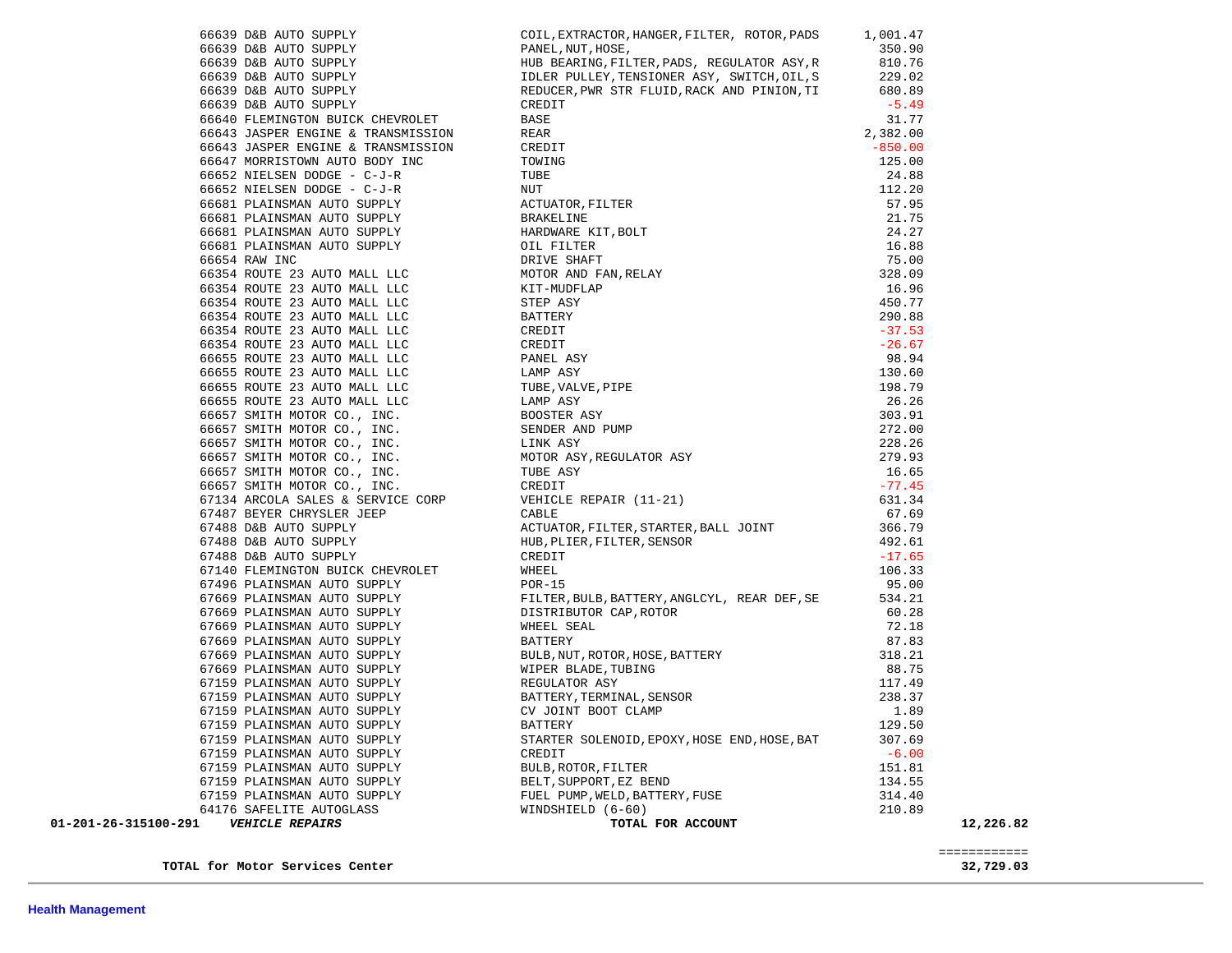| 67420 ATLANTIC HEALTH SERVICES<br>01-201-27-330100-084<br>OTHER OUTSIDE SERVICES | Fix Portion Healthcare Management<br>TOTAL FOR ACCOUNT | 500.00 | 500.00       |
|----------------------------------------------------------------------------------|--------------------------------------------------------|--------|--------------|
| 67444 CARLOS PEREZ JR.                                                           | Reimbursement for mileage                              | 47.32  |              |
| 01-201-27-330100-088<br><i>MEETING EXP ADVISORY BOARD ETC</i>                    | TOTAL FOR ACCOUNT                                      |        | 47.32        |
| 54719 LANDAUER, INC.                                                             | Luxel Full Body Badge                                  | 555.48 |              |
| 54719 LANDAUER, INC.                                                             | Initial Set up Fee                                     | 30.00  |              |
| 54719 LANDAUER, INC.                                                             | SHIPPING                                               | 10.00  |              |
| 67837 COUNTY OF MORRIS                                                           | 1ST 1/2 11/12 METERED MAIL                             | 3.25   |              |
| 67693 GRAINGER                                                                   | Account #866829369 Item 2HY31 and Item 2               | 10.84  |              |
| 01-201-27-330100-210<br>ENVIRONMENTAL COMPLIANCE                                 | TOTAL FOR ACCOUNT                                      |        | 609.57       |
| 67694 DEER PARK                                                                  | 0434540191 billing period 9/15/12-10/14/               | 14.63  |              |
| 01-201-27-330100-258<br><i>EQUIPMENT</i>                                         | TOTAL FOR ACCOUNT                                      |        | 14.63        |
|                                                                                  |                                                        |        | ============ |
| TOTAL for Health Management                                                      |                                                        |        | 1,171.52     |

| 65673 SKILLPATH<br>PUBLICATION                                            | 2 Books for Managing Priorities and Dead | 49.90  |          |
|---------------------------------------------------------------------------|------------------------------------------|--------|----------|
| 65673 SKILLPATH<br>PUBLICATION                                            | Shipping and Handling                    | 8.95   |          |
| $01 - 201 - 27 - 331100 - 028$<br><b>BOOKS &amp; PERIODICALS</b>          | TOTAL FOR ACCOUNT                        |        | 58.85    |
| 67388 FAMILY PROMISE OF                                                   | Family promise of MC Event, An Evening o | 45.00  |          |
| 65672 SKILLPATH<br>PUBLICATION                                            | Payment for Pat Mocarski from Human Serv | 99.00  |          |
| 65672 SKILLPATH<br>PUBLICATION                                            | Payment for Barbara Westenberger of Huma | 99.00  |          |
| 01-201-27-331100-039<br><i>EDUCATION</i><br><b>SCHOOLS &amp; TRAINING</b> | TOTAL FOR ACCOUNT                        |        | 243.00   |
| 67837 COUNTY OF MORRIS                                                    | 1ST 1/2 11/12 METERED MAIL               | 401.55 |          |
| $01 - 201 - 27 - 331100 - 068$<br>POSTAGE & METERED MAIL                  | TOTAL FOR ACCOUNT                        |        | 401.55   |
| 62934 MUNICIPAL CAPITAL CORP                                              | 3 year lease @ \$872.20 per quarter      | 872.20 |          |
| $01 - 201 - 27 - 331100 - 164$<br>OFFICE MACHINES - RENTAL                | TOTAL FOR ACCOUNT                        |        | 872.20   |
|                                                                           |                                          |        |          |
| TOTAL for Human Services                                                  |                                          |        | 1,575.60 |

#### **Youth Shelter**

**Human Services** 

| 01-201-27-331110-039 | 66185 PESI, LLC<br><i>EDUCATION</i><br><i><b>SCHOOLS &amp; TRAINING</b></i> | DSM-IV-TR & DSM-5 TARA LEGATES, JILL CERU<br>TOTAL FOR ACCOUNT | 379.98   | 379.98   |
|----------------------|-----------------------------------------------------------------------------|----------------------------------------------------------------|----------|----------|
|                      | 67682 WAL-MART STORE                                                        | In Store Purchases ACCT.#6032 2020 2016                        | 179.86   |          |
| 01-201-27-331110-059 | OTHER GENERAL EXPENSES                                                      | TOTAL FOR ACCOUNT                                              |          | 179.86   |
|                      | 67837 COUNTY OF MORRIS                                                      | 1ST 1/2 11/12 METERED MAIL                                     | 1.35     |          |
| 01-201-27-331110-068 | POSTAGE AND METERED MAIL                                                    | TOTAL FOR ACCOUNT                                              |          | 1.35     |
|                      | 67651 SODEXO, INC & AFFILIATES                                              | Fixed Weekly cost                                              | 2,752.00 |          |
|                      | 67651 SODEXO, INC & AFFILIATES                                              | Lunch meals                                                    | 487.62   |          |
|                      | 67651 SODEXO, INC & AFFILIATES                                              | Dinner Meals                                                   | 505.68   |          |
|                      | 67651 SODEXO, INC & AFFILIATES                                              | Snacks & Groceries                                             | 1,309.04 |          |
| 01-201-27-331110-185 | FOOD                                                                        | TOTAL FOR ACCOUNT                                              |          | 5,054.34 |
|                      | 66651 JERSEY PAPER PLUS INC                                                 | Zip Lock Quart Storage Bags                                    | 82.64    |          |
|                      | 66651 JERSEY PAPER PLUS INC                                                 | All Laundry Detergent                                          | 223.32   |          |
|                      | 66651 JERSEY PAPER PLUS INC                                                 | Varied houshold supplies                                       | 853.40   |          |
| 01-201-27-331110-252 | <b>JANITORIAL SUPPLIES</b>                                                  | TOTAL FOR ACCOUNT                                              |          | 1,159.36 |
|                      |                                                                             |                                                                |          |          |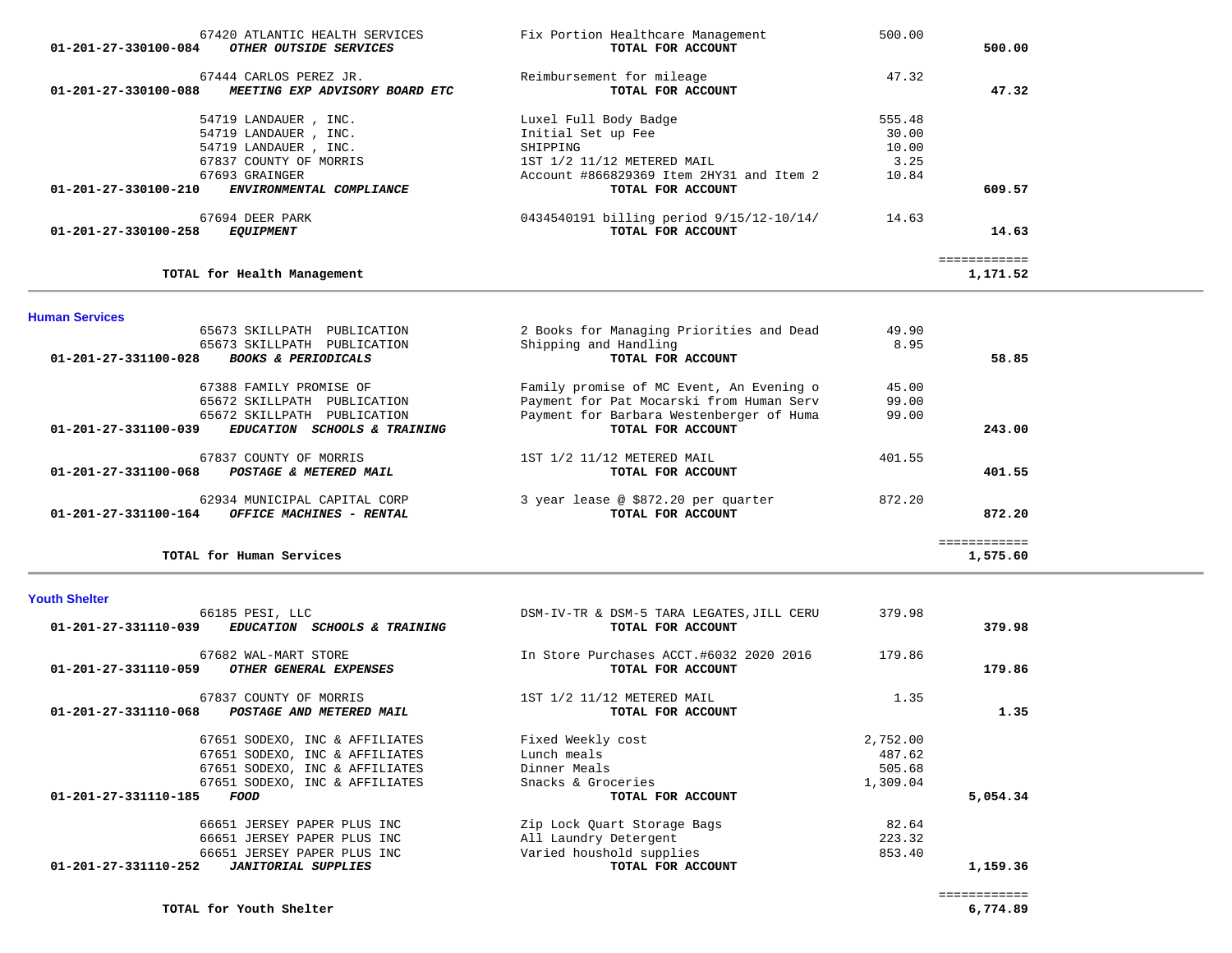| <b>Office on Aging</b>                                                                                                     |                                                                                                                                             |                         |                          |
|----------------------------------------------------------------------------------------------------------------------------|---------------------------------------------------------------------------------------------------------------------------------------------|-------------------------|--------------------------|
| 67439 KAREN WEBSTER<br>67436 VERA BLOSSOM<br>01-201-27-333100-048<br><b>INSURANCE</b>                                      | Car Insurance Reimbursement for October<br>Car Insurance reimbursement for Sep 2012<br>TOTAL FOR ACCOUNT                                    | 12.00<br>12.00          | 24.00                    |
| 66780 STAPLES BUSINESS ADVANTAGE<br>67116 W.B. MASON COMPANY INC<br>01-201-27-333100-058<br>OFFICE SUPPLIES & STATIONERY   | HP CB435A black toner, Paper 24# 500 she<br>Phone, CL29398 corded BK<br>TOTAL FOR ACCOUNT                                                   | 81.39<br>29.92          | 111.31                   |
| 67837 COUNTY OF MORRIS<br>01-201-27-333100-068<br>POSTAGE & METERED MAIL                                                   | 1ST 1/2 11/12 METERED MAIL<br>TOTAL FOR ACCOUNT                                                                                             | 240.70                  | 240.70                   |
| 67439 KAREN WEBSTER<br>67435 MARIA ROSARIO<br>67436 VERA BLOSSOM<br>TRAVEL EXPENSE<br>01-201-27-333100-082                 | Miles reimbursement for October 2012.<br>Miles Reimbursement for August-September<br>Miles Reimbursement for Sept 2012<br>TOTAL FOR ACCOUNT | 24.50<br>25.09<br>66.50 | 116.09                   |
| 67437 LORI E. ADAMS<br><b>INTERPRETOR FEES</b><br>01-201-27-333100-117                                                     | Interpreter Services, Community Relation<br>TOTAL FOR ACCOUNT                                                                               | 175.00                  | 175.00                   |
| TOTAL for Office on Aging                                                                                                  |                                                                                                                                             |                         | ============<br>667.10   |
| <b>NJEASE Phase II</b><br>67024 NEWBRIDGE SERVICES INC<br>01-201-27-333105-090<br>NJEASE PHASE II EXPENDITURES             | GO Reimb 2012<br>Q3<br>3<br>TOTAL FOR ACCOUNT                                                                                               | 3,525.00                | 3,525.00                 |
| TOTAL for NJEASE Phase II                                                                                                  |                                                                                                                                             |                         | ============<br>3,525.00 |
| <b>Grant in Aid</b><br>67123 DAWN CENTER FOR INDEPENDENT<br>$01 - 201 - 27 - 342000 - 473$<br>GRANT IN AID GIA:DAWN INC    | Recreation and Socialization Subgrant#GI<br>TOTAL FOR ACCOUNT                                                                               | 245.00                  | 245.00                   |
| TOTAL for Grant in Aid                                                                                                     |                                                                                                                                             |                         | ============<br>245.00   |
|                                                                                                                            |                                                                                                                                             |                         |                          |
| 67098 DEER PARK<br>01-201-27-345100-059<br>OTHER GENERAL EXPENSES                                                          | Acct. #0434488383/09/15/12 to 10/14/12<br>TOTAL FOR ACCOUNT                                                                                 | 170.20                  | 170.20                   |
| 67699 ONE SOURCE COMMUNICATIONS, INC<br>01-201-27-345100-069<br><b>PRINTING</b>                                            | 8 Posters - 24x36, 3mil Matte Lamination<br>TOTAL FOR ACCOUNT                                                                               | 175.25                  | 175.25                   |
| 67601 VERIZON<br>01-201-27-345100-146<br><b>TELEPHONE</b>                                                                  | 641 87Y/10-28-12 to<br>TOTAL FOR ACCOUNT                                                                                                    | 898.85                  | 898.85                   |
| 65248 PITNEY BOWES CREDIT CORP<br>65248 PITNEY BOWES CREDIT CORP<br>01-201-27-345100-164<br>OFFICE MACHINES - RENTAL       | Charges for Schedule 401 ( $6/30/12 - 9/3$<br>Charges for Schedule 402<br>TOTAL FOR ACCOUNT                                                 | 870.00<br>1,197.00      | 2,067.00                 |
| <b>County Board of Social Service</b><br>66544 ATLANTIC TOMORROWS OFFICE<br>OFFICE MACHINE- REPAIR<br>01-201-27-345100-166 | Copier maintenance billing from 6/30/12<br>TOTAL FOR ACCOUNT                                                                                | 2,923.10                | 2,923.10                 |
| 67605 INGLESINO, PEARLMAN,<br>SPECIAL SERVICES<br>01-201-27-345100-325                                                     | For professionallegal services rendered<br>TOTAL FOR ACCOUNT                                                                                | 2,107.16                | 2,107.16                 |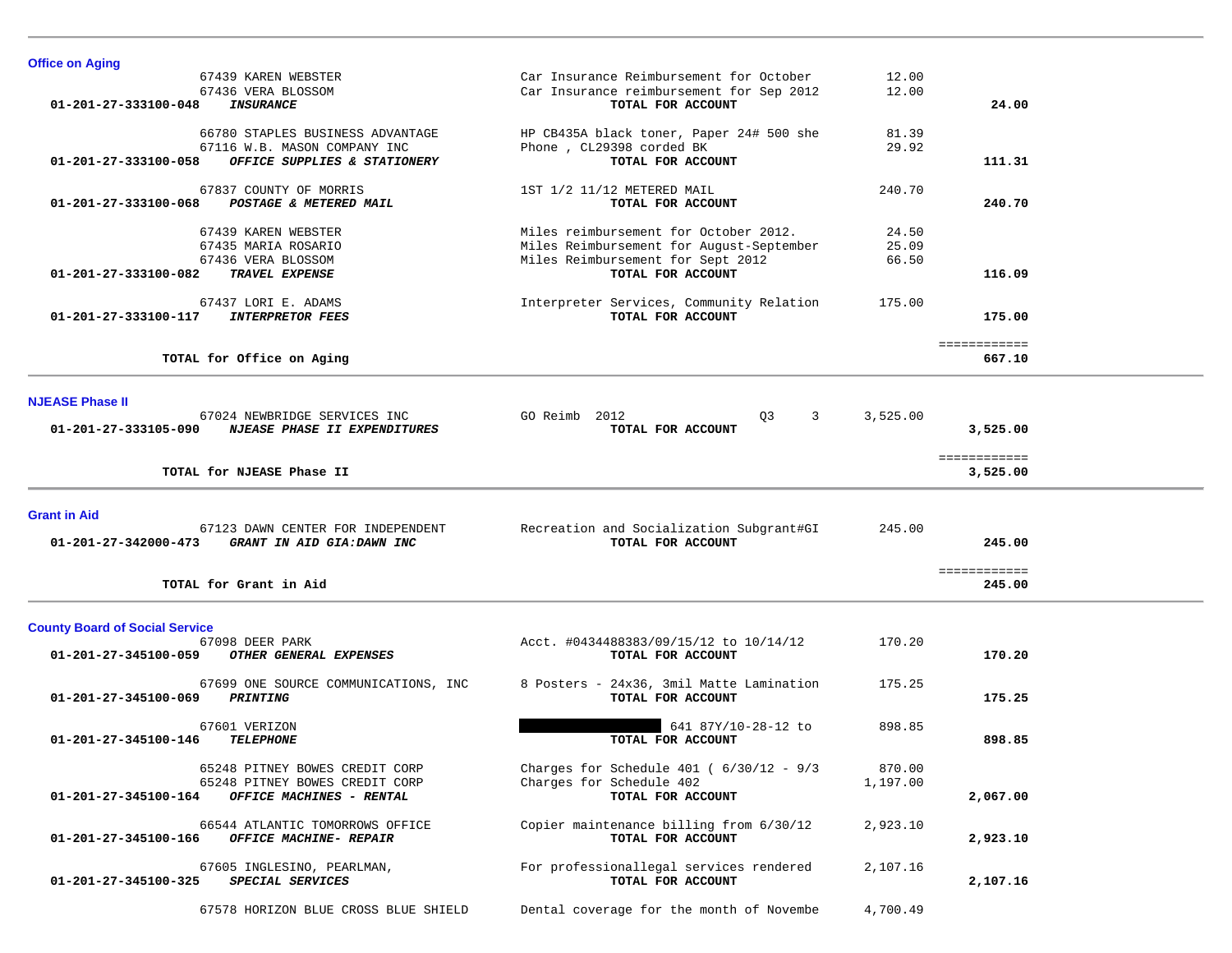|                          | 67586 OUALITY INN                        |                                          | 595.00   |           |
|--------------------------|------------------------------------------|------------------------------------------|----------|-----------|
|                          | 67587 ROXBURY MOTEL                      |                                          | 350.00   |           |
|                          | 67587 ROXBURY MOTEL                      |                                          | 350.00   |           |
|                          | 67588 WHIPPANY LODGING LLC.              |                                          | 350.00   |           |
| 01-201-27-345100-365     | <i>EMERGENCY ASSISTANCE</i>              | TOTAL FOR ACCOUNT                        |          | 7,470.08  |
|                          | 66510 ZOOM SEATING C/O BFI               | Charger series Task Chair with height/wi | 407.52   |           |
| 01-204-55-345100-510     | OFFICE OF TEMP ASSISTANCE CP:2010 OE     | TOTAL FOR ACCOUNT                        |          | 407.52    |
|                          |                                          |                                          |          |           |
|                          |                                          |                                          |          |           |
|                          | TOTAL for County Board of Social Service |                                          |          | 22,478.76 |
| <b>MV:Administration</b> |                                          |                                          |          |           |
|                          | 67538 TELESEARCH INC                     | $01365 - 000$ , w/e $10/21/2012$         | 3,039.92 |           |
|                          | 67537 TELESEARCH INC                     | $01365 - 000$ , w/e $10/14/2012$         | 3,453.58 |           |
|                          | 68059 AKUA OPOMEA ABEBRESE               | LPN, 10/28/2012~11/17/2012               | 2,457.00 |           |
|                          | 68050 ANGELIKA KOMOLIBIO                 | RN, 10/28/2012~11/17/2012                | 6,455.75 |           |

68060 BARKEL FLEMMING LPN,10/28/2012~11/17/2012 3,419.08

|                                    | 67097 JERSEY CENTRAL POWER & LIC |
|------------------------------------|----------------------------------|
|                                    | 67100 PARSIPPANY INN             |
|                                    | 67101 OUALITY INN                |
|                                    | 67101 OUALITY INN                |
|                                    | 67101 OUALITY INN                |
|                                    | 67101 OUALITY INN                |
|                                    | 67101 OUALITY INN                |
|                                    | 67102 ROXBURY MOTEL              |
|                                    | 67102 ROXBURY MOTEL              |
|                                    | 67099 WHIPPANY LODGING LLC.      |
|                                    | 67099 WHIPPANY LODGING LLC.      |
|                                    | 67585 PARSIPPANY INN             |
|                                    | 67585 PARSIPPANY INN             |
|                                    | 67585 PARSIPPANY INN             |
|                                    | 67585 PARSIPPANY INN             |
|                                    | 67586 QUALITY INN                |
|                                    | 67586 OUALITY INN                |
|                                    | 67587 ROXBURY MOTEL              |
|                                    | 67587 ROXBURY MOTEL              |
|                                    | 67588 WHIPPANY LODGING LLC.      |
| 27-345100-365 EMERGENCY ASSISTANCE |                                  |

#### 66529 LABORATORY CORPORATION OF 01-201-27-345100-351 PATERNITY EXPENSES

#### 67584 MOLNAR PHARMACY 01-201-27-345100-338 *HEALTH RELATED SERVICES*

#### 66518 COMPLETE SECURITY SYSTEMS 01-201-27-345100-334 *MINOR EQUIPMENT PURCHASES*

## 67590 SHAU-YING LIU 67574 PATRICIA FLANAGAN 67609 LINDA CSENGETO 67616 CARLOTA MANJARRES 01-201-27-345100-333 OTHER ALLOWANCES

### **01-201-27-345100-329** *HOSPITAL INSURANCE PREMIUMS* **TOTAL FOR ACCOUNT 4,700.49** 67590 SHAU-YING LIU 67574 PATRICIA FLANAGAN 67609 LINDA CSENGETO 67589 JERRY THIEL 01-201-27-345100-332 *MILEAGE*

| 67590 SHAU-YING LIU<br>67574 PATRICIA FLANAGAN<br>67609 LINDA CSENGETO<br>67589 JERRY THIEL       | SSS - Mileage reimb. for $9/12$ & $10/12$<br>MAP - Mileage reimb. for July to October<br>SSS - Mileage reimb. for October 2012<br>SSS - Mileage reimb. for October 2012 | 147.35<br>34.65<br>65.45<br>50.40 |          |
|---------------------------------------------------------------------------------------------------|-------------------------------------------------------------------------------------------------------------------------------------------------------------------------|-----------------------------------|----------|
| <b>MILEAGE</b><br>01-201-27-345100-332                                                            | TOTAL FOR ACCOUNT                                                                                                                                                       |                                   | 297.85   |
| 67590 SHAU-YING LIU<br>67574 PATRICIA FLANAGAN<br>67609 LINDA CSENGETO<br>67616 CARLOTA MANJARRES | Insurance reimb. for the 3rd qtr. of 201<br>Insurance reimb. for the 3rd qtr. of 201<br>Parking fees<br>Insurance reimb. for the 3rd qtr. of 201                        | 36.00<br>36.00<br>2.25<br>36.00   |          |
| OTHER ALLOWANCES<br>01-201-27-345100-333                                                          | TOTAL FOR ACCOUNT                                                                                                                                                       |                                   | 110.25   |
|                                                                                                   |                                                                                                                                                                         |                                   |          |
| 66518 COMPLETE SECURITY SYSTEMS<br>01-201-27-345100-334<br><b>MINOR EQUIPMENT PURCHASES</b>       | Installation of Additional Camera for th<br>TOTAL FOR ACCOUNT                                                                                                           | 875.00                            | 875.00   |
| 67584 MOLNAR PHARMACY                                                                             |                                                                                                                                                                         | 9.11                              |          |
| HEALTH RELATED SERVICES<br>01-201-27-345100-338                                                   | TOTAL FOR ACCOUNT                                                                                                                                                       |                                   | 9.11     |
|                                                                                                   |                                                                                                                                                                         |                                   |          |
| 67096 CITY LIMO AND TAXI, INC.                                                                    |                                                                                                                                                                         | 56.22                             |          |
| 67096 CITY LIMO AND TAXI, INC.                                                                    |                                                                                                                                                                         | 31.68                             |          |
| 01-201-27-345100-340<br>TRANSPORTATION SERVICES                                                   | TOTAL FOR ACCOUNT                                                                                                                                                       |                                   | 87.90    |
|                                                                                                   |                                                                                                                                                                         |                                   |          |
| 66529 LABORATORY CORPORATION OF<br>01-201-27-345100-351<br>PATERNITY EXPENSES                     | DNA testing from 9/1/12 to 9/29/12<br>TOTAL FOR ACCOUNT                                                                                                                 | 179.00                            | 179.00   |
|                                                                                                   |                                                                                                                                                                         |                                   |          |
| 67097 JERSEY CENTRAL POWER & LIGHT                                                                |                                                                                                                                                                         | 190.08                            |          |
| 67100 PARSIPPANY INN                                                                              |                                                                                                                                                                         | 50.00                             |          |
| 67101 QUALITY INN                                                                                 |                                                                                                                                                                         | 350.00                            |          |
| 67101 OUALITY INN                                                                                 |                                                                                                                                                                         | 595.00                            |          |
| 67101 QUALITY INN                                                                                 |                                                                                                                                                                         | 595.00                            |          |
| 67101 QUALITY INN                                                                                 |                                                                                                                                                                         | 595.00                            |          |
| 67101 OUALITY INN                                                                                 |                                                                                                                                                                         | 350.00                            |          |
| 67102 ROXBURY MOTEL                                                                               |                                                                                                                                                                         | 350.00                            |          |
| 67102 ROXBURY MOTEL                                                                               |                                                                                                                                                                         | 350.00                            |          |
| 67099 WHIPPANY LODGING LLC.                                                                       |                                                                                                                                                                         | 420.00                            |          |
| 67099 WHIPPANY LODGING LLC.                                                                       |                                                                                                                                                                         | 420.00                            |          |
| 67585 PARSIPPANY INN                                                                              |                                                                                                                                                                         | 50.00                             |          |
| 67585 PARSIPPANY INN                                                                              |                                                                                                                                                                         | 420.00                            |          |
| 67585 PARSIPPANY INN                                                                              |                                                                                                                                                                         | 420.00                            |          |
| 67585 PARSIPPANY INN                                                                              |                                                                                                                                                                         | 75.00                             |          |
| 67586 QUALITY INN                                                                                 |                                                                                                                                                                         | 595.00                            |          |
| 67586 OUALITY INN                                                                                 |                                                                                                                                                                         | 595.00                            |          |
| 67587 ROXBURY MOTEL                                                                               |                                                                                                                                                                         | 350.00                            |          |
| 67587 ROXBURY MOTEL                                                                               |                                                                                                                                                                         | 350.00                            |          |
| 67588 WHIPPANY LODGING LLC.                                                                       |                                                                                                                                                                         | 350.00                            |          |
| EMERGENCY ASSISTANCE<br>01-201-27-345100-365                                                      | TOTAL FOR ACCOUNT                                                                                                                                                       |                                   | 7,470.08 |
| 66510 ZOOM SEATING C/O BFI                                                                        |                                                                                                                                                                         | 407.52                            |          |
| 01-204-55-345100-510 OFFICE OF TEMP ASSISTANCE CP:2010 OE                                         | Charger series Task Chair with height/wi<br>TOTAL FOR ACCOUNT                                                                                                           |                                   | 407.52   |
|                                                                                                   |                                                                                                                                                                         |                                   |          |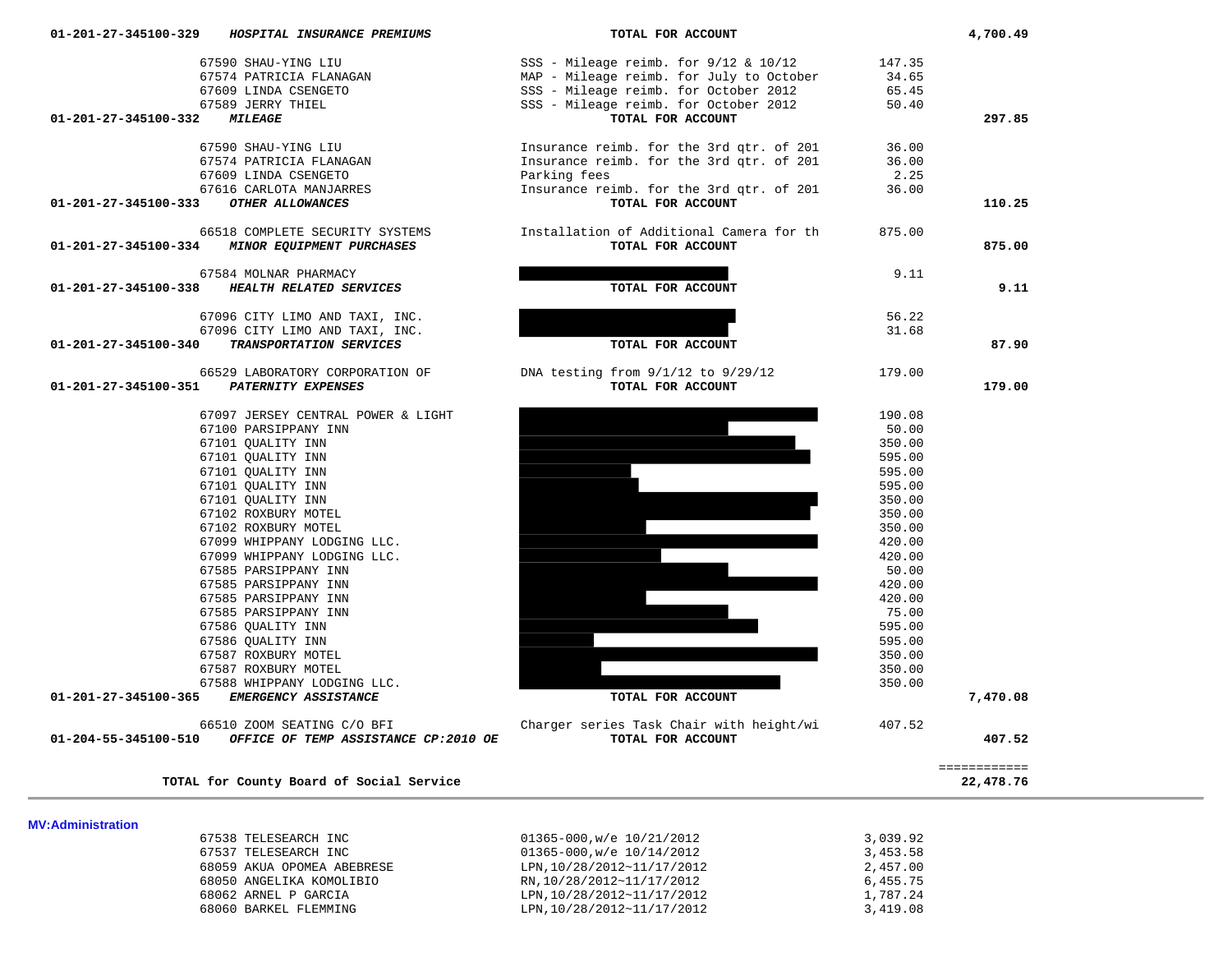| 68045 ROSE DUMAPIT                                                    |                                                                                   |              |            |
|-----------------------------------------------------------------------|-----------------------------------------------------------------------------------|--------------|------------|
| 68044 ROSEMARY BATANE COBCOBO                                         |                                                                                   |              |            |
|                                                                       |                                                                                   |              |            |
| 68046 TOYELLA E GIBSON                                                |                                                                                   |              |            |
| 68038 VIVIAN BLANDURA                                                 |                                                                                   |              |            |
| 67729 BARON HR HEALTHCARE LLC                                         |                                                                                   |              |            |
| 67729 BARON HR HEALTHCARE LLC                                         |                                                                                   |              |            |
| 67729 BARON HR HEALTHCARE LLC                                         |                                                                                   |              |            |
| 67730 BARON HR HEALTHCARE LLC                                         |                                                                                   |              |            |
| 67730 BARON HR HEALTHCARE LLC                                         |                                                                                   |              |            |
| 67730 BARON HR HEALTHCARE LLC                                         |                                                                                   |              |            |
| 67730 BARON HR HEALTHCARE LLC                                         |                                                                                   |              |            |
| 67731 BARON HR HEALTHCARE LLC                                         |                                                                                   |              |            |
| 67731 BARON HR HEALTHCARE LLC                                         |                                                                                   |              |            |
| 67731 BARON HR HEALTHCARE LLC                                         |                                                                                   |              |            |
| 67731 BARON HR HEALTHCARE LLC                                         |                                                                                   |              |            |
| 67731 BARON HR HEALTHCARE LLC                                         |                                                                                   |              |            |
| 67731 BARON HR HEALTHCARE LLC                                         | 30510, Adjustment to Eliminate Overtime C                                         | $-33,643.67$ |            |
| 01-201-27-350100-016<br><b>OUTSIDE SALARIES &amp; WAGES</b>           | TOTAL FOR ACCOUNT                                                                 |              | 192,233.95 |
|                                                                       |                                                                                   |              |            |
| 67742 PREMIER HEALTHCARE                                              |                                                                                   | 66,498.85    |            |
| <b>CONSULTATION FEE</b><br>01-201-27-350100-035                       | Management Services, November~2012<br>TOTAL FOR ACCOUNT                           |              | 66,498.85  |
|                                                                       |                                                                                   |              |            |
| 67686 OPTIMUS EMR, INC.<br>BLECTRONIC DATA PROGRESSES (1020,11/1/2012 |                                                                                   |              |            |
| 01-201-27-350100-040 ELECTRONIC DATA PROCESSING                       | $1,336.32$<br><b>TOTAL FOR ACCOUNT</b>                                            |              | 1,336.32   |
|                                                                       |                                                                                   |              |            |
| 59829 DEER PARK                                                       |                                                                                   | 6.27         |            |
| 63053 DEER PARK                                                       |                                                                                   | 8.36         |            |
| 67745 STAPLES BUSINESS ADVANTAGE                                      | 0435619937,5/15/2012~6/14/2012<br>0435619937,6/15~7/14/2012<br>1032198,10/12/2012 | 1,411.16     |            |
| 67745 STAPLES BUSINESS ADVANTAGE                                      | 1032198,10/12/2012                                                                | 843.43       |            |
| 01-201-27-350100-046<br><b>GENERAL STORES</b>                         | TOTAL FOR ACCOUNT                                                                 |              | 2,269.22   |
|                                                                       |                                                                                   |              |            |
| 67745 STAPLES BUSINESS ADVANTAGE                                      | 1032198,10/05/2012                                                                | 46.93        |            |
| 67745 STAPLES BUSINESS ADVANTAGE                                      | 1032198,10/04/2012                                                                | 1,173.63     |            |
| 67745 STAPLES BUSINESS ADVANTAGE                                      | 1032198,10/04/2012                                                                | 39.56        |            |
| 67745 STAPLES BUSINESS ADVANTAGE                                      | 1032198,10/04/2012                                                                | 266.57       |            |
| 67745 STAPLES BUSINESS ADVANTAGE                                      | 1032198, 10/24/2012                                                               | 44.82        |            |
| OFFICE SUPPLIES & STATIONERY<br>01-201-27-350100-058                  | TOTAL FOR ACCOUNT                                                                 |              | 1,571.51   |
|                                                                       |                                                                                   |              |            |
| 67837 COUNTY OF MORRIS                                                | 1ST 1/2 11/12 METERED MAIL                                                        | 164.68       |            |
| 67737 FEDEX                                                           | 3684-0206-0,10/29/2012                                                            | 25.82        |            |
| POSTAGE & METERED MAIL<br>01-201-27-350100-068                        | TOTAL FOR ACCOUNT                                                                 |              | 190.50     |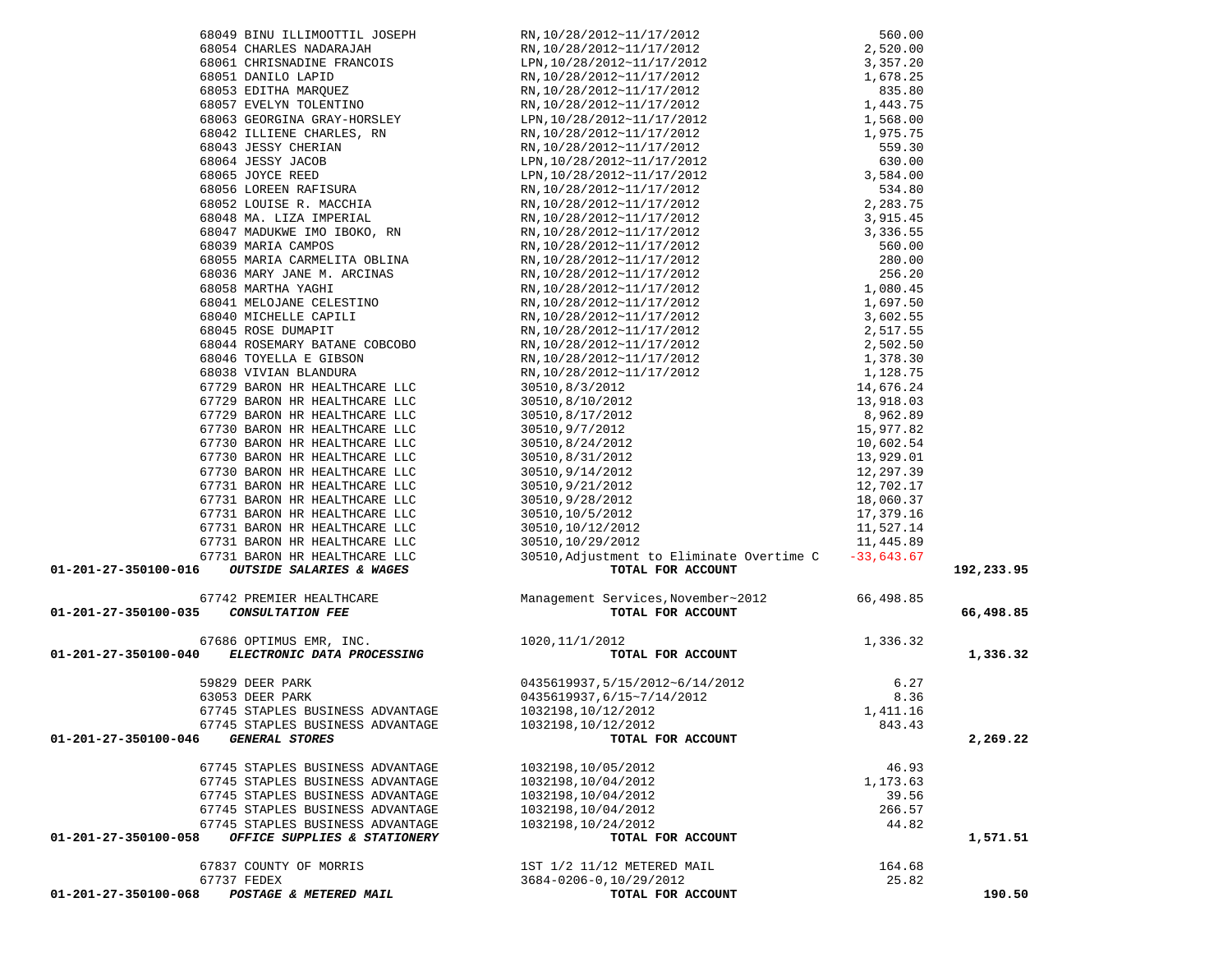| 68115 NATIONAL FUEL OIL INC.<br><i><b>GAS PURCHASES</b></i><br>01-201-27-350100-140 | FUEL CHARGES 10/12 - MORRIS VIEW<br>TOTAL FOR ACCOUNT         | 361.42    | 361.42                     |
|-------------------------------------------------------------------------------------|---------------------------------------------------------------|-----------|----------------------------|
|                                                                                     |                                                               |           |                            |
| 67746 VERIZON<br><b>TELEPHONE</b><br>01-201-27-350100-146                           | 973 984-0357 078 33Y, 10/22/12- 11/21/12<br>TOTAL FOR ACCOUNT | 27.59     | 27.59                      |
| 67527 KYOCERA MITA AMERICA, INC.                                                    | 90136075916,10/14/2012                                        | 2,690.94  |                            |
| 66371 ELECTRONIC OFFICE SYSTEMS                                                     | ID#15730 106487,9/26/2012                                     | 368.13    |                            |
| 01-201-27-350100-164 OFFICE MACHINES - RENTAL                                       | TOTAL FOR ACCOUNT                                             |           | 3,059.07                   |
| TOTAL for MV:Administration                                                         |                                                               |           | ============<br>267,548.43 |
| <b>MV:Building Services</b>                                                         |                                                               |           |                            |
| 67498 VIKING TERMITE & PEST                                                         | 1310641, October~2012                                         | 870.00    |                            |
| CONTRACTED SERVICES<br>01-201-27-350110-036                                         | TOTAL FOR ACCOUNT                                             |           | 870.00                     |
| 66364 TBS CONTROLS LLC                                                              | M13000, November~2012                                         | 2,626.66  |                            |
| 67744 SCHINDLER ELEVATOR CORPORATION                                                | 5000013604, November~2012                                     | 2,244.76  |                            |
| 01-201-27-350110-044 EQUIPMENT SERVICE AGREEMENTS                                   | TOTAL FOR ACCOUNT                                             |           | 4,871.42                   |
| 67522 FINCH FUEL OIL COMPANY, INC.                                                  | 1999-01, 10/25/2012                                           | 211.08    |                            |
| 01-201-27-350110-139 FUEL OIL                                                       | TOTAL FOR ACCOUNT                                             |           | 211.08                     |
| 67530 PSE&G CO                                                                      | 65 858 068 08, October~2012                                   | 2,611.98  |                            |
| 67531 PSE&G CO                                                                      | 66 472 055 00, October~2012                                   | 620.80    |                            |
| 67499 WOODRUFF ENERGY                                                               | 508579, October~2012                                          | 11,624.60 |                            |
| 67499 WOODRUFF ENERGY                                                               | 508584, October~2012                                          | 2,242.53  |                            |
| 01-201-27-350110-141<br>NATURAL GAS                                                 | TOTAL FOR ACCOUNT                                             |           | 17,099.91                  |
| 67747 WASTE MANAGEMENT OF NEW JERSEY                                                | 100-005-7890-0836-3,9/27/2012~10/26/2012                      | 8,085.33  |                            |
| 01-201-27-350110-143 RUBBISH & TRASH REMOVAL                                        | TOTAL FOR ACCOUNT                                             |           | 8,085.33                   |
| 67536 SOUTHEAST MORRIS COUNTY                                                       | 20-999918709,9/10/2012 thru 10/10/2012                        | 8,590.44  |                            |
| 01-201-27-350110-147 WATER                                                          | TOTAL FOR ACCOUNT                                             |           | 8,590.44                   |
| 63260 OFFICE DEPOT INC                                                              | 59911264, 7/18/12                                             | 539.96    |                            |
| 64650 PAR FLOORING INC.                                                             | Replace Elevator Flooring                                     | 2,945.00  |                            |
| 01-201-27-350110-162 FURNITURE & FIXTURES                                           | TOTAL FOR ACCOUNT                                             |           | 3,484.96                   |
| 66374 CENTRAL POLY CORP                                                             | MORRIO, 10/4/2012                                             | 1,177.30  |                            |
| 01-201-27-350110-252 JANITORIAL SUPPLIES                                            | TOTAL FOR ACCOUNT                                             |           | 1,177.30                   |
| 67733 DIRECT SUPPLY INC                                                             | 29406,10/30/2012                                              | 2,152.96  |                            |
| <b>EQUIPMENT</b><br>01-201-27-350110-258                                            | TOTAL FOR ACCOUNT                                             |           | 2,152.96                   |
| 66367 DIRECT MACHINERY SERVICE CORP.                                                | Repair Parts, 9/18/2012                                       | 310.35    |                            |
| 66292 DIRECT MACHINERY SERVICE CORP.                                                | Washer Repair, 9/17/2012                                      | 200.00    |                            |
| 66292 DIRECT MACHINERY SERVICE CORP.                                                | Washer Repair, 9/18/2012                                      | 250.00    |                            |
| 66350 DIRECT MACHINERY SERVICE CORP.                                                | Repair Washer, 8/22/2012                                      | 415.17    |                            |
| 67535 SCHINDLER ELEVATOR CORPORATION                                                | 5000013604,10/17/2012                                         | 855.84    |                            |
| 67534 SCALES INDUSTRIAL                                                             | 52519224,10/16/2012                                           | 650.74    |                            |
| 01-201-27-350110-262<br>MACHINERY REPAIRS & PARTS                                   | TOTAL FOR ACCOUNT                                             |           | 2,682.10                   |
|                                                                                     |                                                               |           | ============               |
| TOTAL for MV: Building Services                                                     |                                                               |           | 49,225.50                  |

|  | 67528 LIBERTY NEWS DISTRIBUTION INC. | 08223,10/28/2012                      | 69.92 |
|--|--------------------------------------|---------------------------------------|-------|
|  | 67740 LIBERTY NEWS DISTRIBUTION INC. | Daily Record Delivery, w/e~11-4-2012  | 18.40 |
|  | 67740 LIBERTY NEWS DISTRIBUTION INC. | Daily Record Delivery, w/e~10-21-2012 | 69.92 |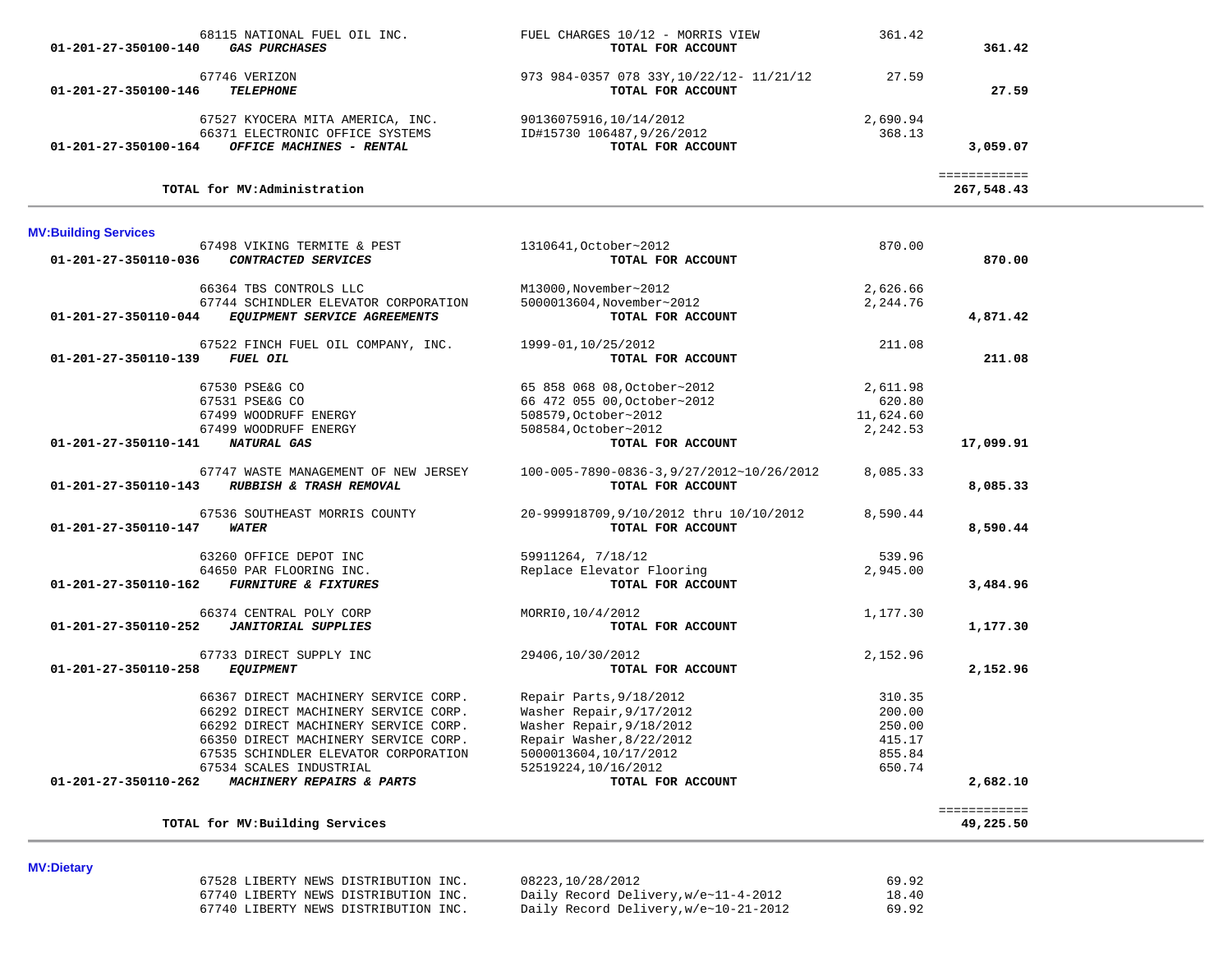67735 EMERALD PROFESSIONAL 285632,11/02/2012 12,936.60

| л<br>58<br>ı |  |
|--------------|--|
|--------------|--|

|                         | -------------<br>_____________ |
|-------------------------|--------------------------------|
| TOTAL<br>for MV:Dietary | 158.24                         |

| <b>MV:Laundry</b> |  |                            |  |
|-------------------|--|----------------------------|--|
|                   |  |                            |  |
|                   |  | 67735 EMERALD PROFESSIONAL |  |

 **01-201-27-350125-182** *DIAPERS* **TOTAL FOR ACCOUNT 12,936.60** ============ **TOTAL for MV:Laundry 12,936.60 MV:Nursing**  67738 INSTITUTE FOR BRAIN POTENTIAL Workshop on 10/15/2012 79.00  **01-201-27-350130-034** *CONFERENCE EXPENSES* **TOTAL FOR ACCOUNT 79.00** 67523 JAGDISH DANG Professional Services,October~2012 2,200.00 67524 JAMES H WOLF Medical Director,10/22/2012 thru 11/5/20 1,792.50 Admissions Nursing,November~2012 9,916.66  **01-201-27-350130-036** *CONTRACTED SERVICES* **TOTAL FOR ACCOUNT 13,909.16** 66343 AMPED FOOT HEALTH INC. Resident Specific Shoes,7/19/2012 139.00 66349 CENTRAL POLY CORP MORRI0,9/19/2012 184.50 67519 AGL WELDING SUPPLY CO INC 584500,10/17/2012 250.00 67519 AGL WELDING SUPPLY CO INC 584500,10/17/2012 250.00 67519 AGL WELDING SUPPLY CO INC 584500,10/17/2012 200.00 67519 AGL WELDING SUPPLY CO INC 584500,10/12/2012 121.95 67520 DIRECT SUPPLY INC 29406,10/23/2012 129.10 67529 PENN-JERSEY PAPER CO. 20955,10/18/2012 2,484.00 67735 EMERALD PROFESSIONAL 285632,10/16/2012 6,380.00 67743 READY SUPPLY B060,10/17/2012 891.00  **01-201-27-350130-046** *GENERAL STORES* **TOTAL FOR ACCOUNT 11,029.55** 67734 DISCOVER RX 5438,October~2012 35,311.42  **01-201-27-350130-171** *LEGEND DRUGS (PRESCRIPTION)* **TOTAL FOR ACCOUNT 35,311.42** 67734 DISCOVER RX 5438,October~2012 1,950.97  **01-201-27-350130-172** *NON-LEGEND DRUGS (OTC)* **TOTAL FOR ACCOUNT 1,950.97** 67517 JULIAN PEDRO CNA Re-Certification,10/22/2012 30.00 67518 MILISSYA A GRENVILLE CNA Re-Certification,10/25/2012 30.00  **01-201-27-350130-191** *NURSING* **TOTAL FOR ACCOUNT 60.00**67739 GTS WELCO 106.10 LM714,10/9/2012 106.10 67739 GTS WELCO **LM714,10/1/2012** 187.70 67739 GTS WELCO LM714,10/2/2012 106.10 67739 GTS WELCO LM714,10/9/2012 81.60 67739 GTS WELCO LM714,10/20/2012 622.03 67739 GTS WELCO 106.10 LM714,10/16/2012 106.10 67739 GTS WELCO 106.10 LM714,10/15/2012 106.10 67739 GTS WELCO LM714,10/22/2012 400.70 67739 GTS WELCO **LM714,10/23/2012** 106.10 67739 GTS WELCO LM714,10/30/2012 187.70 67739 GTS WELCO LM714,10/31/2012 106.10  **01-201-27-350130-193** *OXYGEN* **TOTAL FOR ACCOUNT 2,116.33** 66345 ON TIME TRANSPORT INC. Transportation,8/27/2012 146.00 66345 ON TIME TRANSPORT INC. Transportation,9/20/2012 106.00 66345 ON TIME TRANSPORT INC.<br>66345 ON TIME TRANSPORT INC. Transportation.9/28/2012 434.00

66345 ON TIME TRANSPORT INC. Transportation, 9/28/2012

67736 EMPIRE AMBULANCE LLC Transportation,10/10/2012 90.00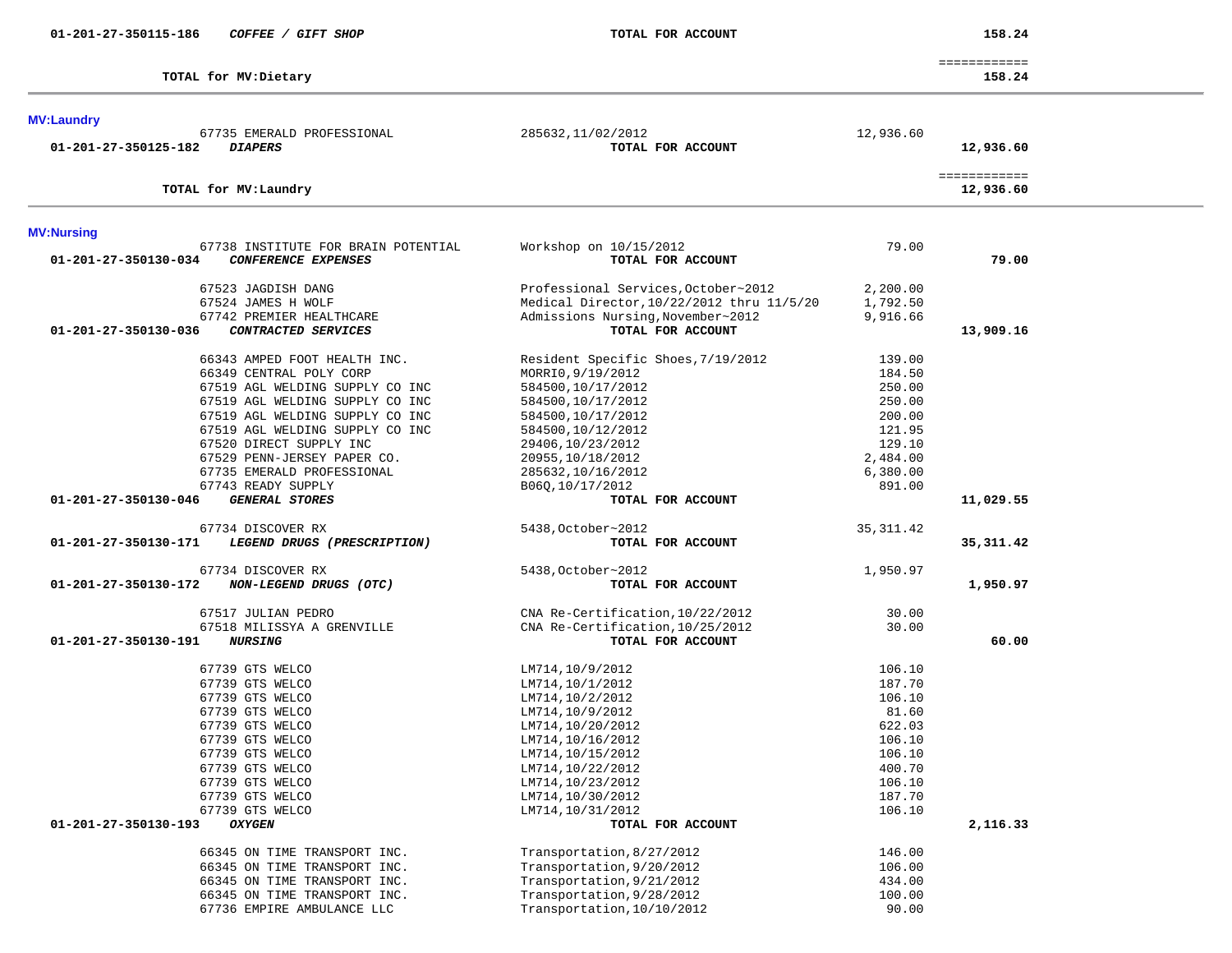| 01-201-27-350130-340                   | TRANSPORTATION SERVICES                   | TOTAL FOR ACCOUNT                         |           | 876.00                    |  |
|----------------------------------------|-------------------------------------------|-------------------------------------------|-----------|---------------------------|--|
|                                        | TOTAL for MV: Nursing                     |                                           |           | ============<br>65,332.43 |  |
| <b>MV:Recreation/Volunteer Svc</b>     |                                           |                                           |           |                           |  |
|                                        | 67732 CLASSIC HAIR CARE                   | 6409,10/31/2012                           | 5,695.99  |                           |  |
| 01-201-27-350135-036                   | CONTRACTED SERVICES                       | TOTAL FOR ACCOUNT                         |           | 5,695.99                  |  |
|                                        | 67520 DIRECT SUPPLY INC                   | 29406,10/12/2012                          | 496.98    |                           |  |
|                                        | 67510 NICHOLAS L. ROCCAFORTE              | Music on 2D, 10/24/2012                   | 75.00     |                           |  |
|                                        | 67511 BRUSHSTROKES                        | Art Appreciation, 10/24/2012              | 135.00    |                           |  |
|                                        | 67533 RUSSELL KRAJICK                     | Music/Comedy, 10-30-2012                  | 150.00    |                           |  |
|                                        | 67509 KAREN HOGAN                         | Resident Calendar Enlargement, 11/7/2012  | 36.24     |                           |  |
|                                        | 67728 KAREN HOGAN                         | Volunteer Uniforms for Unit Workers, 10/2 | 89.46     |                           |  |
|                                        | 67741 FRANK PINTO                         | M.V.Petty Cash Reimbursement, 9/19/2012~1 | 135.11    |                           |  |
|                                        | 64773 M & N PARTY STORE                   | 041959914,8/24/2012                       | 86.02     |                           |  |
| 01-201-27-350135-194                   | PATIENT ACTIVITIES                        | TOTAL FOR ACCOUNT                         |           | 1,203.81                  |  |
|                                        |                                           |                                           |           | ============              |  |
|                                        | TOTAL for MV: Recreation/Volunteer Svc    |                                           |           | 6,899.80                  |  |
|                                        |                                           |                                           |           |                           |  |
| <b>MV:Rehabilitation</b>               |                                           |                                           |           |                           |  |
|                                        | 60538 TOYS FOR SPECIAL CHILDREN, INC      | MOR286, 12/12/11                          | 153.90    |                           |  |
| 01-203-27-350140-046                   | (2011) GENERAL STORES                     | TOTAL FOR ACCOUNT                         |           | 153.90                    |  |
|                                        | TOTAL for MV: Rehabilitation              |                                           |           | ============<br>153.90    |  |
|                                        |                                           |                                           |           |                           |  |
| <b>Assistance Dep Child: Local Shr</b> |                                           |                                           |           |                           |  |
|                                        | 67603 OFFICE OF TEMPORARY ASSISTANCE      | For estimated County Share for TANF Reci  | 13,161.00 |                           |  |
| 01-201-27-354100-091                   | ASSISTANCE DEP CHILD: LOCAL SHR PROGRAM E | TOTAL FOR ACCOUNT                         |           | 13,161.00                 |  |
|                                        |                                           |                                           |           |                           |  |
|                                        | TOTAL for Assistance Dep Child: Local Shr |                                           |           | ============<br>13,161.00 |  |
|                                        |                                           |                                           |           |                           |  |
| <b>Assistance SSI Income Recipien</b>  |                                           |                                           |           |                           |  |
|                                        | 67602 OFFICE OF TEMPORARY ASSISTANCE      | For estimated County share of ASSIR for   | 38,051.00 |                           |  |
| 01-201-27-355100-090                   | ASSISTANCE SSI INCOME RECIPIEN EXPENDITU  | TOTAL FOR ACCOUNT                         |           | 38,051.00                 |  |
|                                        |                                           |                                           |           | ============              |  |
|                                        | TOTAL for Assistance SSI Income Recipien  |                                           |           | 38,051.00                 |  |
|                                        |                                           |                                           |           |                           |  |
| <b>County Adjuster</b>                 |                                           |                                           |           |                           |  |
|                                        | 67328 STAPLES BUSINESS ADVANTAGE          | Office Supplies for Adjuster's office     | 212.17    |                           |  |
| 01-201-27-357100-058                   | OFFICE SUPPLIES & STATIONERY              | TOTAL FOR ACCOUNT                         |           | 212.17                    |  |
|                                        | 67837 COUNTY OF MORRIS                    | 1ST 1/2 11/12 METERED MAIL                | 39.05     |                           |  |
| 01-201-27-357100-068                   | POSTAGE & METERED MAIL                    | TOTAL FOR ACCOUNT                         |           | 39.05                     |  |
|                                        |                                           |                                           |           |                           |  |
|                                        | TOTAL for County Adjuster                 |                                           |           | ============<br>251.22    |  |
|                                        |                                           |                                           |           |                           |  |
| <b>Dental Clinic</b>                   |                                           |                                           |           |                           |  |
|                                        | 67748 ROBERT A. CHARMOY, DMD PA           |                                           | 60.00     |                           |  |
|                                        |                                           |                                           |           |                           |  |

67748 ROBERT A. CHARMOY, DMD PA<br>67748 ROBERT A. CHARMOY, DMD PA 67748 ROBERT A. CHARMOY, DMD PA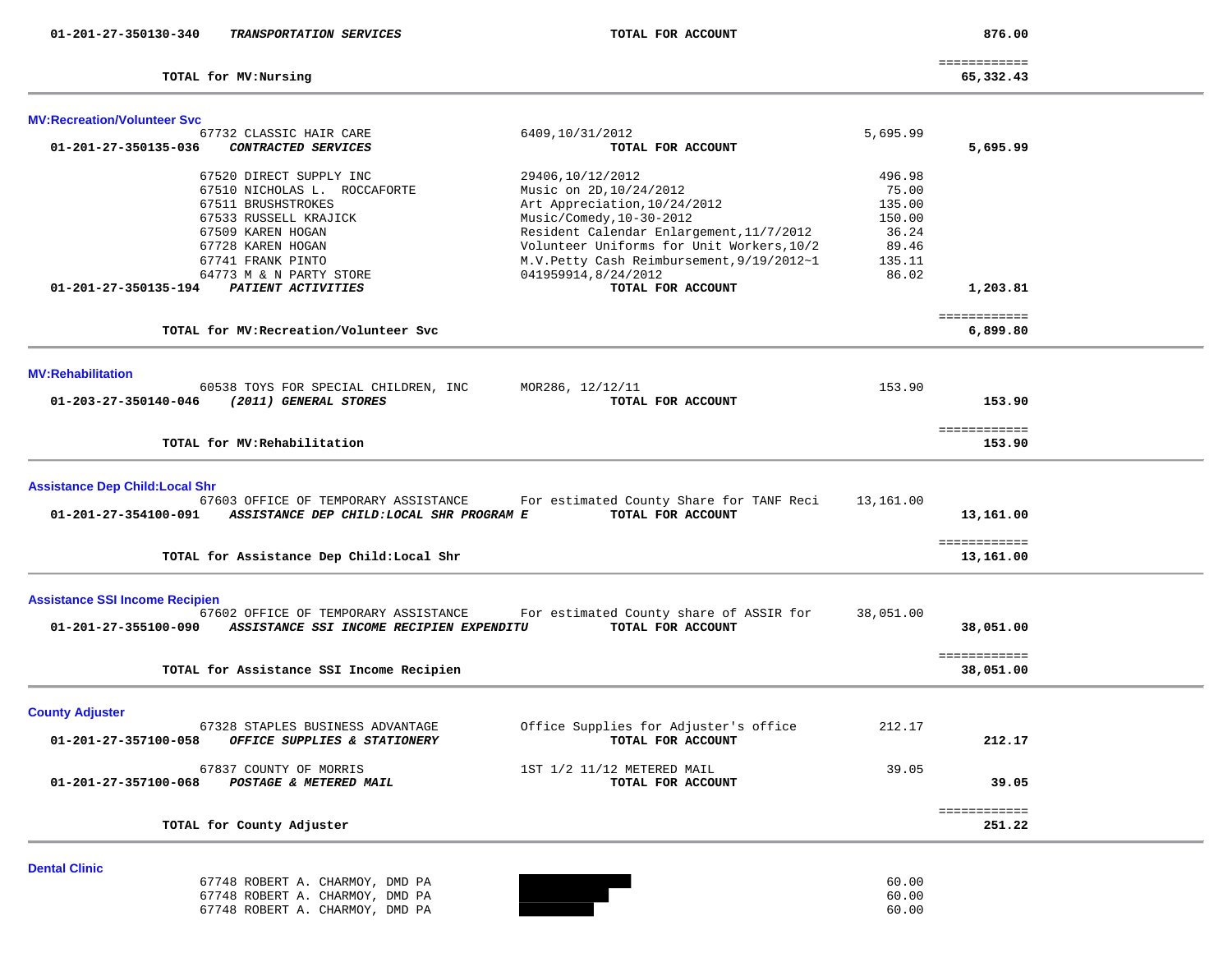| 01-201-27-365100-095                                          | 67784 ROBERT A. CHARMOY, DMD PA<br>DENTAL CLINIC OTHER ADMINISTRATIVE SUPPL                                                                          | TOTAL FOR ACCOUNT                                                                                                                                                          | 60.00                                            | 240.00                                   |  |
|---------------------------------------------------------------|------------------------------------------------------------------------------------------------------------------------------------------------------|----------------------------------------------------------------------------------------------------------------------------------------------------------------------------|--------------------------------------------------|------------------------------------------|--|
|                                                               | TOTAL for Dental Clinic                                                                                                                              |                                                                                                                                                                            |                                                  | ============<br>240.00                   |  |
| <b>Morris Cty Park Commission</b><br>01-201-28-370100-090     | 68109 MORRIS COUNTY PARK COMMISSION<br>MORRIS CTY PARK COMMISSION EXPENDITURES                                                                       | MCPC 2012 GENERAL SUPPORT - REQUEST 7<br>TOTAL FOR ACCOUNT                                                                                                                 | 360,000.00                                       | 360,000.00                               |  |
|                                                               | TOTAL for Morris Cty Park Commission                                                                                                                 |                                                                                                                                                                            |                                                  | ============<br>360,000.00               |  |
| <b>County Library</b><br>01-201-29-390100-068                 | 67837 COUNTY OF MORRIS<br>POSTAGE & METERED MAIL                                                                                                     | 1ST 1/2 11/12 METERED MAIL<br>TOTAL FOR ACCOUNT                                                                                                                            | 664.80                                           | 664.80                                   |  |
|                                                               | TOTAL for County Library                                                                                                                             |                                                                                                                                                                            |                                                  | ============<br>664.80                   |  |
| <b>County Superintendent of Schoo</b><br>01-201-29-392100-068 | 67837 COUNTY OF MORRIS<br>POSTAGE & METERED MAIL                                                                                                     | 1ST 1/2 11/12 METERED MAIL<br>TOTAL FOR ACCOUNT                                                                                                                            | 65.24                                            | 65.24                                    |  |
|                                                               | TOTAL for County Superintendent of Schoo                                                                                                             |                                                                                                                                                                            |                                                  | <b>EEEEEEEEEEE</b><br>65.24              |  |
| <b>Contribution to County College</b><br>01-201-29-395100-090 | 68112 COUNTY COLLEGE OF MORRIS<br><b>EXPENDITURES</b><br>TOTAL for Contribution to County College                                                    | 2ND HALF 11/12 OPERATING BUDGET<br>TOTAL FOR ACCOUNT                                                                                                                       | 398,409.91                                       | 398,409.91<br>============<br>398,409.91 |  |
| <b>Rutgers Extension Service</b><br>01-201-29-396100-068      | 67837 COUNTY OF MORRIS<br><b>POSTAGE &amp; METERED MAIL</b>                                                                                          | 1ST 1/2 11/12 METERED MAIL<br>TOTAL FOR ACCOUNT                                                                                                                            | 8.40                                             | 8.40<br>============                     |  |
|                                                               | TOTAL for Rutgers Extension Service                                                                                                                  |                                                                                                                                                                            |                                                  | 8.40                                     |  |
| <b>Fire and Police Academy</b><br>01-201-29-407100-068        | 67837 COUNTY OF MORRIS<br>POSTAGE & METERED MAIL                                                                                                     | 1ST 1/2 11/12 METERED MAIL<br>TOTAL FOR ACCOUNT                                                                                                                            | 132.80                                           | 132.80                                   |  |
|                                                               | TOTAL for Fire and Police Academy                                                                                                                    |                                                                                                                                                                            |                                                  | ============<br>132.80                   |  |
| <b>Utilities</b><br>01-201-31-430100-136                      | 66650 NATIONAL FUEL OIL INC.<br>DIESEL FUEL                                                                                                          | 5000.0 GAL. DIESEL FUEL FOR WHARTON GARA<br>TOTAL FOR ACCOUNT                                                                                                              | 16,585.00                                        | 16,585.00                                |  |
|                                                               | 67924 JERSEY CENTRAL POWER & LIGHT<br>67925 JERSEY CENTRAL POWER & LIGHT<br>67925 JERSEY CENTRAL POWER & LIGHT<br>67952 JERSEY CENTRAL POWER & LIGHT | 20 00 00 0538 4 9 -MASTER ACCOUNT#/ REMO<br>20-00-00-0528-1-7 MASTER ACCOUNT / MORRI<br>REVERSED INVOICE CREDIT 100 006 482 515<br>20 00 00 0537 8 1 - MASTER ACCT - HILL/ | 1,264.37<br>60,517.06<br>$-945.35$<br>108,410.52 |                                          |  |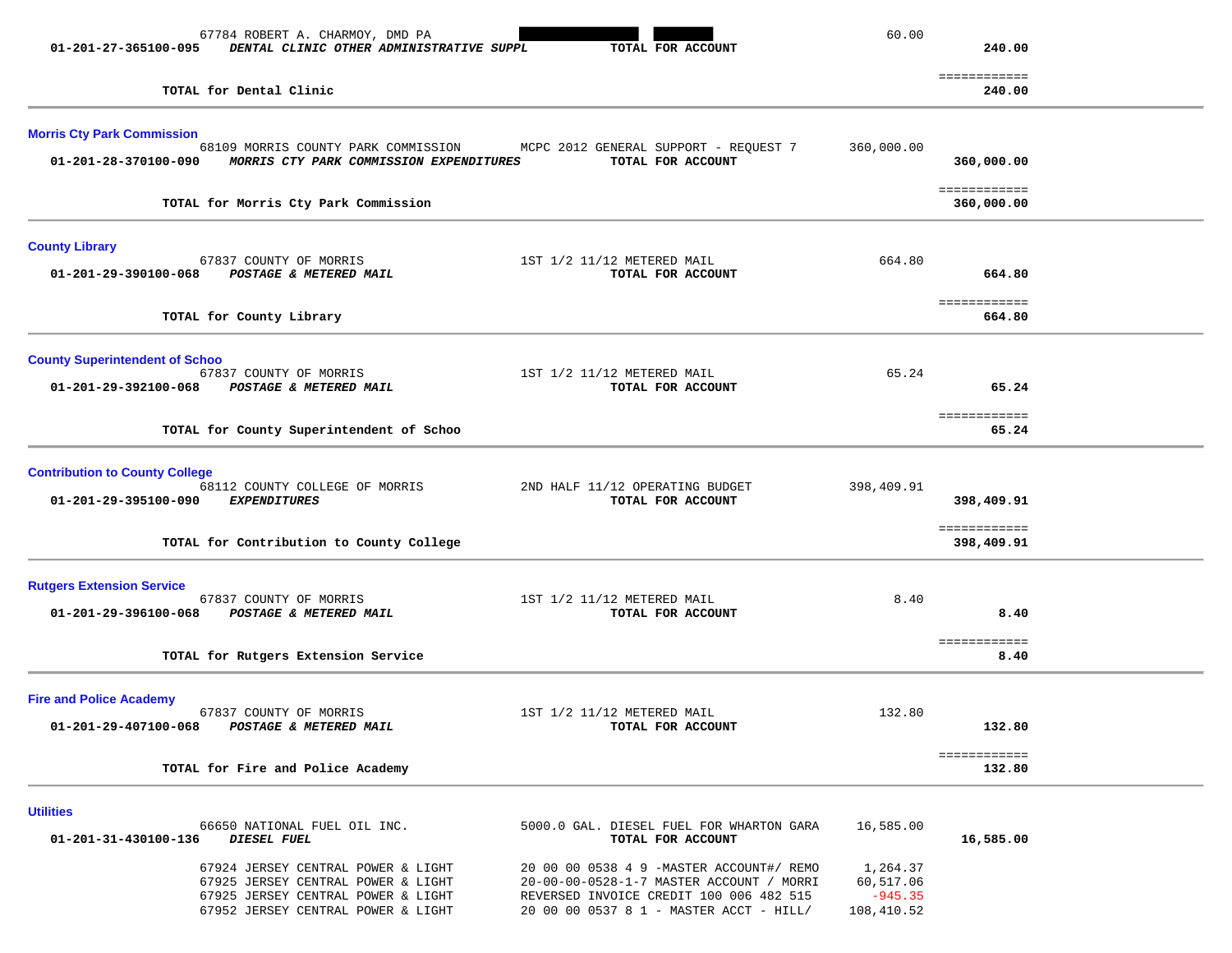| <b>Nutrition</b>                                      |                                          |          |          |
|-------------------------------------------------------|------------------------------------------|----------|----------|
| 67440 M & J FRANK INC                                 | Fast Food Trays 14x18 Grey (For Dover an | 45.00    |          |
| 67440 M & J FRANK INC                                 | 55 Cup Coffee Urn (For Nutrition Site)   | 128.00   |          |
| 01-201-41-716100-059<br>OTHER GENERAL EXPENSES        | TOTAL FOR ACCOUNT                        |          | 173.00   |
| 67442 GRAINGER                                        | 3/4 inch Coffee Filters                  | 89.76    |          |
| 01-201-41-716100-098<br>OTHER OPERATING&REPAIR SUPPLY | TOTAL FOR ACCOUNT                        |          | 89.76    |
| 68115 NATIONAL FUEL OIL INC.                          | FUEL CHARGES 10/12 - NUTRITION           | 3,746.68 |          |
| 01-201-41-716100-140<br><b>GAS PURCHASES</b>          | TOTAL FOR ACCOUNT                        |          | 3,746.68 |

| TOTAL for Utilities                                                            |          | ============<br>253, 299, 98 |
|--------------------------------------------------------------------------------|----------|------------------------------|
|                                                                                |          |                              |
| 01-201-31-430100-147<br><i><b>WATER</b></i><br>TOTAL FOR ACCOUNT               |          | 55.69                        |
| 9999 593/ HEALTH MNGMNT/ 10-25-11 THRU 0<br>67953 TOWNSHIP OF RANDOLPH         | 55.69    |                              |
| $01 - 201 - 31 - 430100 - 146$<br><i><b>TELEPHONE</b></i><br>TOTAL FOR ACCOUNT |          | 3,643.56                     |
| 973 993-1440 628 16Y 11/01/12<br>67864 VERIZON                                 | 65.71    |                              |
| $6000057810$ X26 - dtd $10/1/12$ Mthly charg<br>66179 VERIZON BUSINESS         | 449.00   |                              |
| 67370 VERIZON<br>973 267-4026 874 69Y 10/19/12                                 | 77.19    |                              |
| 973 267-2255 164 81Y 10/19/12<br>67369 VERIZON                                 | 33.84    |                              |
| 201 M55-5534 968 9/25 E911fiber link (9/<br>66175 VERIZON CABS                 | 2,221.44 |                              |
| 973 584-2050 195 53Y, 10/11/12, (10/11-1<br>66814 VERIZON                      | 27.51    |                              |
| 973 299-6835 828 04Y, 10/10/12, 10/10-11<br>66814 VERIZON                      | 31.20    |                              |
| 973 829-0312 882 15Y, 10/4/12, 10/4-11/3<br>66814 VERIZON                      | 64.91    |                              |
| 973 328-3165 445 58Y, 10/4, 10/4-11/3/12 31.16<br>66814 VERIZON                |          |                              |
| 973 644-3258 153 04Y, 10/13, 10/13-11/12<br>66823 VERIZON                      | 137.52   |                              |
| 973 539-7933 842 07Y, 10/16, 10/16-11/15 27.55<br>66823 VERIZON                |          |                              |
| 201 V03-1541 818 53Y, 10/16 (10/16-11/15<br>66824 VERIZON                      | 200.95   |                              |
| 201 V03-1289 703 57Y, 10/16 (10/16-11/15<br>66824 VERIZON                      | 210.14   |                              |
| 67844 VERIZON<br>973-455-0378 979 71Y / RE: PENTHOUSE- A                       | 65.44    |                              |

 **01-201-31-430100-141** *NATURAL GAS* **TOTAL FOR ACCOUNT 14,449.34**

## 67851 N.J. NATURAL GAS COMPANY 22-0009-4999-6Y RE: MONTVILLE / 10-12-12 404.65 67852 N.J. NATURAL GAS COMPANY 06-1126-4355-14 RE: WHARTON BRIDGES / 09 358.07 67853 N.J. NATURAL GAS COMPANY 22-0009-8231-77 RE: WHARTON BRIDGE GEN/ 26.76 67854 N.J. NATURAL GAS COMPANY 06-1126-4370-18 RE: WHARTON ROADS/ 09-28 200.83 67856 N.J. NATURAL GAS COMPANY 06-1126-4174-12 RE: WHARTON OFF/ 09-28-1 40.54 67849 PSE&G CO REF # M0MBAG/ COUNTY OF MORRIS - MUNICIP 4,030.04

 67952 JERSEY CENTRAL POWER & LIGHT 10 00 05 640 4 1 - REVERSED INVOICE CRED -341.61 $67952$  JERSEY CENTRAL POWER & LIGHT  $100005$  $67952$  JERSEY CENTRAL POWER & LIGHT  $100005$  $67952$  JERSEY CENTRAL POWER & LIGHT  $100037$ 67952 JERSEY CENTRAL POWER & LIGHT 10 00 57 67843 JERSEY CENTRAL POWER & LIGHT 20-00-00-9 67843 JERSEY CENTRAL POWER & LIGHT CREDIT AD 67318 JERSEY CENTRAL POWER & LIGHT  $10-00-28-8$ 67500 JERSEY CENTRAL POWER & LIGHT  $10-00-64-2$ 67504 JERSEY CENTRAL POWER & LIGHT  $10-00-89-3$ 67428 DOWEL SYLVAN LLC 850-67428 DOWEL SYLVAN LLC 850-

# 67845 ELIZABETHTOWN GAS 3333344641 / RE: LONG VALLEY / 10-04-12 117.31 67840 HESS CORPORATION 1317 - SUMMARY GROUP #/ MORRIS COUNTY (6 282.68 67842 HESS CORPORATION 1316 - SUMMARY GROUP #/ MORRIS COUNTY (6 8,930.67 67850 N.J. NATURAL GAS COMPANY 12-1157-4515-09 RE: DOVER PROBATION/ 10- 57.79

| 68115 NATIONAL FUEL OIL INC.<br>$01 - 201 - 31 - 430100 - 140$<br><i>GAS PURCHASES</i> | FUEL CHARGES 10/12 - CURRENT<br>TOTAL FOR ACCOUNT | 60,231.16 | 60,231,16  |
|----------------------------------------------------------------------------------------|---------------------------------------------------|-----------|------------|
| 01-201-31-430100-137<br><i>ELECTRICITY</i>                                             | TOTAL FOR ACCOUNT                                 |           | 158,335.23 |
| 67428 DOWEL SYLVAN LLC                                                                 | 850-201-ST201/ DUTTON CENTER - HVAC/ 10-          | 300.00    |            |
| 67428 DOWEL SYLVAN LLC                                                                 | 850-104-ST104/ DUTTON CENTER - HVAC/ 10-          | 300.00    |            |
|                                                                                        |                                                   |           |            |

| 040 4 I - REVERSED INVOICE CRED         -341.01 |           |
|-------------------------------------------------|-----------|
| $640\,65$ - REVERSED INVOICE CRED $-46.88$      |           |
| 643 0 6 - REVERSED INVOICE CRED -8,621.96       |           |
| 9712 9 6 - REVERSED INVOICE CRE -1,517.37       |           |
| 1167 9 8 - REVERSED INVOICE CRE -1,498.12       |           |
| 9710-0-8/ RUTH DAVIS DRIVE/ 09 516.25           |           |
| J 100 099 818 336                               | $-182.65$ |
| 8978-6-4 Mt Arlington 10/10/201 53.60           |           |
| 2465-3-9 Rt 53 & Diamond Spring                 | 38.97     |
| 1397-3-5 Rt 206 10/24/2012                      | 88.40     |
| T104/ DUTTON CENTER - HVAC/ 10-                 | 300.00    |
| T201/ DUTTON CENTER - HVAC/ 10-                 | 300.00    |
| TOTAL FOR ACCOUNT                               | 158       |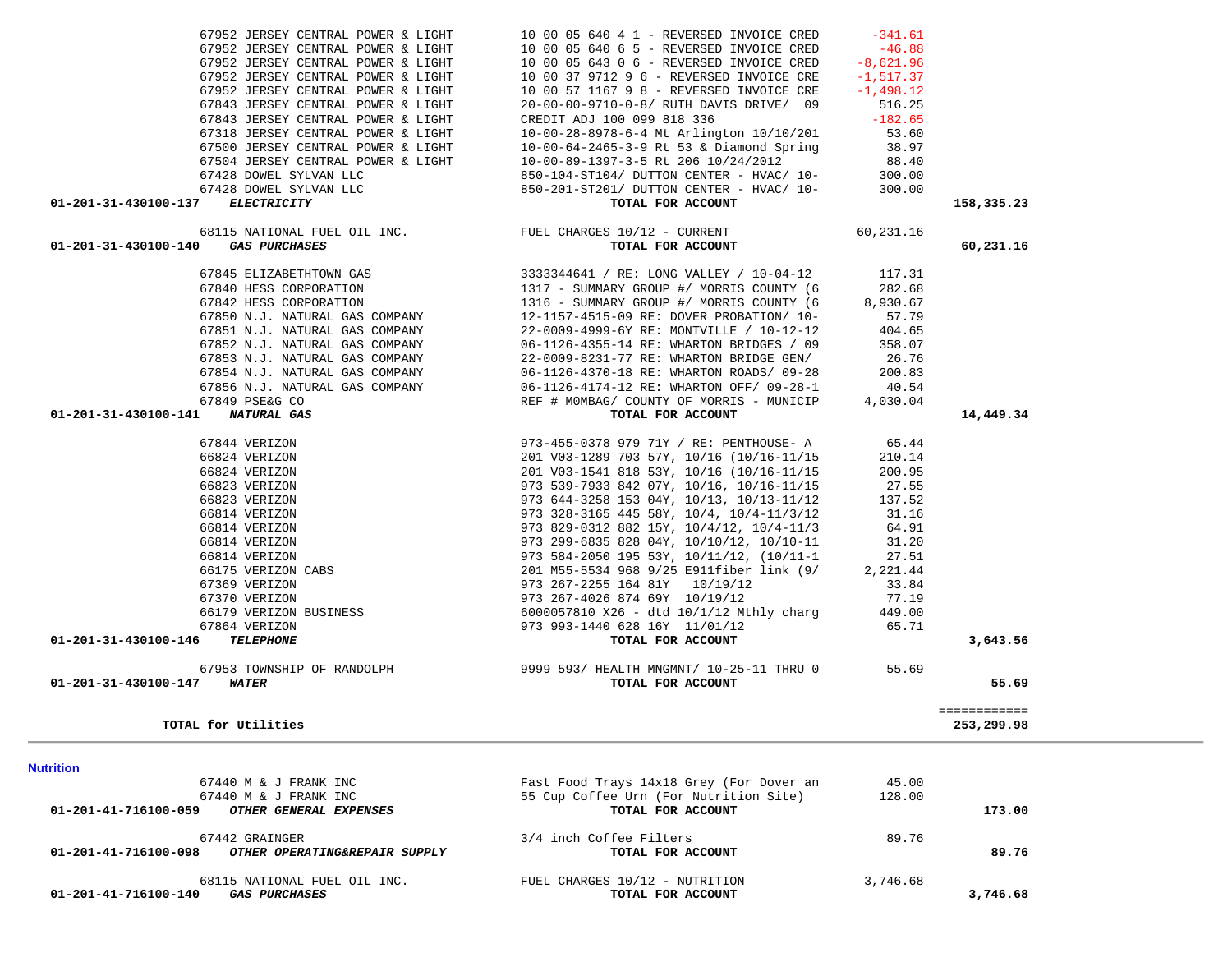#### **Grant Fund**

| <b>Bio-Terrorism Grant</b>                                                                                                     |                                                                                                           |                                |                           |
|--------------------------------------------------------------------------------------------------------------------------------|-----------------------------------------------------------------------------------------------------------|--------------------------------|---------------------------|
| 66182 ELECTRONIC OFFICE SYSTEMS<br>68113 COUNTY OF MORRIS<br>PUBLIC HEALTH EMER GRANT (8/10/12-6/30/13<br>02-213-41-718305-391 | customer # 106296 color copies Machine I<br>1ST HALF 11/12 METERED MAIL - HEALTH MAN<br>TOTAL FOR ACCOUNT | 453.32<br>1.10                 | 454.42                    |
| TOTAL for Bio-Terrorism Grant                                                                                                  |                                                                                                           |                                | ============<br>454.42    |
| <b>TANF</b>                                                                                                                    |                                                                                                           |                                |                           |
| 67297 WORKFORCE ADVANTAGE<br>02-213-41-741015-392<br>TANF STATE SHARE                                                          | Sept. 2012 Reimbursable expenses.<br>TOTAL FOR ACCOUNT                                                    | 1,888.06                       | 1,888.06                  |
| TOTAL for TANF                                                                                                                 |                                                                                                           |                                | ============<br>1,888.06  |
| <b>General Assistance</b>                                                                                                      |                                                                                                           |                                |                           |
| 67338 ACE HEALTHCARE TRAINING<br>67297 WORKFORCE ADVANTAGE<br>67298 WORKFORCE ADVANTAGE                                        |                                                                                                           | 1,500.00<br>1,424.33<br>205.00 |                           |
| 67299 WORKFORCE ADVANTAGE<br>GENERAL ASSISTANCE STATE SHARE<br>02-213-41-741020-392                                            | TOTAL FOR ACCOUNT                                                                                         | 205.00                         | 3,334.33                  |
| TOTAL for General Assistance                                                                                                   |                                                                                                           |                                | ============<br>3,334.33  |
| <b>WIA: Adult</b>                                                                                                              |                                                                                                           |                                |                           |
| 67359 AVTECH INSTITUTE                                                                                                         |                                                                                                           | 688.00                         |                           |
| 67361 AVTECH INSTITUTE<br>67308 DOVER BUSINESS COLLEGE                                                                         |                                                                                                           | 1,546.66<br>1,013.00           |                           |
| 67339 DOVER BUSINESS COLLEGE                                                                                                   |                                                                                                           | 281.28                         |                           |
| 67335 JERSEY TRACTOR-TRAILER                                                                                                   |                                                                                                           | 800.00                         |                           |
| 67333 SUSSEX COUNTY COMMUNITY COLLEGE                                                                                          |                                                                                                           | 4,000.00                       |                           |
| 67300 WARREN COUNTY TECHNICAL SCHOOL                                                                                           |                                                                                                           | 1,847.82                       |                           |
| 67302 WILLIAM PATERSON UNIVERSITY                                                                                              |                                                                                                           | 800.00                         |                           |
| 67341 WARREN COUNTY TECHNICAL SCHOOL                                                                                           |                                                                                                           | 328.80                         |                           |
| 67295 WILLIAM PATERSON UNIVERSITY                                                                                              |                                                                                                           | 3,200.00                       |                           |
| 68113 COUNTY OF MORRIS                                                                                                         | 1ST HALF 11/12 METERED MAIL - WIA                                                                         | 271.46                         |                           |
| 68115 NATIONAL FUEL OIL INC.<br>WIA: ADULT FEDERAL SHARE<br>02-213-41-742005-391                                               | FUEL CHARGES 10/12 - EMPLOYMENT & TRAINI<br>TOTAL FOR ACCOUNT                                             | 100.67                         | 14,877.69                 |
| TOTAL for WIA: Adult                                                                                                           |                                                                                                           |                                | ============<br>14,877.69 |
|                                                                                                                                |                                                                                                           |                                |                           |
| <b>WIA: Disclocated Worker</b>                                                                                                 |                                                                                                           |                                |                           |
| 67360 CDM INSTITUTE<br>67330 CLINICAL RESEARCH ACADEMY                                                                         |                                                                                                           | 3,200.00<br>3,200.00           |                           |
| 67307 DOVER BUSINESS COLLEGE                                                                                                   |                                                                                                           | 640.51                         |                           |
| 67336 JERSEY TRACTOR-TRAILER                                                                                                   |                                                                                                           | 800.00                         |                           |
| 67334 JERSEY TRACTOR-TRAILER                                                                                                   |                                                                                                           | 800.00                         |                           |
| 67342 RISE-N-SHINE LLC                                                                                                         |                                                                                                           | 4,000.00                       |                           |
| 67301 WILLIAM PATERSON UNIVERSITY                                                                                              |                                                                                                           | 3,200.00                       |                           |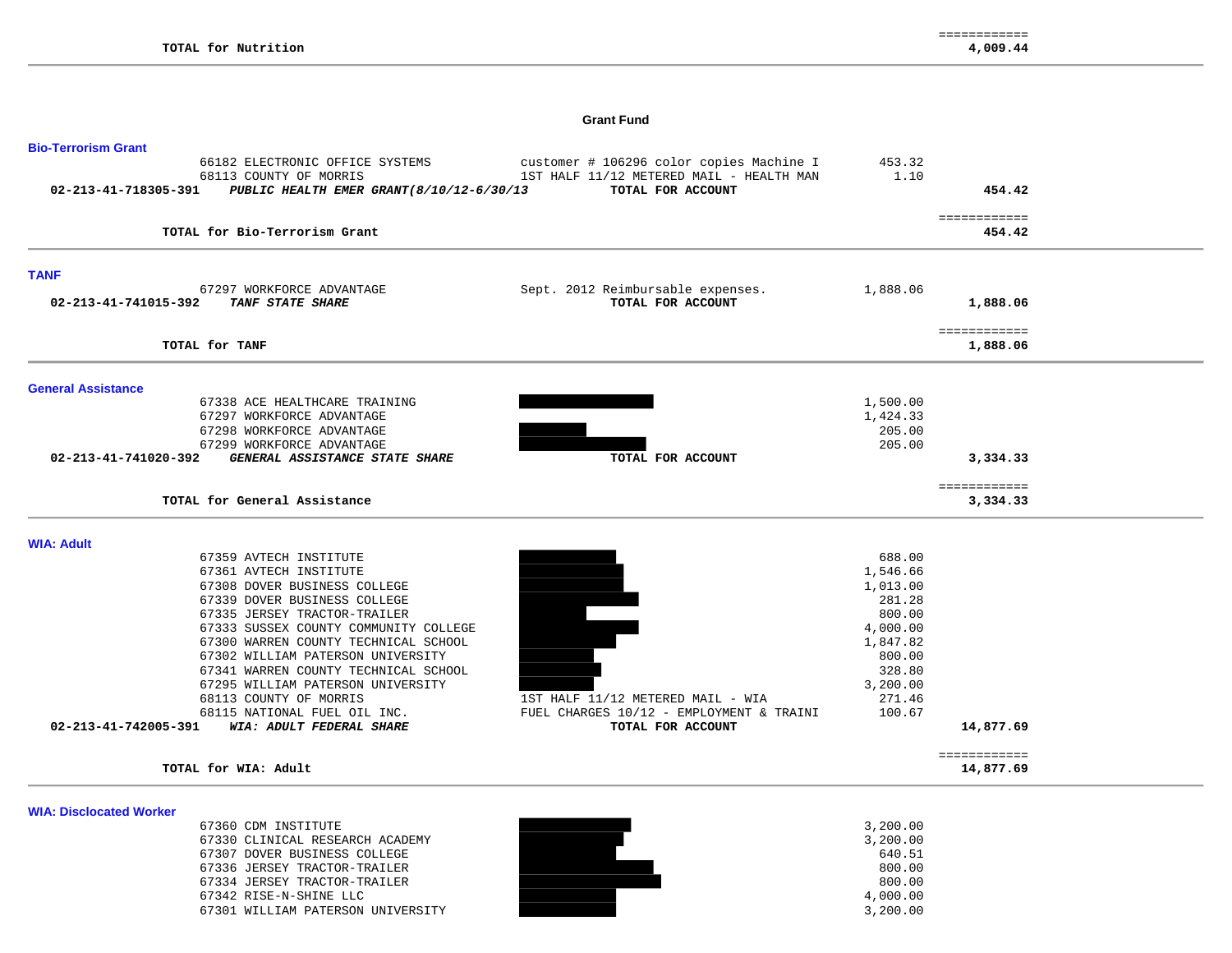| 67303 WARREN COUNTY COMMUNITY COLL.<br>67304 WARREN COUNTY COMMUNITY COLL.<br>67305 WARREN COUNTY COMMUNITY COLL. |                                                               | 3,200.00<br>1,584.45<br>1,300.00 |                           |  |
|-------------------------------------------------------------------------------------------------------------------|---------------------------------------------------------------|----------------------------------|---------------------------|--|
| 67306 WINSOR'S TRACTOR TRAILER                                                                                    |                                                               | 3,200.00                         |                           |  |
| 67337 WILLIAM PATERSON UNIVERSITY<br>WIA: DISCLOCATED WORKER FEDERAL SHARE<br>$02 - 213 - 41 - 742010 - 391$      | TOTAL FOR ACCOUNT                                             | 3,200.00                         | 28,324.96                 |  |
|                                                                                                                   |                                                               |                                  |                           |  |
| TOTAL for WIA: Disclocated Worker                                                                                 |                                                               |                                  | ============<br>28,324.96 |  |
| <b>WIA: Youth</b>                                                                                                 |                                                               |                                  |                           |  |
| 67296 NEWBRIDGE SERVICES INC                                                                                      |                                                               | 718.00                           |                           |  |
| 67345 SUSSEX COUNTY TECH SCHOOL<br>67344 SUSSEX COUNTY TECH SCHOOL                                                |                                                               | 603.08                           |                           |  |
| 67346 SUSSEX COUNTY TECH SCHOOL                                                                                   |                                                               | 1,370.63<br>1,027.97             |                           |  |
| 67347 SUSSEX COUNTY TECH SCHOOL                                                                                   |                                                               | 411.19                           |                           |  |
| 67348 SUSSEX COUNTY TECH SCHOOL                                                                                   |                                                               | 877.20                           |                           |  |
| 02-213-41-742020-391<br>WIA: YOUTH FEDERAL SHARE                                                                  | TOTAL FOR ACCOUNT                                             |                                  | 5,008.07                  |  |
| TOTAL for WIA: Youth                                                                                              |                                                               |                                  | ============              |  |
|                                                                                                                   |                                                               |                                  | 5,008.07                  |  |
| DEPARTMENT 758210                                                                                                 |                                                               |                                  |                           |  |
| 67580 ASHLEY CRAIG                                                                                                | Honorarium for Ashley Craig-Youth Summit                      | 150.00                           |                           |  |
| 67643 CHOOSE TO LOVE, LLC                                                                                         | Portion of payment for 200 books for the                      | 1,433.50                         |                           |  |
| 67646 RYAN'S STORY PRESENTATION LTD<br>02-213-41-758210-392<br>MUNICIPAL ALLIANCE (1/1/12-12/31/12)               | Payment for Ryan's Story which will be h<br>TOTAL FOR ACCOUNT | 2,000.00                         | 3,583.50                  |  |
| 67645 CHOOSE TO LOVE, LLC                                                                                         | Travel and speaking fee for Kevin Wanzer                      | 4,350.00                         |                           |  |
| 02-213-41-758210-394 MUNICIPAL ALLIANCE (1/1/12-12/31/12)                                                         | TOTAL FOR ACCOUNT                                             |                                  | 4,350.00                  |  |
| TOTAL for DEPARTMENT 758210                                                                                       |                                                               |                                  | ============<br>7,933.50  |  |
|                                                                                                                   |                                                               |                                  |                           |  |
| <b>Vehicular Homicide Unit</b>                                                                                    |                                                               |                                  |                           |  |
| 67220 MENDHAM BOROUGH<br>02-213-41-774205-391<br>DRE CALL OUT (10/1/11-9/30/12)                                   | Officer McNicholl 9/29/12 CHECKPOINT<br>TOTAL FOR ACCOUNT     | 385.00                           | 385.00                    |  |
|                                                                                                                   |                                                               |                                  |                           |  |
| TOTAL for Vehicular Homicide Unit                                                                                 |                                                               |                                  | ============<br>385.00    |  |
|                                                                                                                   |                                                               |                                  |                           |  |
| DEPARTMENT 783210                                                                                                 |                                                               |                                  |                           |  |
| 65357 AIR SCIENCE USA LLC                                                                                         | SAFESWAB-SWAB DRYING CABINET #FDC-001M                        | 1,497.00                         |                           |  |
| 65357 AIR SCIENCE USA LLC<br>65357 AIR SCIENCE USA LLC                                                            | Replacement HEPA Filter<br>Replacement Pre Filter-Pack of 6   | 360.00<br>270.00                 |                           |  |
| 65357 AIR SCIENCE USA LLC                                                                                         | Shipping                                                      | 110.00                           |                           |  |
| SART/SANE PROGRAM(10/1/11-9/30/12)<br>02-213-41-783210-391                                                        | TOTAL FOR ACCOUNT                                             |                                  | 2,237.00                  |  |
|                                                                                                                   |                                                               |                                  | ============              |  |
| TOTAL for DEPARTMENT 783210                                                                                       |                                                               |                                  | 2,237.00                  |  |
| <b>DEPARTMENT 784430</b>                                                                                          |                                                               |                                  |                           |  |
| 67044 ICF INCORPORATED, LLC                                                                                       | UASI HazMat Gap Analysis Services perfor                      | 25,892.00                        |                           |  |
| FFY11 UASI(12/27/11-8/31/14)<br>02-213-41-784430-391                                                              | TOTAL FOR ACCOUNT                                             |                                  | 25,892.00                 |  |
|                                                                                                                   |                                                               |                                  | ============              |  |
| TOTAL for DEPARTMENT 784430                                                                                       |                                                               |                                  | 25,892.00                 |  |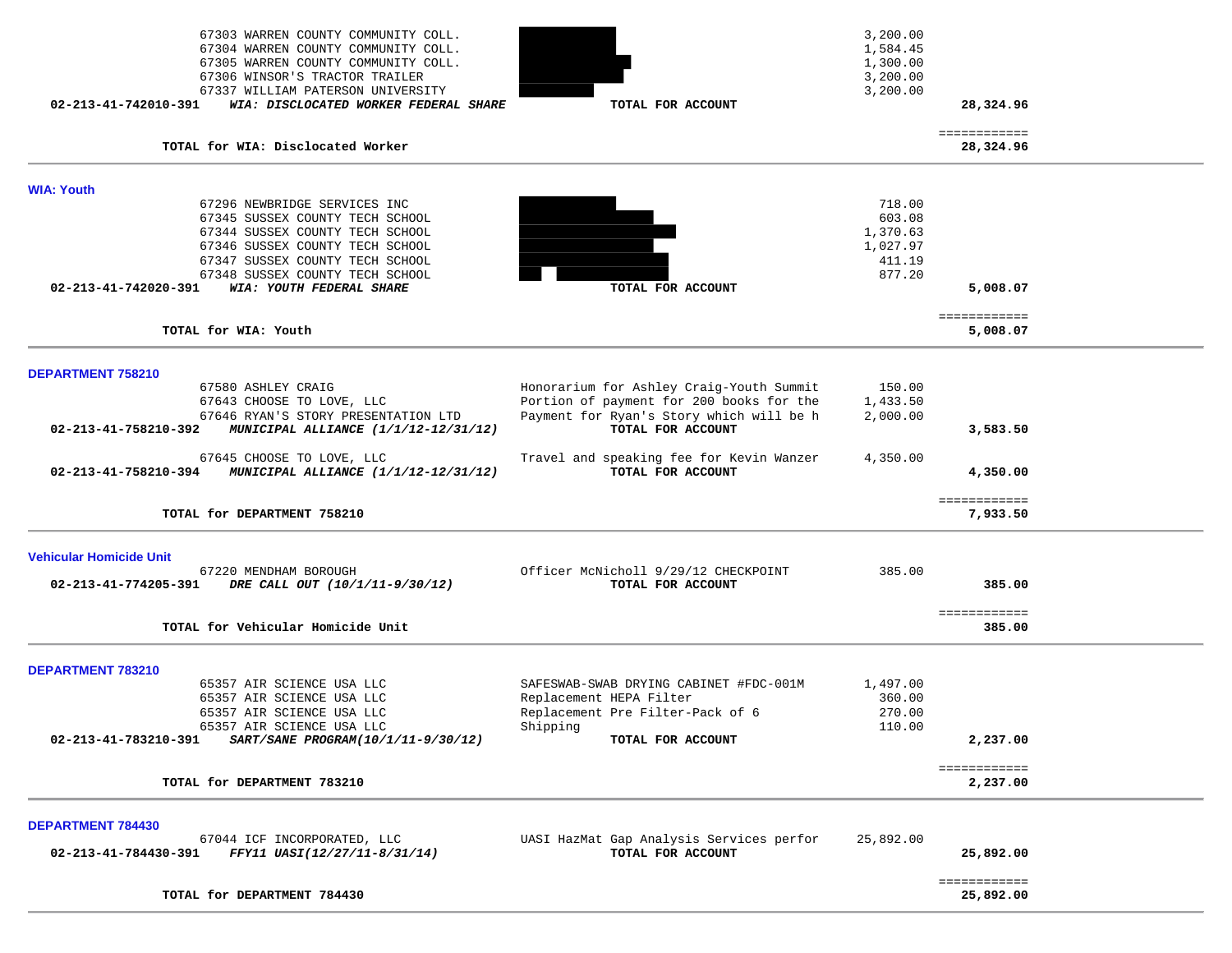| <b>MAPS</b>                                                                        |                                                                                      |                    |                            |  |
|------------------------------------------------------------------------------------|--------------------------------------------------------------------------------------|--------------------|----------------------------|--|
| 66780 STAPLES BUSINESS ADVANTAGE<br>67433 STAR LEDGER                              | Wite out correction tape 10Pk, round sti<br>1096442 Public Notice . December 21,2011 | 278.40<br>201.36   |                            |  |
| 02-213-41-786105-394<br>MAPS (1/1/11 TO 12/31/11)-VOL MATCH                        | TOTAL FOR ACCOUNT                                                                    |                    | 479.76                     |  |
| TOTAL for MAPS                                                                     |                                                                                      |                    | ============<br>479.76     |  |
| <b>MAPS</b>                                                                        |                                                                                      |                    |                            |  |
| 68115 NATIONAL FUEL OIL INC.<br>02-213-41-786205-394<br>MAPS(1/1/12-12/31/12)      | FUEL CHARGES 10/12 - PARA-TRANSIT (NEED<br>TOTAL FOR ACCOUNT                         | 10,277.17          | 10,277.17                  |  |
| TOTAL for MAPS                                                                     |                                                                                      |                    | ============<br>10,277.17  |  |
| <b>NYS&amp;W Bicycle/Pedestrian Path</b>                                           |                                                                                      |                    |                            |  |
| 67316 THE RBA GROUP INC.<br>02-213-41-790015-391<br><b>FEDERAL SHARE</b>           | Professional services rendered concernin<br>TOTAL FOR ACCOUNT                        | 13,322.57          | 13,322.57                  |  |
| TOTAL for NYS&W Bicycle/Pedestrian Path                                            |                                                                                      |                    | ============<br>13,322.57  |  |
| <b>Body Armor Replacement-Sheriff</b>                                              |                                                                                      |                    |                            |  |
| 67017 ATLANTIC TACTICAL OF NJ, INC.<br>67017 ATLANTIC TACTICAL OF NJ, INC.         | Acct#203106, Inv dtd 10/8/12<br>Acct#203106, Inv dtd 10/5/12                         | 316.25<br>3,280.40 |                            |  |
| 67017 ATLANTIC TACTICAL OF NJ, INC.                                                | Acct#203106, Inv dtd 10/10/12                                                        | 3,478.75           |                            |  |
| 02-213-41-801010-391<br><b>BODY ARMOR - SHERIFF</b>                                | TOTAL FOR ACCOUNT                                                                    |                    | 7,075.40                   |  |
| TOTAL for Body Armor Replacement-Sheriff                                           |                                                                                      |                    | ============<br>7,075.40   |  |
| DEPARTMENT 832210                                                                  |                                                                                      |                    |                            |  |
| 63527 GEN-EL SAFETY & INDUSTRIAL                                                   | Hazmat gear per quote 21590 dated 8/13/2                                             | 2,200.70           |                            |  |
| 67358 FIREFIGHTER ONE LLC<br>67358 FIREFIGHTER ONE LLC                             | Item WCXNOM FireDex Coverall<br>Item XM40Chest Name Tag                              | 778.80<br>150.00   |                            |  |
| 02-213-41-832210-392<br>CEHA 2012 (1/1/12 - 12/31/12)                              | TOTAL FOR ACCOUNT                                                                    |                    | 3,129.50                   |  |
| TOTAL for DEPARTMENT 832210                                                        |                                                                                      |                    | ============<br>3,129.50   |  |
| DEPARTMENT 864180                                                                  |                                                                                      |                    |                            |  |
| 67688 CHERRY WEBER & ASSOC. PC                                                     | Prof Svcs. for Construction/Resident Eng                                             | 39, 315.83         |                            |  |
| 02-213-41-864180-391<br>STP-C00S210 (8/31/11-8/31/14)                              | TOTAL FOR ACCOUNT                                                                    |                    | 39,315.83                  |  |
| TOTAL for DEPARTMENT 864180                                                        |                                                                                      |                    | ============<br>39, 315.83 |  |
| <b>DEPARTMENT 864185</b>                                                           |                                                                                      |                    |                            |  |
| 67795 SCHIFANO CONSTRUCTION CORP.<br>2011 ATP - COUNTY AID<br>02-213-41-864185-391 | Milling & Resurfacing of Center Grove Ro<br>TOTAL FOR ACCOUNT                        | 30,679.01          | 30,679.01                  |  |
| TOTAL for DEPARTMENT 864185                                                        |                                                                                      |                    | ============<br>30,679.01  |  |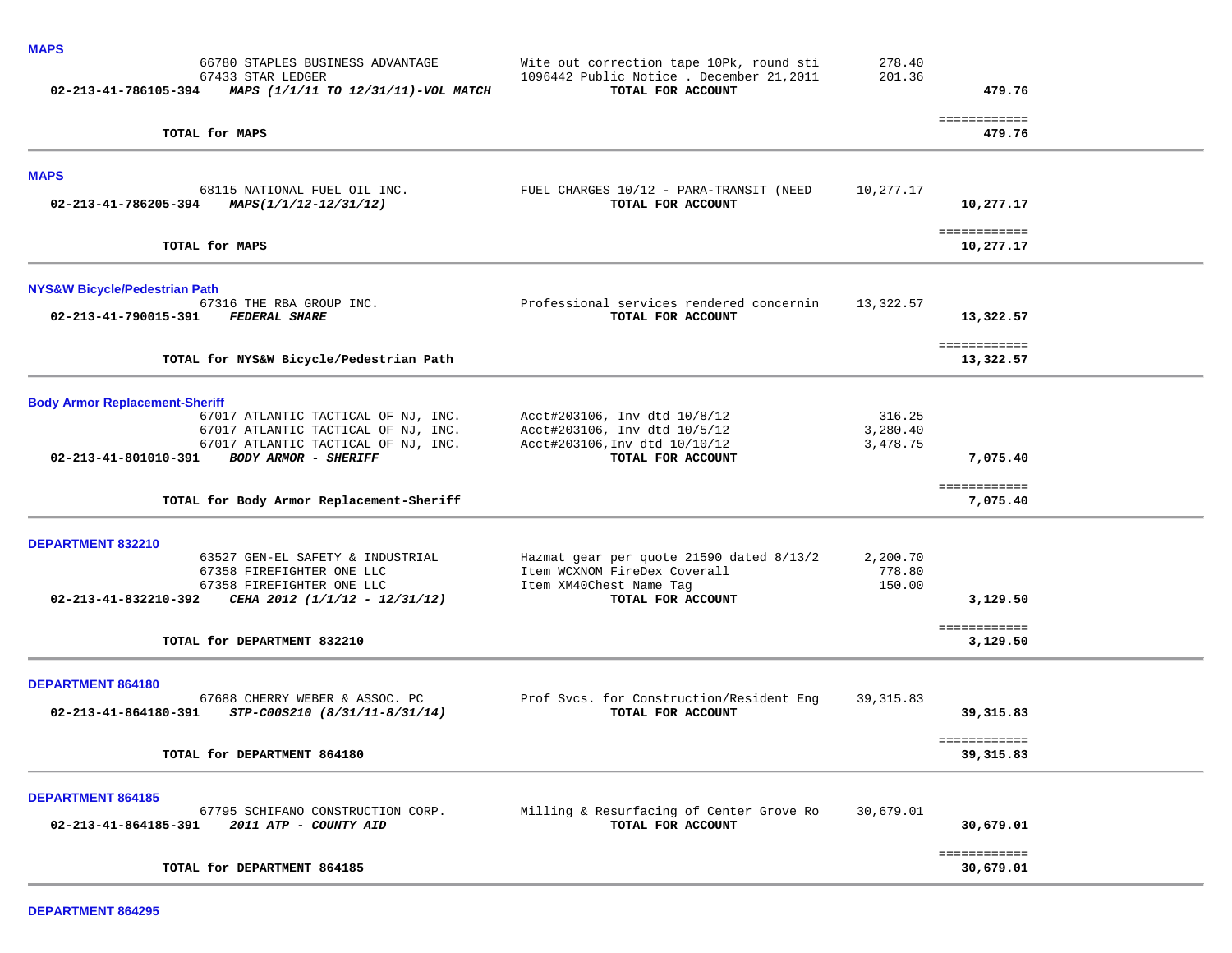| 02-213-41-864295-391                                          | 67796 TILCON NEW YORK INC.<br>67834 TOP LINE CONSTRUCTION CORP<br>2012 ATP - COUNTY AID                            | Milling and Resurfacing of Ridgedale Ave<br>Milling and Resurfacing of Flanders Netc<br>TOTAL FOR ACCOUNT | 435,079.43<br>362,778.08 | 797,857.51                 |  |
|---------------------------------------------------------------|--------------------------------------------------------------------------------------------------------------------|-----------------------------------------------------------------------------------------------------------|--------------------------|----------------------------|--|
|                                                               | TOTAL for DEPARTMENT 864295                                                                                        |                                                                                                           |                          | ============<br>797,857.51 |  |
| <b>DEPARTMENT 864405</b>                                      |                                                                                                                    |                                                                                                           |                          |                            |  |
| 02-213-41-864405-391                                          | 67774 CENTRAL JERSEY TITLE CO INC<br>67774 CENTRAL JERSEY TITLE CO INC<br>CR 617/STP-0350(106)ROW(6/27/12-6/27/14) | 1205 Sussex Tpk.<br>1207 & 1209 Sussex Tpk.<br>TOTAL FOR ACCOUNT                                          | 405.00<br>519.00         | 924.00                     |  |
|                                                               | TOTAL for DEPARTMENT 864405                                                                                        |                                                                                                           |                          | ============<br>924.00     |  |
|                                                               |                                                                                                                    | <b>County Capital</b>                                                                                     |                          |                            |  |
| <b>Constr Greystone Fac</b>                                   |                                                                                                                    |                                                                                                           |                          |                            |  |
| 04-216-55-953050-951                                          | 67799 PETILLO INC.<br><b>BUILDING &amp; IMPROVEMENTS</b>                                                           | TOTAL FOR ACCOUNT                                                                                         | 716,188.18               | 716,188.18                 |  |
|                                                               | TOTAL for Constr Greystone Fac                                                                                     |                                                                                                           |                          | ============<br>716,188.18 |  |
| Cty roadwy drainage improv<br>04-216-55-953098-940            | 67362 COLONNELLI BROTHERS INC<br>HARD COSTS                                                                        | Emergency Culvert Repairs to Bridge No.<br>TOTAL FOR ACCOUNT                                              | 46,310.00                | 46,310.00                  |  |
|                                                               | TOTAL for Cty roadwy drainage improv                                                                               |                                                                                                           |                          | ============<br>46,310.00  |  |
| Analy dam condition, rehab dams<br>04-216-55-953113-909       | 67371 MORRIS COUNTY PARK COMMISSION<br>67371 MORRIS COUNTY PARK COMMISSION<br>MISCELLANEOUS - OTHER                | EXPENSES FOR SEPT 2012 LEDDELL'S POND<br>ANTONUCCI<br>TOTAL FOR ACCOUNT                                   | 75.00<br>1,247.78        | 1,322.78                   |  |
| 04-216-55-953113-951                                          | 67807 FERRARO CONSTRUCTION CORP<br><b>BUILDING &amp; IMPROVEMENTS</b>                                              | REPLACE WALL BRACKET<br>TOTAL FOR ACCOUNT                                                                 | 5,200.87                 | 5,200.87                   |  |
|                                                               | TOTAL for Analy dam condition, rehab dams                                                                          |                                                                                                           |                          | ============<br>6,523.65   |  |
| <b>Bridge DesignConstr varCty Loc</b><br>04-216-55-953137-909 | 67802 CHRISTOPHER P STATILE PA<br>MISCELLANEOUS - OTHER                                                            | Engineering Svcs. for the Replacement of<br>TOTAL FOR ACCOUNT                                             | 6,222.00                 | 6,222.00                   |  |
|                                                               | TOTAL for Bridge DesignConstr varCty Loc                                                                           |                                                                                                           |                          | ============<br>6,222.00   |  |
| <b>Renov CentralAveBldg Greystone</b><br>04-216-55-953146-909 | 67794 THE MUSIAL GROUP PA<br>MISCELLANEOUS - OTHER                                                                 | Construction Inspector for Phase 2 Rehab<br>TOTAL FOR ACCOUNT                                             | 9,180.00                 | 9,180.00<br>============   |  |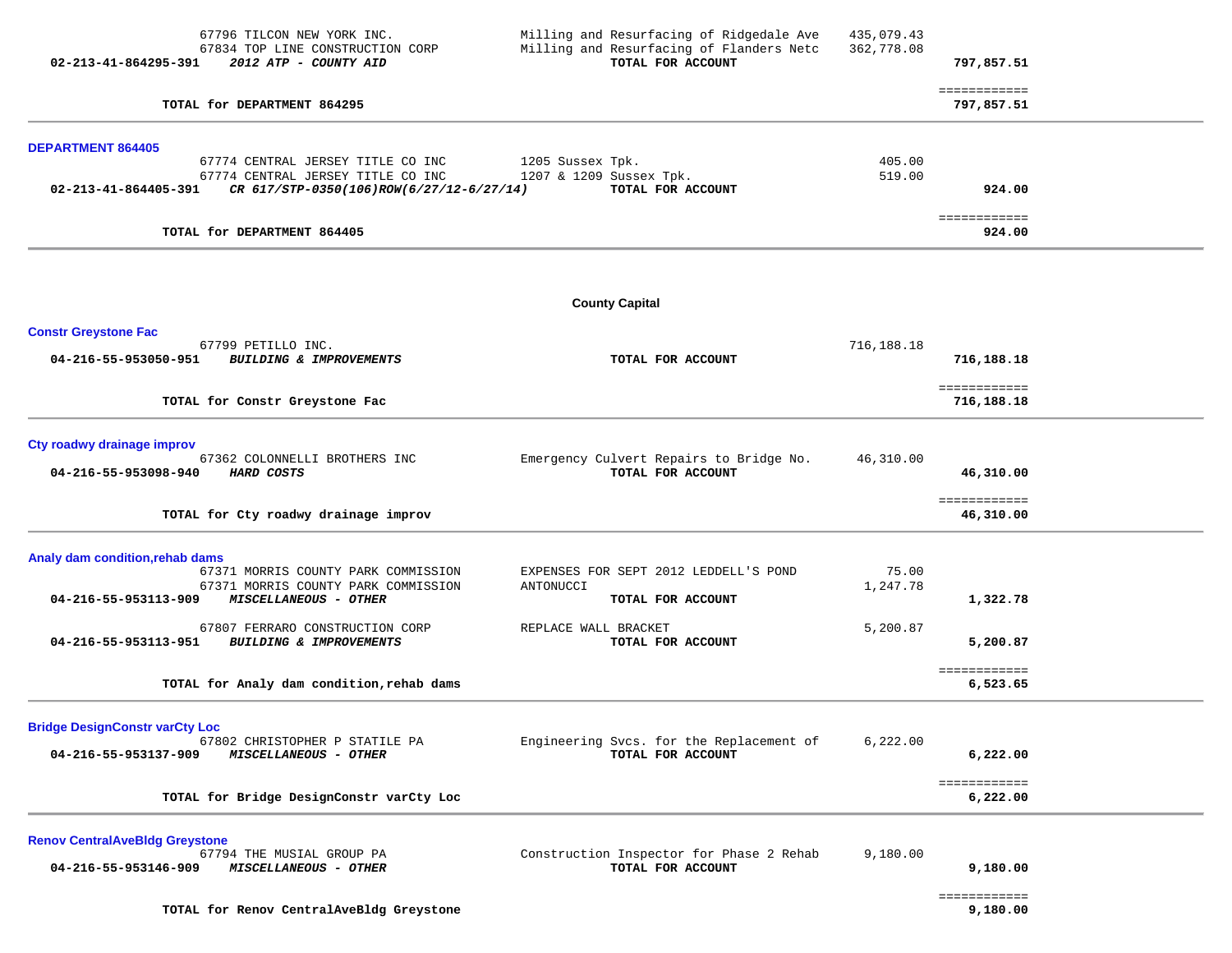| <b>Road Design/Construction</b>                                                                            |                                                               |                    |                           |  |
|------------------------------------------------------------------------------------------------------------|---------------------------------------------------------------|--------------------|---------------------------|--|
| 67364 KEY-TECH<br>67767 WATERS, MCPHERSON, MCNEILL, P.C.                                                   | Core Drilling & Testing for: Fairmount R<br>Johanson Holding  | 3,500.00<br>625.40 |                           |  |
| 67767 WATERS, MCPHERSON, MCNEILL, P.C.                                                                     | Stibinger                                                     | 697.89             |                           |  |
| 67767 WATERS, MCPHERSON, MCNEILL, P.C.<br>Nikhoo                                                           |                                                               | 818.60             |                           |  |
| MISCELLANEOUS - OTHER<br>04-216-55-953165-909                                                              | TOTAL FOR ACCOUNT                                             |                    | 5,641.89                  |  |
| 67795 SCHIFANO CONSTRUCTION CORP.                                                                          |                                                               | 3,989.56           |                           |  |
| 67796 TILCON NEW YORK INC.                                                                                 |                                                               | 11,460.28          |                           |  |
| 67834 TOP LINE CONSTRUCTION CORP<br>04-216-55-953165-951<br>BUILDING & IMPROVEMENTS                        | TOTAL FOR ACCOUNT                                             | 22,966.97          | 38,416.81                 |  |
|                                                                                                            |                                                               |                    |                           |  |
| TOTAL for Road Design/Construction                                                                         |                                                               |                    | ============<br>44,058.70 |  |
|                                                                                                            |                                                               |                    |                           |  |
| <b>Design Rec Fields Central Park</b>                                                                      |                                                               |                    |                           |  |
| 67799 PETILLO INC.<br>04-216-55-953177-951<br>DESIGN REC FIELDS CENTRAL PARK                               | Construction of Central Park of Morris C<br>TOTAL FOR ACCOUNT | 299,019.75         |                           |  |
|                                                                                                            |                                                               |                    | 299,019.75                |  |
|                                                                                                            |                                                               |                    | ============              |  |
| TOTAL for Design Rec Fields Central Park                                                                   |                                                               |                    | 299,019.75                |  |
|                                                                                                            |                                                               |                    |                           |  |
| <b>DEPARTMENT 953193</b><br>67793 EPIC MANAGEMENT INC.                                                     | Construction Management Services for the                      | 21,037.00          |                           |  |
| 04-216-55-953193-909<br>DESIGN/CONSULT COSTS-PUBLICSAFETYCOMPLEX                                           | TOTAL FOR ACCOUNT                                             |                    | 21,037.00                 |  |
|                                                                                                            |                                                               |                    |                           |  |
| TOTAL for DEPARTMENT 953193                                                                                |                                                               |                    | ============<br>21,037.00 |  |
|                                                                                                            |                                                               |                    |                           |  |
| DEPARTMENT 953202                                                                                          |                                                               |                    |                           |  |
| 67372 COUNTY OF MORRIS                                                                                     | EMPLOYEE HOURS WORKED FOR THE MONTH OF S                      | 8,482.50           |                           |  |
| 04-216-55-953202-909<br>ROAD RESURFACING/CONSTRUCTION/IMPRVMENTS                                           | TOTAL FOR ACCOUNT                                             |                    | 8,482.50                  |  |
|                                                                                                            |                                                               |                    | ============              |  |
| TOTAL for DEPARTMENT 953202                                                                                |                                                               |                    | 8,482.50                  |  |
|                                                                                                            |                                                               |                    |                           |  |
| <b>DEPARTMENT 953205</b>                                                                                   |                                                               |                    |                           |  |
| 66756 BINSKY & SNYDER SERVICES LLC<br>04-216-55-953205-951<br>REPLACE HEATING/VENTILATING/AC-VAR FACIL     | RE: LIBRARY/ 09-17-12<br>TOTAL FOR ACCOUNT                    | 13,237.86          | 13,237.86                 |  |
|                                                                                                            |                                                               |                    |                           |  |
| TOTAL for DEPARTMENT 953205                                                                                |                                                               |                    | ============<br>13,237.86 |  |
|                                                                                                            |                                                               |                    |                           |  |
|                                                                                                            |                                                               |                    |                           |  |
| <b>DEPARTMENT 953207</b><br>67799 PETILLO INC.                                                             |                                                               | 565,834.84         |                           |  |
| DESIGN PHASE II REC FIELDS-CENTRAL PARK<br>04-216-55-953207-951                                            | TOTAL FOR ACCOUNT                                             |                    | 565,834.84                |  |
|                                                                                                            |                                                               |                    | ============              |  |
| TOTAL for DEPARTMENT 953207                                                                                |                                                               |                    | 565,834.84                |  |
|                                                                                                            |                                                               |                    |                           |  |
| <b>DEPARTMENT 953225</b>                                                                                   |                                                               |                    |                           |  |
| 67766 WATERS, MCPHERSON, MCNEILL, P.C.<br>BRIDGE DESIGN, RENOV, CONSTRUC - VAR LOC<br>04-216-55-953225-909 | Wilmerding acquisition<br>TOTAL FOR ACCOUNT                   | 288.00             | 288.00                    |  |
|                                                                                                            |                                                               |                    |                           |  |
| 67835 SPARWICK CONTRACTING, INC.                                                                           | Replacement of Bridge No. 1400-386 on Wh                      | 267, 162.93        |                           |  |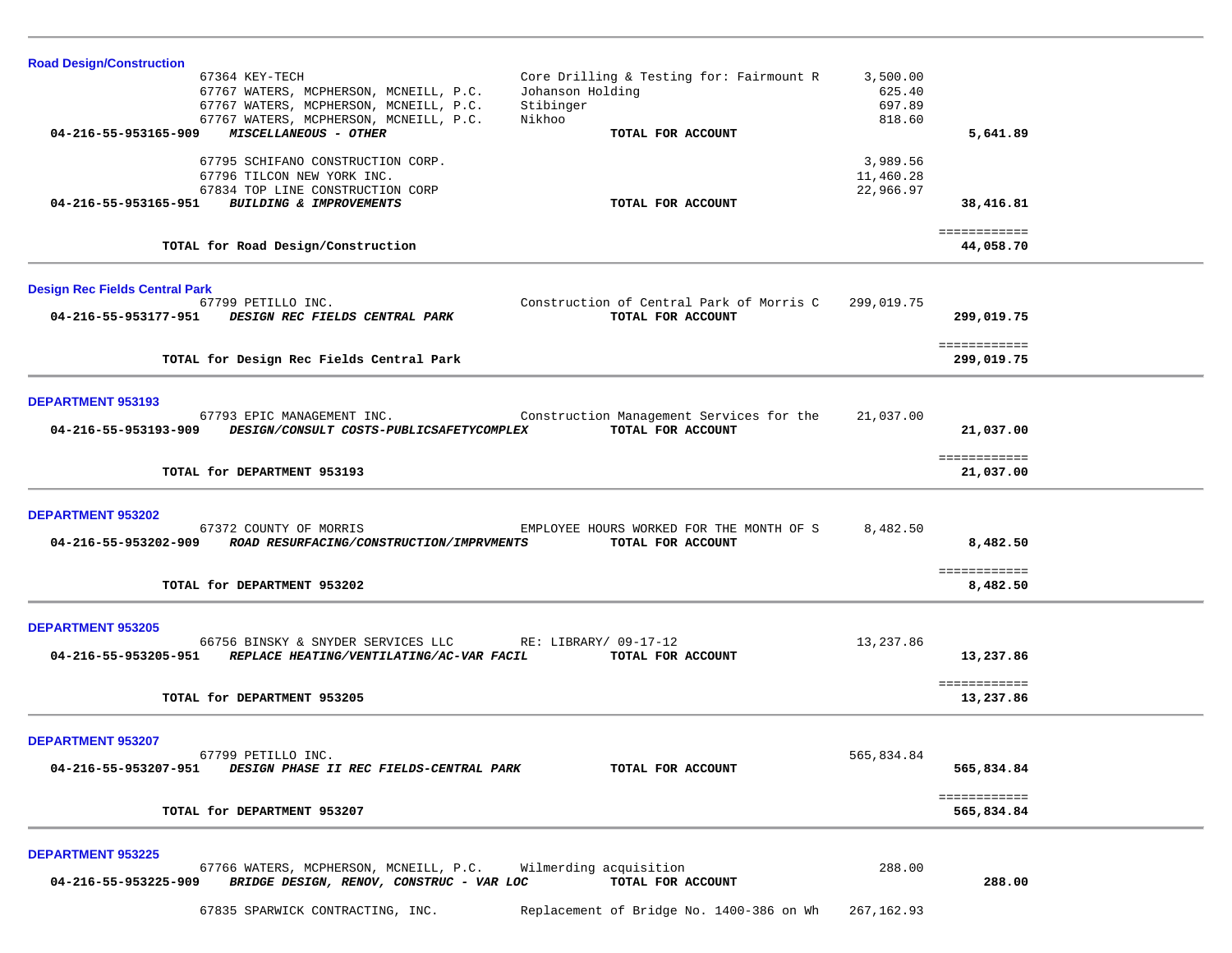| 04-216-55-953225-951                                                                                         | BRIDGE DESIGN, RENOV, CONSTRUC - VAR LOC                                                                                                              | TOTAL FOR ACCOUNT                                                                                                                                |                                          | 267,162.93                 |  |
|--------------------------------------------------------------------------------------------------------------|-------------------------------------------------------------------------------------------------------------------------------------------------------|--------------------------------------------------------------------------------------------------------------------------------------------------|------------------------------------------|----------------------------|--|
|                                                                                                              | TOTAL for DEPARTMENT 953225                                                                                                                           |                                                                                                                                                  |                                          | ============<br>267,450.93 |  |
| <b>DEPARTMENT 953233</b>                                                                                     | 67803 D.R. JOHNSON & ASSOCIATES, LLC<br>04-216-55-953233-909 COUNTY ROADWAY DRAINAGE IMPROVEMENTS                                                     | General Engineering Services for the per 3,150.32<br>TOTAL FOR ACCOUNT                                                                           |                                          | 3,150.32                   |  |
|                                                                                                              | TOTAL for DEPARTMENT 953233                                                                                                                           |                                                                                                                                                  |                                          | ============<br>3,150.32   |  |
| <b>DEPARTMENT 953235</b>                                                                                     | 04-216-55-953235-909 UPGRADES TO FIRE/SPRINKLER SYS-VAR FACIL                                                                                         | 67690 ROBINSON AERIAL SURVEYS, INC. Prof Svcs for the Courthouse Fire Sprink 15,910.25<br>TOTAL FOR ACCOUNT                                      |                                          | 15,910.25                  |  |
|                                                                                                              | TOTAL for DEPARTMENT 953235                                                                                                                           |                                                                                                                                                  |                                          | ============<br>15,910.25  |  |
| <b>DEPARTMENT 953259</b>                                                                                     | 67836 JG DRYWALL LLC<br>04-216-55-953259-951 RENOVCENTRLAVECOMPLX-STCLARE/NONPROFMALL                                                                 | Central Avenue Complex Phase II Rehabili 326,955.44<br>TOTAL FOR ACCOUNT                                                                         |                                          | 326,955.44                 |  |
|                                                                                                              | TOTAL for DEPARTMENT 953259                                                                                                                           |                                                                                                                                                  |                                          | ============<br>326,955.44 |  |
| <b>DEPARTMENT 953264</b>                                                                                     | 67799 PETILLO INC.<br>04-216-55-953264-951 DESIGN/CONSTR CENTRALAVEFIELDS-CENTRALPK TOTAL FOR ACCOUNT                                                 |                                                                                                                                                  | 139,177.89                               | 139,177.89                 |  |
|                                                                                                              | TOTAL for DEPARTMENT 953264                                                                                                                           |                                                                                                                                                  |                                          | ============<br>139,177.89 |  |
| DEPARTMENT 953266                                                                                            | 04-216-55-953266-909 COURTHOUSE ASBESTOSABATEMNT-PUBLIC WORKS TOTAL FOR ACCOUNT                                                                       | 67432 VOLKER ARCHITECT INC <b>ADDITIONAL SERVICES</b> - SPRINKLERS, KITCHE                                                                       | 18,500.00                                | 18,500.00<br>============  |  |
|                                                                                                              | TOTAL for DEPARTMENT 953266                                                                                                                           |                                                                                                                                                  |                                          | 18,500.00                  |  |
| <b>DEPARTMENT 953275</b><br>66750 TRANE<br>66750 TRANE<br>66750 TRANE<br>66750 TRANE<br>04-216-55-953275-951 | HVAC EQUIP VAR BLDGS - BLDGS & GROUNDS                                                                                                                | RE: OTA - HVAC/ 08-09-12<br>RE: OTA - HVAC/ 06-18-12<br>RE: OTA - HVAC/ 07-18-12<br>RE: OTA - HVAC/ 07-26-12<br>TOTAL FOR ACCOUNT                | 7,711.00<br>337.50<br>342.00<br>1,082.54 | 9,473.04                   |  |
|                                                                                                              | TOTAL for DEPARTMENT 953275                                                                                                                           |                                                                                                                                                  |                                          | ============<br>9,473.04   |  |
| <b>DEPARTMENT 953285</b><br>04-216-55-953285-951                                                             | 66728 AUTOMATED BUILDING CONTROLS<br>66728 AUTOMATED BUILDING CONTROLS<br>66740 AUTOMATED BUILDING CONTROLS<br>UPGRD HVAC BLDG AUTOMTN SYS-BLDGSGRNDS | RE: SEU BOILER CONTROL PANEL/ 01-01-12<br>RE: CH - COURTROOM 9- STATIC PRESSURE SE<br>RE: W & M BOILER CONTROLLER/ 09-14-12<br>TOTAL FOR ACCOUNT | 5,830.00<br>2,950.00<br>1,333.08         | 10,113.08                  |  |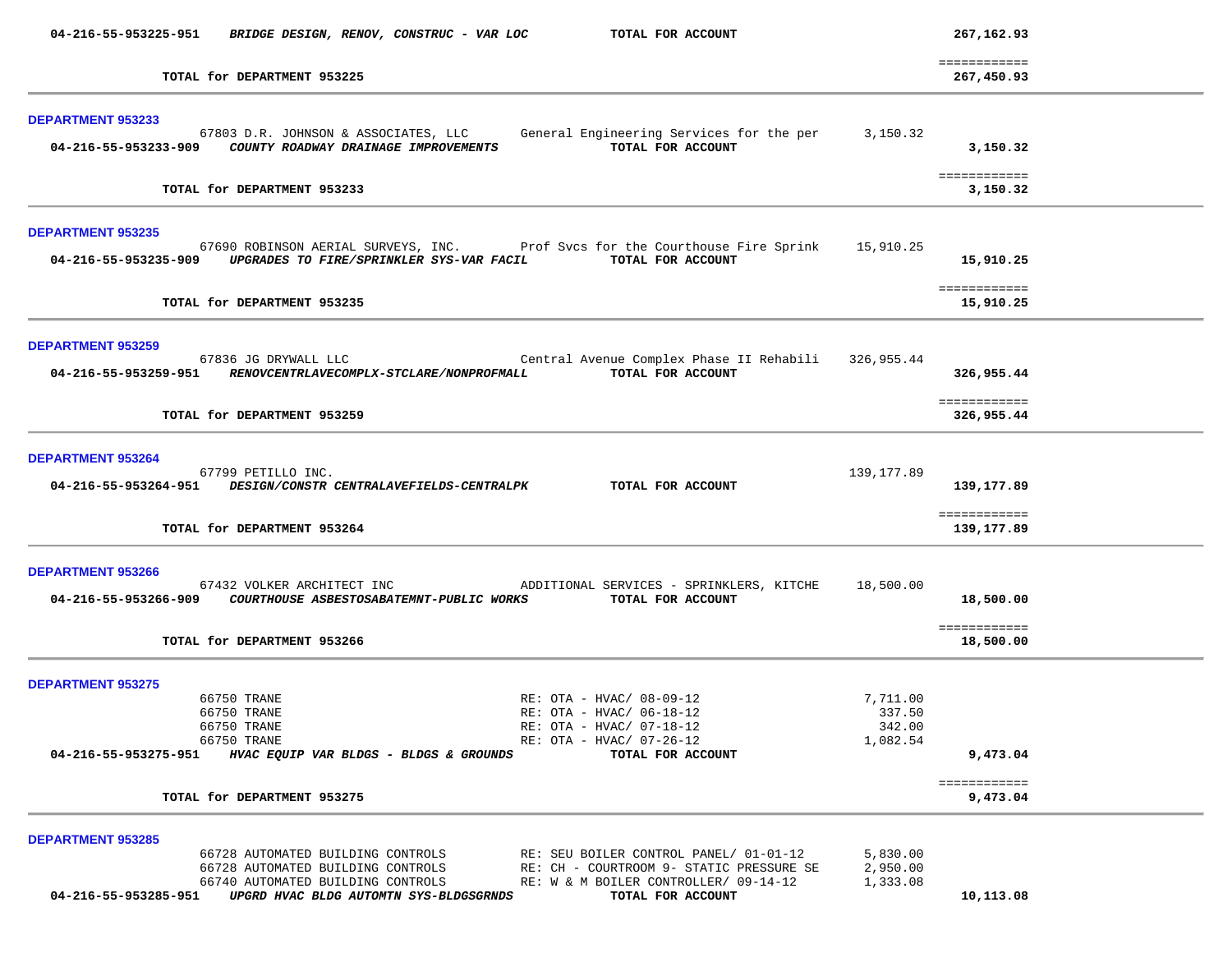| TOTAL for DEPARTMENT 953285                                                                                                                                                                                                                                                                                                                                         |                                    | ------------<br>10,113.08  |  |
|---------------------------------------------------------------------------------------------------------------------------------------------------------------------------------------------------------------------------------------------------------------------------------------------------------------------------------------------------------------------|------------------------------------|----------------------------|--|
| <b>Cty Bridge Design &amp; Constructi</b><br>Clerk of the Works for Construction Insp<br>67689 CHERRY WEBER & ASSOC. PC<br>TOTAL FOR ACCOUNT<br>04-216-55-953975-909<br><b>MISCELLANEOUS - OTHER</b>                                                                                                                                                                | 8,320.00                           | 8,320.00                   |  |
| TOTAL for Cty Bridge Design & Constructi                                                                                                                                                                                                                                                                                                                            |                                    | ============<br>8,320.00   |  |
| <b>DEPARTMENT 955268</b><br>60516 R.D. SALES DOOR & HARDWARE LLC<br>Fire Door Replacement/Upgrades on First<br>TOTAL FOR ACCOUNT<br>04-216-55-955268-951    VARIOUS HEALTH/LIFE SAFETY UPGRADES-MV                                                                                                                                                                  | 11,355.00                          | 11,355.00                  |  |
| TOTAL for DEPARTMENT 955268                                                                                                                                                                                                                                                                                                                                         |                                    | ============<br>11,355.00  |  |
| <b>DEPARTMENT 963248</b><br>44597 MOTOROLA SOLUTIONS INC<br>AS PER PROPOSAL DATED 5-10-11 ADDENDUM#1<br>REPLACE TRUNKED RADIO SYS-LAW&PUBSAFTEY<br>TOTAL FOR ACCOUNT<br>04-216-55-963248-952                                                                                                                                                                        | 78,538.85                          | 78,538.85<br>============  |  |
| TOTAL for DEPARTMENT 963248                                                                                                                                                                                                                                                                                                                                         |                                    | 78,538.85                  |  |
| <b>DEPARTMENT 964281</b><br>63049 BFI<br>JOB: PROC/FILES-MORRIS COUNTY PROSECUTOR<br>04-216-55-964281-953<br>OFFICEFURNITURE/FILING/STORAGE-PROSECUTR<br>TOTAL FOR ACCOUNT                                                                                                                                                                                          | 91,933.48                          | 91,933.48<br>============  |  |
| TOTAL for DEPARTMENT 964281                                                                                                                                                                                                                                                                                                                                         |                                    | 91,933.48                  |  |
| <b>DEPARTMENT 968288</b><br>Bldg One Roof Replacement Laumar Roofing<br>67577 MC VOCATIONAL SCHOOL DISTRICT<br>67577 MC VOCATIONAL SCHOOL DISTRICT<br>HVAC Uprgrade Project ACP Contracting In<br>Alarm & Communication Tech., App #2<br>67787 MC VOCATIONAL SCHOOL DISTRICT<br>04-216-55-968288-951    VAR CAPITAL PROJECTS-MC SCHOOL OF TECH<br>TOTAL FOR ACCOUNT | 3,332.32<br>85,097.50<br>34,446.05 | 122,875.87                 |  |
| TOTAL for DEPARTMENT 968288                                                                                                                                                                                                                                                                                                                                         |                                    | ============<br>122,875.87 |  |
| DEPARTMENT 969261<br>67783 COUNTY COLLEGE OF MORRIS<br>RBA Group<br>67783 COUNTY COLLEGE OF MORRIS<br>Metals Depot<br>04-216-55-969261-909<br>RENOV & IMPROVMNT TO ACADEMIC BLGS AT CCM<br>TOTAL FOR ACCOUNT                                                                                                                                                        | 11,486.40<br>1,105.64              | 12,592.04                  |  |
| TOTAL for DEPARTMENT 969261                                                                                                                                                                                                                                                                                                                                         |                                    | ============<br>12,592.04  |  |

**Dedicated Trust** 

**DEPARTMENT 578001** 

 **13-290-56-578001-888** *ACCUMULATED ABSENCES* **TOTAL FOR ACCOUNT 46,529.72**

68111 COUNTY OF MORRIS RMB CURRENT FOR COMP. ABSENSES 46,529.72